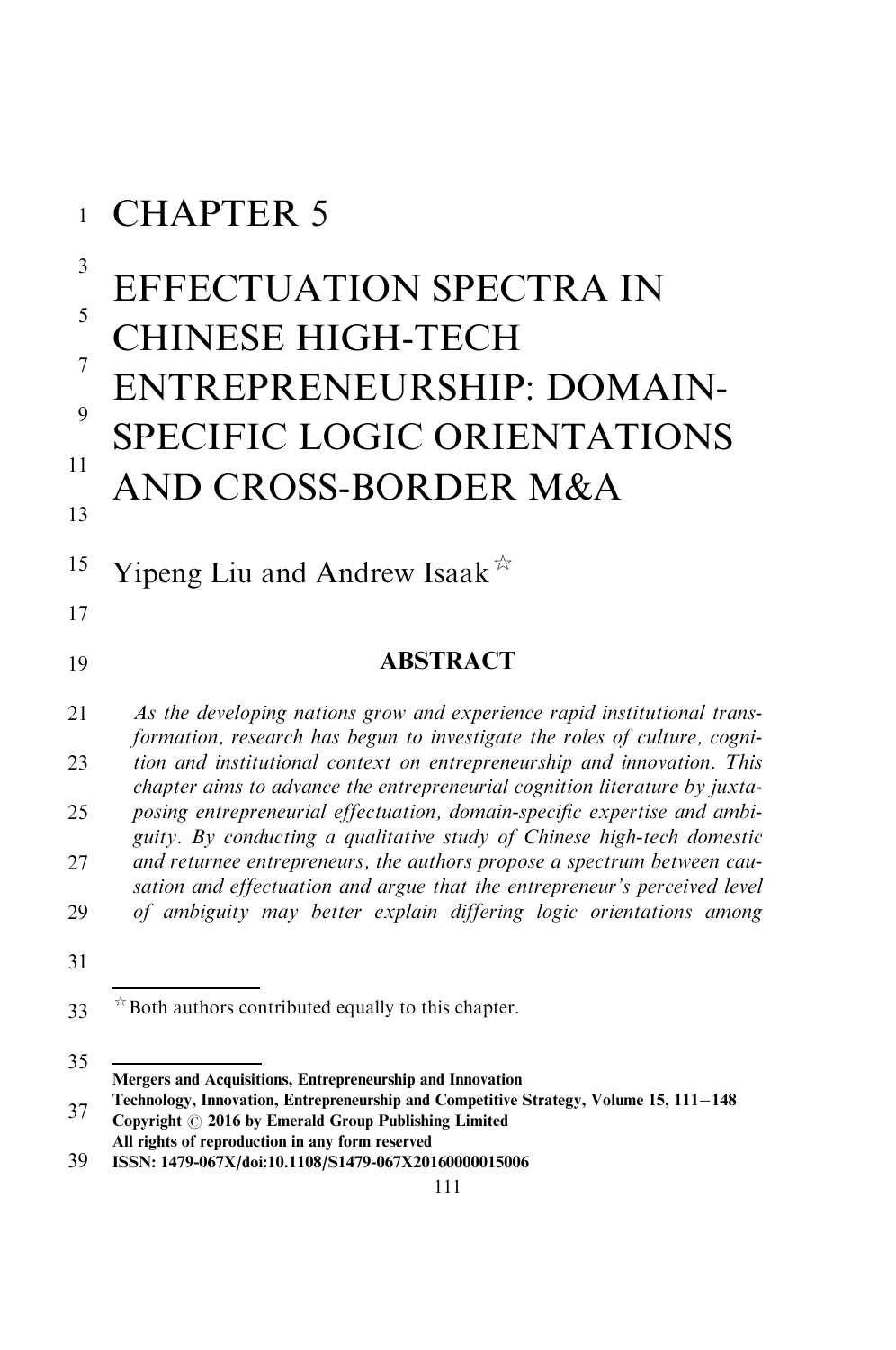| 1              | entrepreneurs, contributing to our understanding of entrepreneurial cog-<br>nition. The authors theorize that $(1)$ individual actors and the level of                                |
|----------------|---------------------------------------------------------------------------------------------------------------------------------------------------------------------------------------|
| $\mathfrak{Z}$ | institutional development jointly comprise the entrepreneur's logic orien-<br>tation; $(2)$ the level of perceived ambiguity mediates the strategy                                    |
| 5              | adopted by high-tech entrepreneurs; $(3)$ the entrepreneur's logic orienta-                                                                                                           |
| 7              | tion can be regarded as a continual spectrum from effectuation to causa-<br>tion. Finally, the logic orientation concept is applied to the context of                                 |
| 9              | cross-border mergers and acquisitions $(M&A)$ from a process perspec-<br>tive and the implications and fit of logic orientation with the stages of<br>cross-border M&A are discussed. |
| 11             | Keywords: Entrepreneurial cognition; effectuation; ambiguity; China;                                                                                                                  |
| 13             | high-tech entrepreneurship; mergers and acquisitions                                                                                                                                  |
| 15             |                                                                                                                                                                                       |
| 17             |                                                                                                                                                                                       |
| 19             | <b>INTRODUCTION</b>                                                                                                                                                                   |
|                | Institutional transformations driven by the open door policy and more                                                                                                                 |
| 21             | recently globalization have had an enormous impact on entrepreneurship<br>in China (Ahlstrom & Bruton, 2010; Bruton, Ahlstrom, & Obloj, 2008).                                        |
| 23             | Recent developments in entrepreneurship theory range from the individual-<br>opportunity nexus (Shane, 2003) to effectuation (Sarasvathy, 2001),                                      |
| 25             | transnational entrepreneurship (Drori, Honig, & Wright, 2009) and the<br>(York & Venkataraman,<br>entrepreneur-environment<br>nexus<br>$2010$ ).                                      |
| 27             | Effectuators can be seen as a subset of entrepreneurs that exhibit a tendency<br>to control the future, so they do not need to predict it (Sarasvathy, 2001;                          |
| 29             | Sarasvathy & Dew, 2005a, 2005b, 2007; Sarasvathy, Dew, Velamuri, &<br>Venkataraman, 2010; Sarasvathy, Kumar, York, & Bhagavatula, 2014). The                                          |
| 31             | theory of effectuation is still relatively new and this literature stream is just                                                                                                     |
| 33             | beginning to unfold: only a small number of empirical papers exist while the<br>theory moves from the novice to an early intermediate stage (Grégoire,                                |
|                | Corbett, & McMullen, 2011). A burgeoning body of research centers on                                                                                                                  |
| 35             | developing or testing the theory of effectuation (Chetty, Ojala, & Leppäaho,<br>2015; Ciszewska-Mlinaric, Obloj, & Wasowska, 2016; Dew, Sarasathy,                                    |
| 37             | Read, & Wiltbank, 2009; Honig & Samuelsson, 2009; Read, Song, & Smit,                                                                                                                 |
|                | 2009; Roach, Ryman, Makani, Kalantaridis, & Kalantaridis, 2016).                                                                                                                      |
| 39             | Currently, most such studies fail to differentiate research subjects by cul-                                                                                                          |

tural background. One exception is Chetty et al. (2015), who find evidence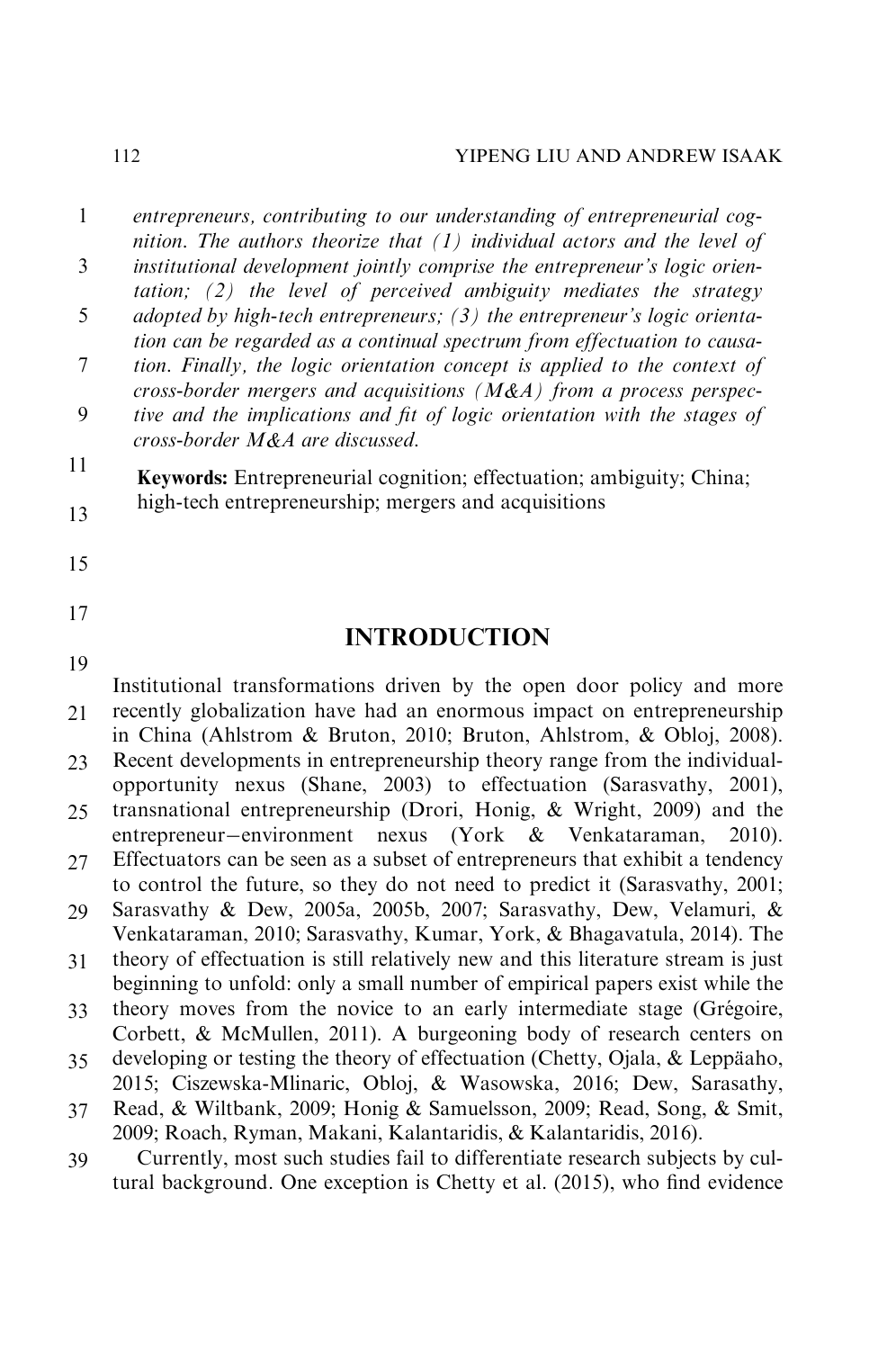- from software firms in Finland and New Zealand that entrepreneurs who have existing relationships in foreign markets tend to use effectuation to 1
- select and enter foreign markets. Henrich, Heine, and Norenzayan (2010) argue that behavioral science experiments must stop focusing almost exclu-3
- sively on "WEIRD" research subjects (Western, Educated, Industrialized, Rich, and Democratic). Surprisingly, however, to our knowledge, there is 5
- almost no study of effectuation in the context of Chinese high-tech entrepreneurs and no such study derives the implications for the M&A process. 7
- Therefore, we suggest that Chinese high-tech entrepreneurs may offer an important empirical setting to generate some revealing insights to facilitate 9
- theory development from a behavioral science perspective. Madhok and Keyhani (2012) conceptualized acquisitions as an act of entrepreneurship, 11
- as a competitive catch-up mechanism and way to capture innovation through opportunity discovery and creation. Utilizing a multi-level 13
- approach, we aim to explore the interaction of insights gained from recent diverse research streams on entrepreneurial cognition (decision-making 15
- and effectuation), biculturalism (identity integration and cultural frameswitching), and the entrepreneur's institutional environment (mainly the 17
- level of institutional development) and their combined impact on high-tech entrepreneurship and its implications in the context of cross-border M&A. 19
- These aims lead us to explore the following research questions: 21
- 1. Why and when do high-tech entrepreneurs adopt different logic orientations? 23
- 2. What are the potential determinants for the adopted strategies? 25
	- a. How can different institutional contexts influence the entrepreneur's decision about which strategies to employ?
- 3. Which decision-making frames should potential entrepreneurs internalize or pursue strategically: causation, effectuation, or a (domainspecific) mix between both? 27 29
- 4. Finally, what implications can be derived from entrepreneurial effectuation for cross-border M&As? 31
- In this chapter, we propose a conceptual framework underlining the entrepreneur's chosen strategy. Different theoretical backgrounds are juxta-33
- posed leading to the concept of a continuous spectrum from effectuation to causation. As a metaphor, consider the frequency spectrum in mobile com-35
- munications: quad-band cellphones are capable of operating nearly worldwide in different frequency ranges depending on the context in question  $-$ 37
- in this case the geographic region and supporting infrastructure. We argue that effectuation and causation tends not to be demarcated with clear 39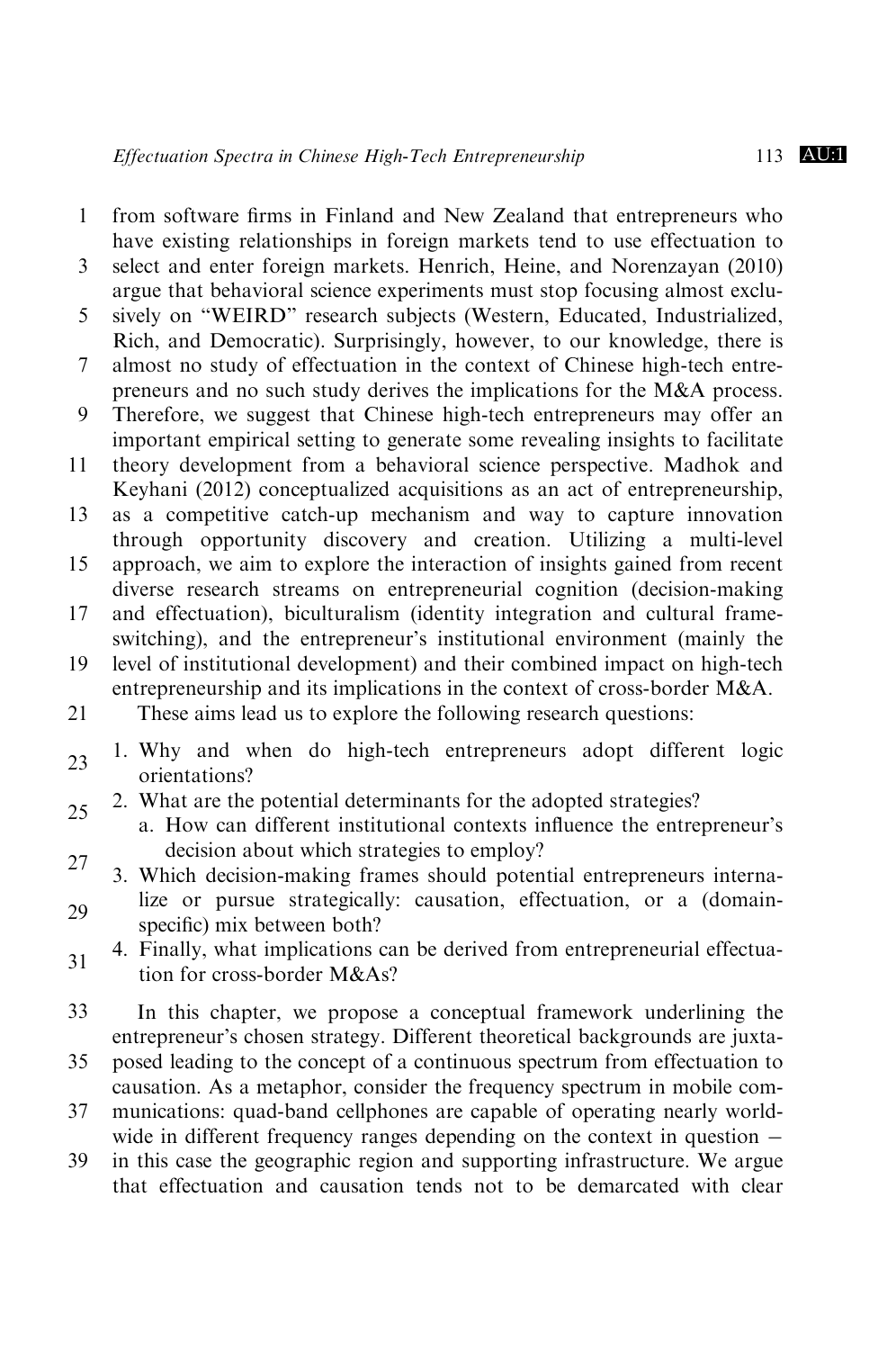- boundary. Entrepreneurs are generally capable of both causal and effectual strategies (and patterns of thinking) but the ability to switch between these 1
- varies: the choice or mix of logic orientations employed facing a given problem or decision seems to be driven by a combination of individual factors, 3
- context, and cultural heritage. As a result, we propose that entrepreneurs favor a particular strategic orientation composed of different proportions of 5
- effectuation and causation, pursuing one or the other (or a blend) depending on the decision-making domain in question.<sup>1</sup> It is argued that bicultural 7
- integration and cultural frame-switching and related cognitive differences play vital roles in the availability and selection or usage of different logics 9
- among entrepreneurs, leading to specific behavioral responses, such as approaches to the integration of acquired innovative high-tech firms. 11
- 13
- 15

- THEORETICAL BACKGROUND
- On the individual level, cognition and culture go hand in hand, and are together responsible for the usage of different decision-making heuristics under uncertainty, in this case effectuation. Drawing on theories and evidence from research on bicultural bilinguals, this study differentiates between monocultural Chinese entrepreneurs and those with strong exposure to Western logic (coined "Chinese Argonauts") that typically enjoy high standing or respect in Chinese firms for their international experience (Weidenbaum & Hughes, 1996). We review selected literature on institutional context and ambiguity, as well as on culture and cognition that, taken together with our empirical evidence, lead to the proposition of a framework that attempts to mirror the complexity and heterogeneity of how 19 21 23 25 27
- entrepreneurs act and think given different perceptions, cultural heritage, institutional environments, and ambiguity. As it is central to the arguments 29
- of this chapter, the next section delves more deeply into the theory of effectuation. 31
- 33 35
- Effectuation
- Effectuation represents the decision-making employed by expert entrepreneurs when goals, markets, or products do not exist (at all or fully) in an 37
- ambiguous and dynamic decision-making landscape (Sarasvathy, 2001). Beginning with available means and what they can afford to lose, 39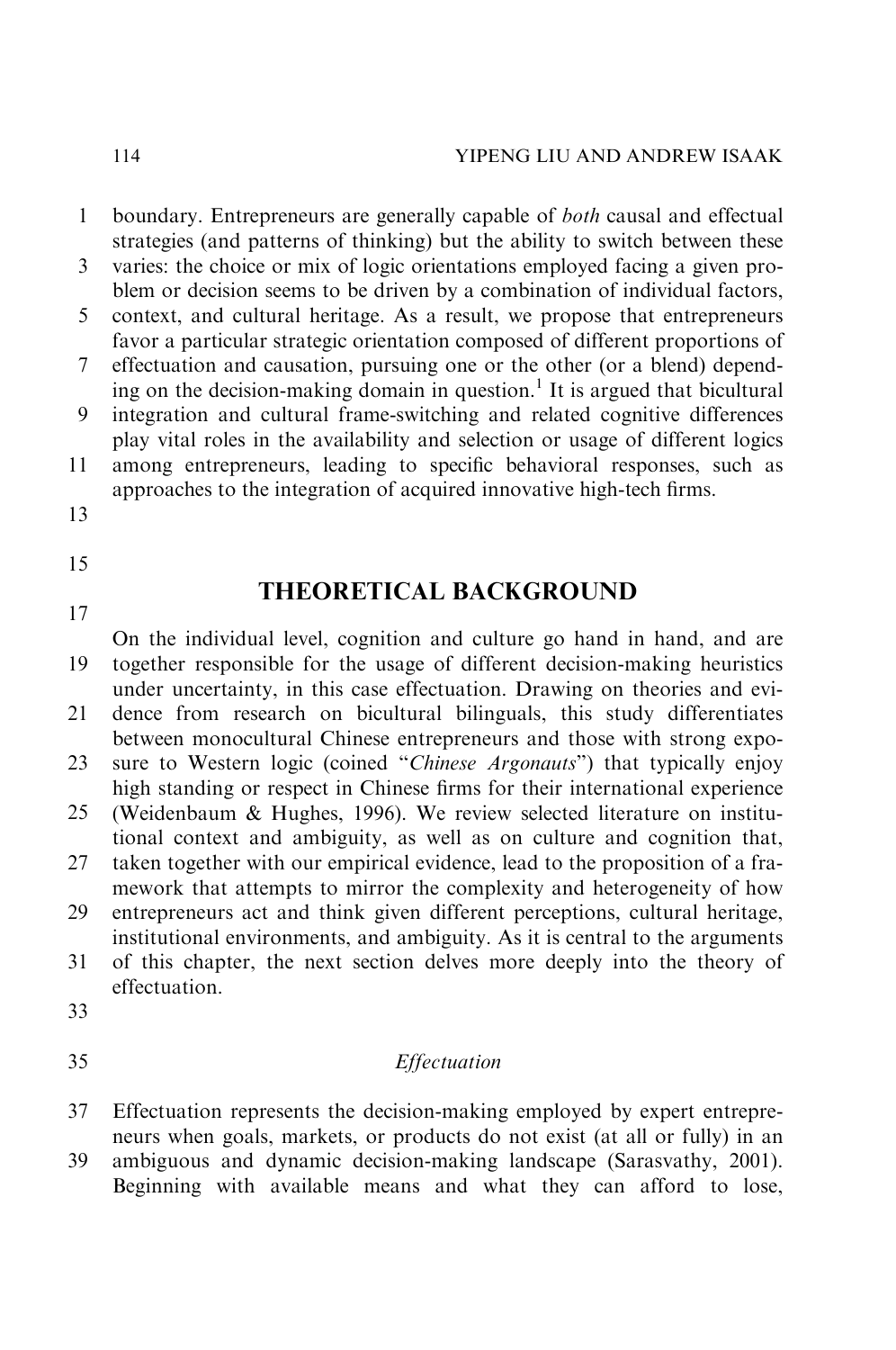- effectuators attempt to control outcomes to avoid or free themselves from having to predict them. Effectuation is actor-centric (Sarasvathy & Dew, 1
- 2005). Moreover, Sarasvathy and Dew (2005a) identify the opportunity creation process as "the result of a series of transformations on the original 3
- reality, caused by cognitively bounded and idiosyncratically motivated agendas trying to solve a variety of problems in a local and contingent 5
- fashion" (p. 539). In a study of 27 expert entrepreneurs employing protocol analysis, Sarasvathy (2001) found that over 63% of the subjects used an 7
- effectual logic more than 75% of the time (in contrast to utilizing rational and predictive "causal" logic). 9
- The main principles of effectuation outlined by Sarasvathy are (1) "pilot in the plane" (the principle that people are behind the wheel together, bor-11
- rowing from stakeholder theory), (2) "bird in hand" (when entrepreneurs focus on the resources they have at their immediate disposal), (3) "afford-13
- able loss" (when people invest only what they are prepared to lose), (4) "crazy quilt" (the notion of co-creation), and (5) "lemonade" (when entre-15
- preneurs are continuously prepared for surprises and ambiguity). Sarasvathy specifies three groups of means that effectuating entrepreneurs 17
- start from: who I am (personality and preferences or experience), what I know (knowledge and memory), and whom I know (social networks and 19
- strong or weak links). In addition, effectuators view the future as coming from what people do for the time being, not from inevitable trends or pre-21
- dication. Effectuation research has now entered into the intermediate stage that awaits scholarly endeavors to explicate the preliminary testing of new 23
- propositions (Perry, Chandler, & Markova, 2012). This chapter relates especially to the "lemonade" principle and empha-25
- sizes the means groups "who I am" and "whom I know." Based on both the sample studied and existing literature, it is argued that the entrepre-27
- neur's logic orientation in a given context is critical to his or her ability to embrace surprise (and thus ambiguity both from the perspective of the 29
- unknown nature of outcome alternatives as well as the unknown probabilities of a presumably known set of outcomes) and that this ability varies 31
- with who the entrepreneur is, which is at least in part culturally determined ("who I am," following Sarasvathy's categorization scheme). As will be dis-33
- cussed, different institutional environments influence the usefulness of the entrepreneur's social networks (the set of means Sarasvathy describes as 35
- "whom I know") and it is later argued that the cultural diversity of the entrepreneurial team influences the firm's approach toward ambiguity. 37
- First, a brief overview of expertise and how it relates to the entrepreneur's decision-making and strategic orientation is provided. 39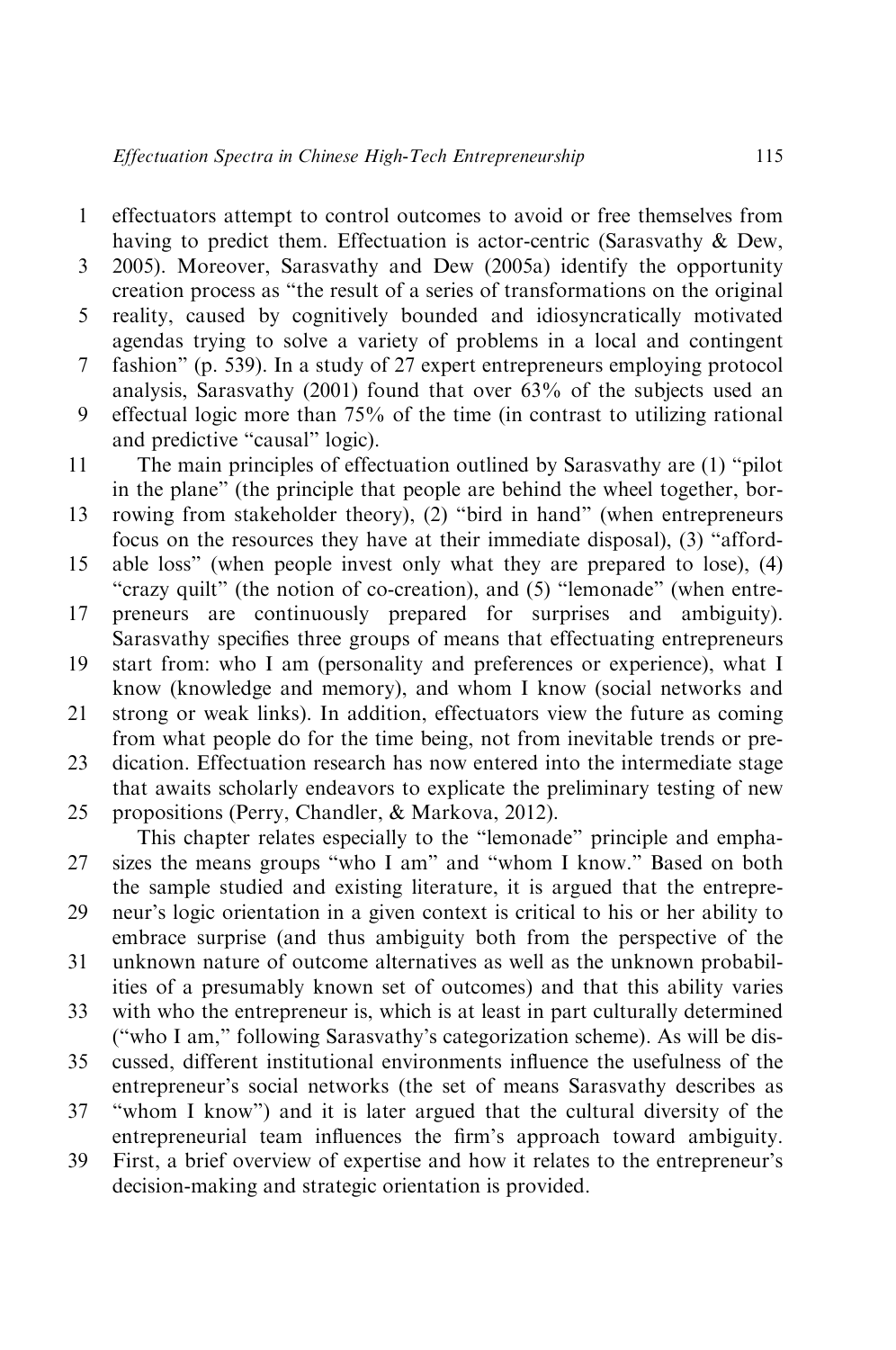## Domain-Specific Expertise

Experts are individuals who possess a high level of individual competence in a given domain, due largely to length and breadth of experience (Foley & Hart, 1992). Researchers have also found that domain expertise 3 5

improves to the ability to construct complex cognitive representations of uncertain and dynamic decision tasks, which in turn results in improved 7

- decision performance (Charness, 1991; Macdonald, Hannah, & Ounis, 2008; Wiggins & O'Hare, 1995). Experts "know more" (Fiet, 2002) and 9
- employ different cognitive processes compared to novices (Adelson, 1984; Dew, Read, Sarasvathy, & Wiltbank, 2009; Gustafsson, 2006). Further, 11
- expertise seems to reduce behavioral bias in the face of decision-making uncertainty (Kaustia, Alho, & Puttonen, 2008). However, too much exper-13
- tise with an extremely strong geographical or industry focus could lead to restricted vision regarding opportunities in other industries or areas; consider the phenomenon of *Fachidioten* which is German for "subject-matter" 15

idiots," a negatively connoted term used to denote extreme subject-matter experts, people whose views are so narrow, they can be restricted to a cer-17

- tain subject and do not want to look left or right but only straight ahead.<sup>2</sup> Thus there is room for debate and research in entrepreneurship and 19
- management science regarding the potential benefits and drawbacks as well as the direction of causality of subject-matter expertise and behavioral/ 21
- decision-making biases. Another central aspect of strategy and decisionmaking is the concept of uncertainty and ambiguity; we attempt to 23
- articulate the various notions of ambiguity and uncertainty from the points of view of management and cognitive neuro-science leading us to take a 25
- rather broad view of the construct, with the goal of understanding how entrepreneurs in rapid environments (such as Silicon Valley) interact with ambigu-27
- ity and uncertainty given their logic orientations at a given point in time. 29
- 31

## Perceived Level of Ambiguity

- 33
- Knightian uncertainty in economics (Knight, 1921) is a relatively narrow concept that essentially describes unknown risks or more precisely unknown probabilities of outcomes, as in the case of the Ellsburg Urn. 35

Ellsburg demonstrated experimentally that people are ambiguity averse to differing degrees; thus, most people tend to prefer certain outcomes to 37

uncertain gambles, even if both have the same expected value (Ellsberg, 1961). In economics therefore, ambiguity usually refers to Knightian 39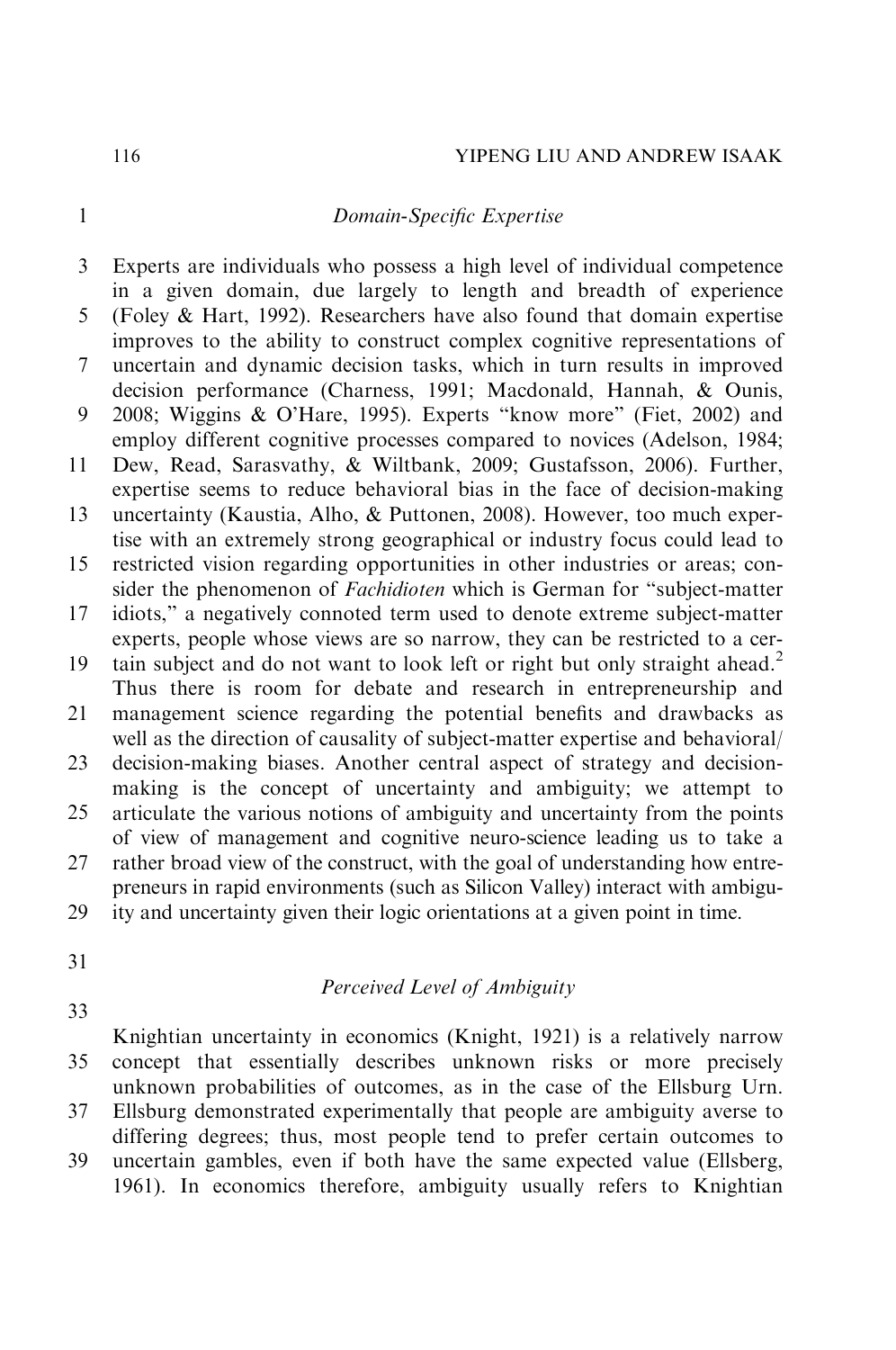- uncertainty. Both Knight and Ellsburg apply an old concept, that of predictable versus unpredictable variation, to decision-making (Deming, 1
- 1975; Keynes, 1921; Leibniz, 1703). In management theory, psychology and neuro-science, more multi-dimensional concepts of uncertainty and 3
- ambiguity that better reflect environmental and cognitive decision-making complexity are commonplace and the concepts remain "fuzzy" and difficult 5
- to disentangle. One study unpacks uncertainty as a multi-dimensional construct composed of state, effect, and response types of uncertainty 7
- (Milliken, 1987) to investigate the relationship between uncertainty and AU:2 entrepreneurial action (McKelvie, Haynie, & Gustavsson, 2011) (Table 1). **AU:3** 9
- The authors find that the "type" of uncertainty matters, and that entrepreneurs make different decisions with regard to exploitation of opportu-11
- nities depending on the type of uncertainty involved in the process (McKelvie et al., 2011). Milliken differentiates between three types of 13

uncertainty that decision-makers experience: state, effect, and response uncertainty. State uncertainty is the inability to predict how the compo-15

nents of the environment (states of the world) are changing. The effect 17

Table 1. Overview of Uncertainty and Ambiguity in Economic and Business Literature.

|                                                            | Dusiliess Literature.                                               |                                                                                               |
|------------------------------------------------------------|---------------------------------------------------------------------|-----------------------------------------------------------------------------------------------|
| Authors                                                    | Research Focus                                                      | View of Uncertainty                                                                           |
| Milliken (1987)                                            | Types of uncertainty                                                | Differentiation between state,<br><i>effect</i> , and <i>response</i> types of<br>uncertainty |
| Eisenhardt (1989)                                          | Executive decision-making<br>$(DM)$ in high-<br>velocity industries | Leads to difficulty to<br>reach decisions                                                     |
| Kahnemann and<br><b>Tversky</b> (1992)                     | General DM process                                                  | Defined as source-<br>dependent variable                                                      |
| Boulding et al. (1994)                                     | DM process                                                          | Must be deconstructed                                                                         |
| Papadakis et al. (1998)<br>and Elbanna and<br>Child (2007) | DM framework                                                        | Both external and internal                                                                    |
| Hsu et al. (2005)                                          | Neural circuitry of ambiguity<br>and risk                           | Internal variable in form of<br>uncertain DM probabilities                                    |
| McKelvie et al. (2011)                                     | Interpretations of<br>uncertainty                                   | Multi-dimensional construct                                                                   |
| Burghart, Epper, and<br>Fehr (2015)                        | Ambiguity and<br>ambiguity attitudes                                | Multi-dimensional construct<br>("ambiguity triangle")                                         |
|                                                            |                                                                     |                                                                                               |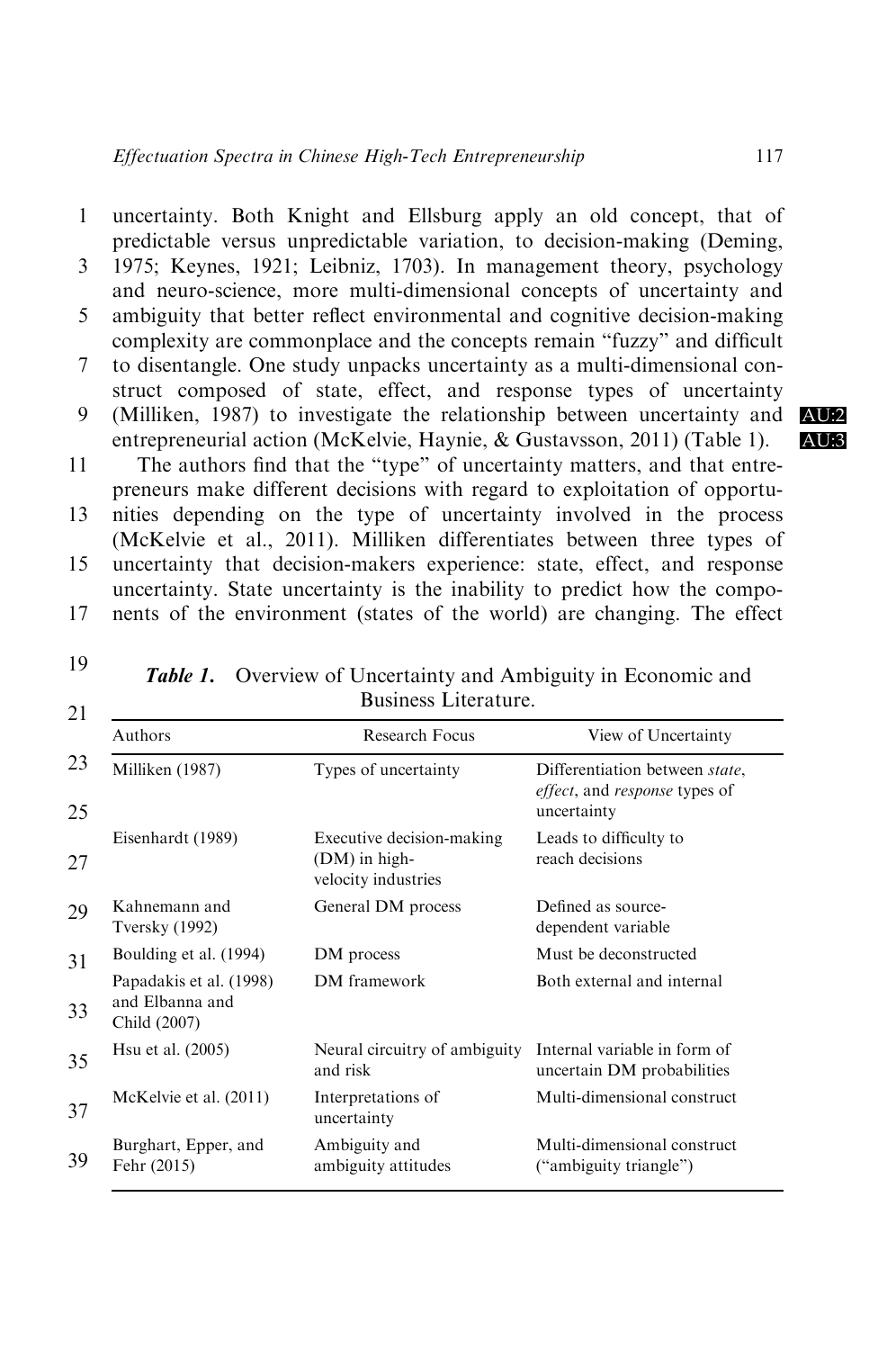- uncertainty describes the inability to predict how changes in the environment will influence the firm (firm outcome uncertainty, i.e., performance, 1
- success, failure, etc.). Finally, response uncertainty describes a lack of information regarding potential response options given a changing environ-3
- ment and the inability to predict the likely consequences of a chosen response. In Milliken's model, the types of uncertainty can be distinguished 5
- by the nature of the information shortage represented by each type (Milliken, 1987). A recent study utilizing the three different types of uncer-7
- tainty found out the culture influences on the way entrepreneur deals with uncertainty in the context of supplier-entrepreneur relationship (Liu  $\&$ 9
- Almor, 2016). Finally, a working paper by Burghart et al. (2015) examines the links between expected utility theory and revealed preferences for (or 11
- against) ambiguity; the authors find preference heterogeneity among 60% of research subjects concerning their attitude toward uncertainty, lending 13
- weight to the notion that uncertainty should be viewed as a multidimensional phenomenon.<sup>3</sup> 15
- In this study, the notion of uncertainty is transposed to perceived ambiguity, which can be influenced by both individual-level and institutional-17
- level factors, while the perceived ambiguity itself plays the role of a mediator in entrepreneurial decision-making.4 Further, the role of percep-19
- tion as a mediator between actual ambiguity and that which is perceived by the entrepreneur is emphasized. Sitkin and Weingart differentiate 21
- between risk perceptions and risk propensity (Sitkin & Weingart, 1995), drawing on prospect theory (Kahneman & Tversky, 1979) which suggests 23
- that the framing of decisions impacts the perceived risk, specifically that negatively framed risk probabilities are perceived as weighing more than 25
- those positively or neutrally framed. This differentiation seems to find support in neuro-economics (De Martino, Kumaran, Seymour, & Dolan, 27
- 2006), De Martino et al. find a strong role for the emotional system in the brain in mediating decision biases in their fMRI<sup>5</sup> study. In a related 29
- study, Tom, Fox, Trepel, and Poldrack (2007) find support for prospect theory (hereafter PT) and attempt to map-related factors to areas of the 31
- brain. While it is not yet clear how accurate the predictions of PT are as neuro-economics is still in its early footsteps as a field, the vital role of 33
- perception or framing as a mediating factor is becoming increasingly clear. While most research on decision-making and the brain continues to study 35
- subjects with a single nationality and cultural background, at least a few studies have begun to explore the role of culture in cognition, which 37
- strikes the authors as highly relevant to understanding different strategic orientations among entrepreneurs with varying degrees of exposure to 39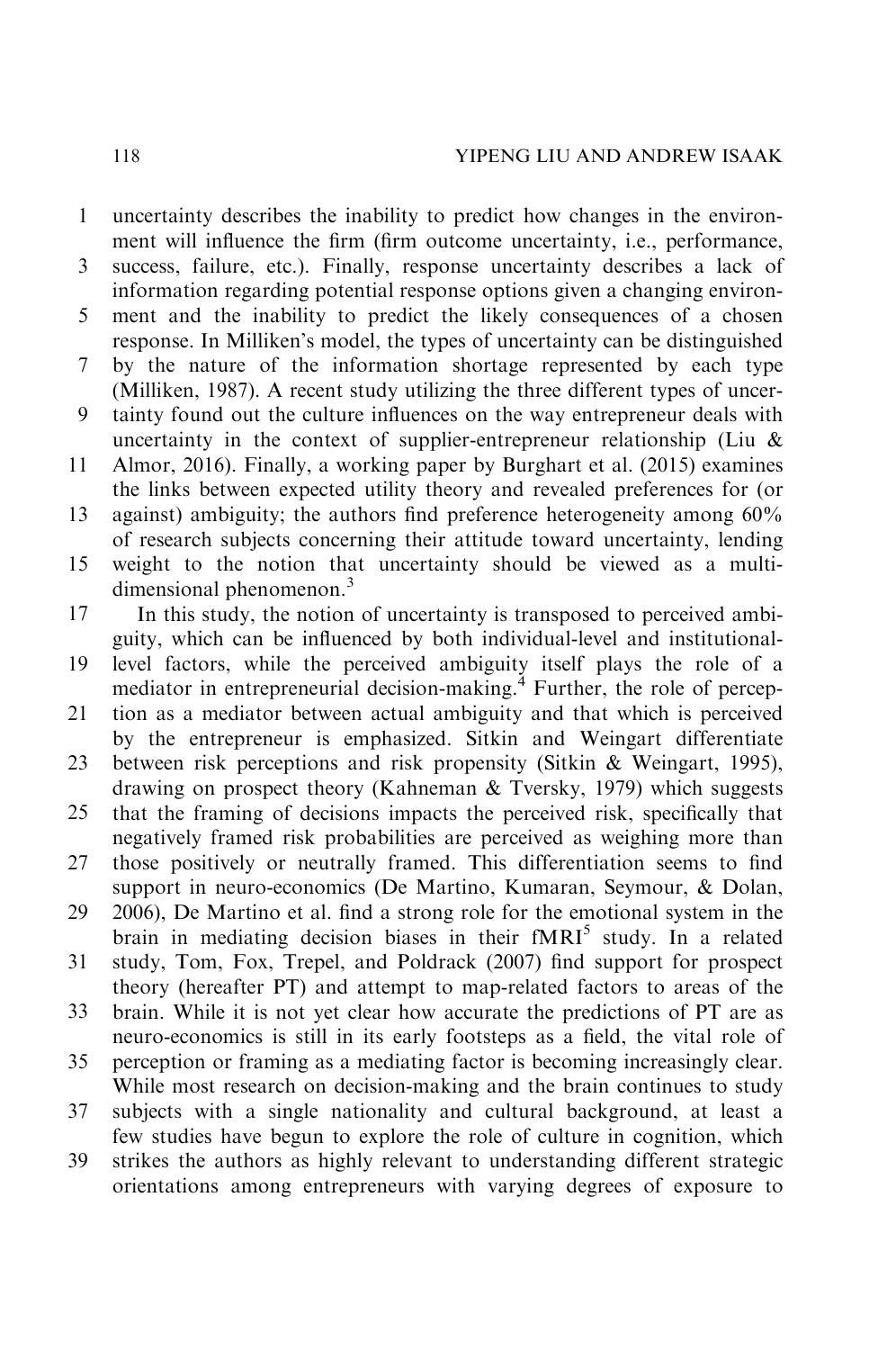- Western and Chinese cultures and decision-making styles, such as bilinguals or expatriates. 1
- 3
- 5

## Culture and Cognition

- Mitchell defines entrepreneurial cognitions as: "the knowledge structures that people use to make assessments, judgments, or decisions involving 7
- opportunity evaluation and venture creation and growth" (Mitchell et al., 2002). According to Duening, recently studied cognitive biases common to 9
- the way entrepreneurs think include the "law of small numbers," "reasoning by analogy," and "overconfidence" (Balcetis, Dunning, & Miller, 2008). 11
- In addition, entrepreneurs have different cognitive heuristics (mental habits) which aid them in governing risk and ambiguity and in overcoming 13
- failures. This cognitive strategy selection process is believed to occur in individuals largely at the sub-conscious level (Zuk & Carpendale, 2007). 15
- In this chapter, we argue that national culture, which includes norms, language and symbols, and rituals or patterns of behavior, has a major 17
- impact on cognition: from reasoning styles (Ketay, Aron, & Hedden, 2009; Norenzayan, Smith, Kim, & Nisbett, 2002) to perception and visual atten-19
- tion (Boduroglu, Shah, & Nisbett, 2009; Ketay et al., 2009). Such research often utilizes less controversial variables from established intercultural fra-21
- meworks such as "individualism versus collectivism" (Hofstede & Bond, 1984)<sup>6</sup> and "high-context versus low-context" (Hall, 1966; Hall & Hall, 23
- 1990) which both have implications for decision-making heuristics and strategies under uncertainty (Chen & Li, 2005). Chen and Li find that Chinese 25
- people in their study make less cooperative decisions than Australians in mixed-motive business situations in which no formal or informal sanction 27
- systems are in place and that the nation effects on cooperative decisionmaking are partly mediated by individual cultural orientation. 29
- In general, while individual identity-driven, low-context national cultures such as the United States and Australia emphasize causality, whereas 31
- high-context, collectivist cultures utilize more holistic approaches which seem to place greater emphasis on contextual variables. The "logical" or 33
- causative reasoning style following the ancient Greeks is widespread in Western Europe, Australia, and the United States, whereas people in Asian 35
- countries seem to approach reasoning from an entirely different perspective: in China, for instance, dialectical reasoning is common, which seems 37
- to be a more holistic approach to strategic decision-making. Varnum and colleagues find that when comparing Chinese and American subjects, 39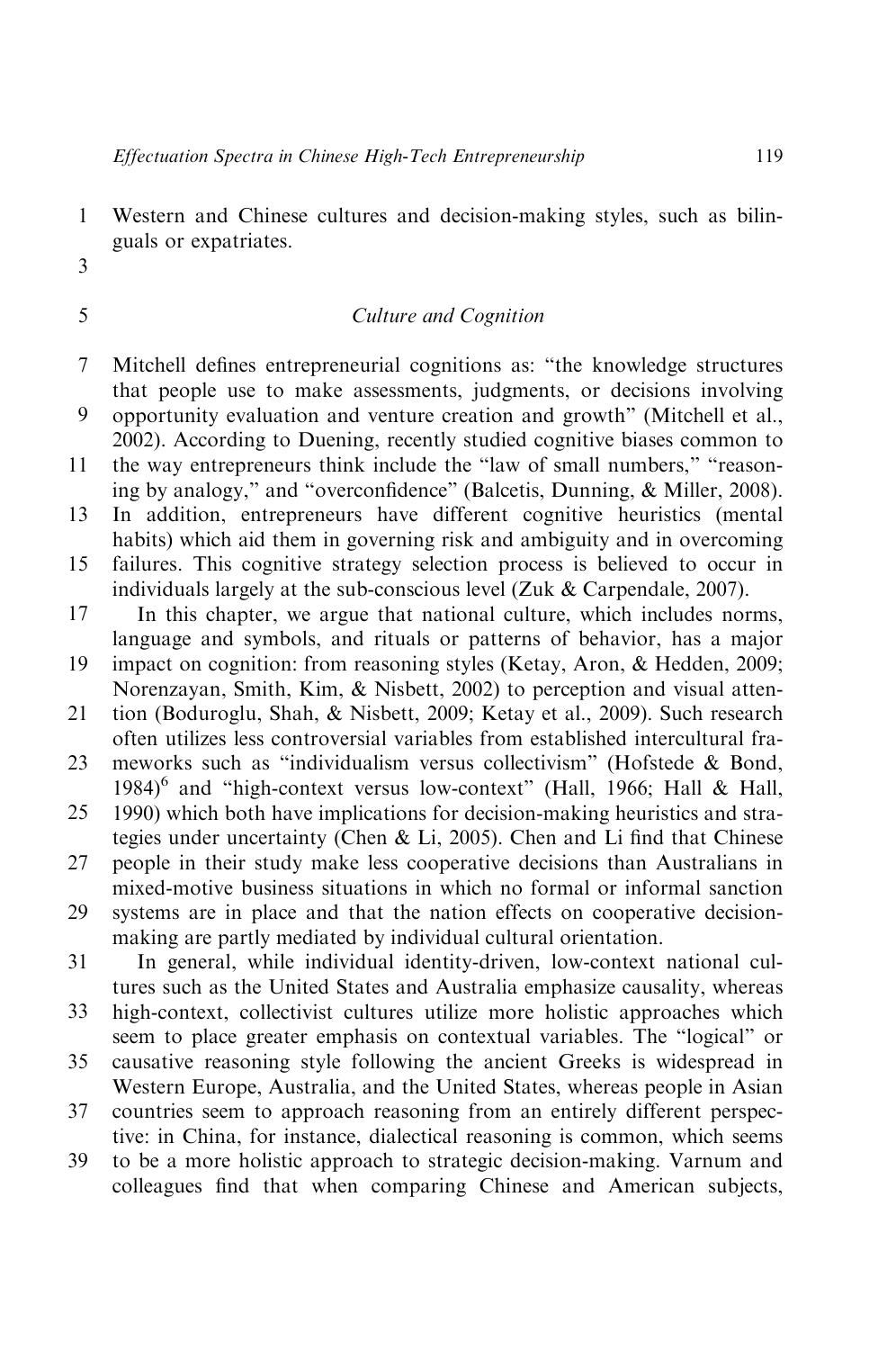- Chinese prefer dialectic arguments, while Americans prefer more "linear," logical arguments (Varnum, Grossmann, Nisbett, & Kitayama, 2008). 1
- These differences find support in recent cross-cultural, neuro-scientific studies: a large-scale study by Henrich and colleagues finds that low-level 3
- perceptual processing and spatial cognition differs considerably between Western versus non-Western and industrial versus small-scale societies 5
- (Henrich et al., 2010). This finding lends credence to the argument that both cultural differences (such as common levels of cooperation and the 7
- degree a culture values money as an end as opposed to as a means) and differences in the level of institutional development of a geographic region 9
- play major roles in decision-making and strategic orientations. Further support for such differences can be found in neuro-scientific studies. For 11
- instance, a transcultural neuro-imaging study demonstrated that one's cultural background can influence the neural activity that underlies both 13
- high- and low-level cognitive functions (Han & Northoff, 2008). Park and colleagues go even further in the journal Nature, demonstrating strong evi-15
- dence that "Culture Wires the Brain," focusing on substantial differences found between Westerners and East Asians in focal object processing, 17
- attention, and categorization (Park & Huang, 2010). Two studies on affect and reasoning find links between positive versus 19
- negative affect and adherence to cultural norms and reasoning styles, that is, analytic versus holistic (Ashton-James, Maddux, Galinsky, & 21
- Chartrand, 2009; Koo, Clore, Kim, & Choi, 2012). Others report that cognitive structures derived from organizational identity and cued by 23
- strategic frames influence salience of an issue among managers (Bundy, Shropshire, & Buchholtz, 2013). Novaes studies culture-task alignment in 25
- firms and finds that when culture and tasks align, performance tends to be higher (Novaes, 2013), replicating previous findings on corporate culture. 27
- Woo and colleagues show that cultures differ on openness to experience (Woo et al., 2014), with implications for opportunity recognition. Finally, a 29
- recent study examines expatriate adaptation during early phases of international assignments (Firth, Chen, Kirkman, & Kim, 2014) (Table 2). 31
- Given these major  $-$  and as yet poorly understood  $-$  differences in reasoning, it can be argued that national culture and resulting tendencies to 33
- decide and act according to certain dominant patterns in a given context must indeed be instrumental in determining an individual entrepreneur's 35
- logic orientation. It further seems likely that an individual should be capable of different reasoning styles to some degree, much like a person may 37
- have different moods evoked by a certain situational context. Thus, one should generally be capable of using differing reasoning styles given a 39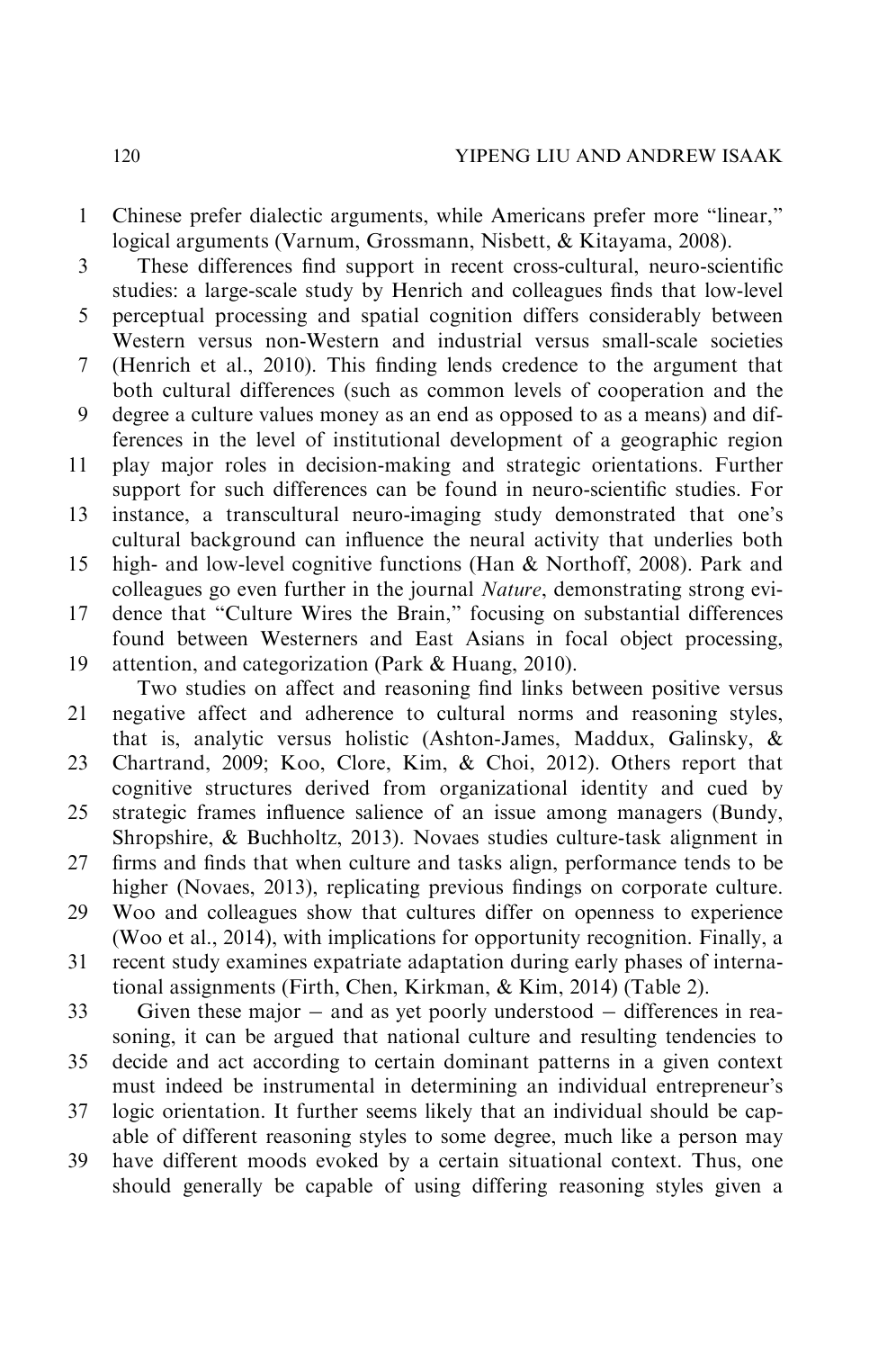| Authors                                  | <b>Research Focus</b>                                                                 | Key Arguments                                                                                                                                                                                                                          |
|------------------------------------------|---------------------------------------------------------------------------------------|----------------------------------------------------------------------------------------------------------------------------------------------------------------------------------------------------------------------------------------|
| Han and<br>Northoff (2008)               | Cognitive neuro-science                                                               | Cultural background found to<br>influence both low- and high-level<br>cognition: need for a transcultural<br>approach to neuro-imaging                                                                                                 |
| Henrich, Heine, and<br>Norenzayan (2009) | Norms, behavior and decision-<br>making in small-scale versus<br>industrial societies | Differences in spacial and low-level<br>cognition: need for cross-cultural<br>differentiation in subject-pools                                                                                                                         |
| Ashton-James<br>et al. (2009)            | Affect and reasoning                                                                  | Find that positive affect allows<br>individuals to explore novel<br>thoughts and behaviors that depart<br>from cultural constraints, whereas<br>negative affect binds people to<br>cultural norms                                      |
| Park and Huang (2010)                    | Cognitive neuro-science                                                               | Differences in focal object<br>processing and attention allocation:<br>culture "wires" the brain                                                                                                                                       |
| Koo et al. (2012)                        | Affect and reasoning                                                                  | Find that, using a global-local<br>processing task and inclusion and<br>exclusion tasks, in happy<br>(compared to sad) moods, Koreans<br>engage in more holistic reasoning,<br>whereas Americans engaged in<br>more analytic reasoning |
| Bundy et al. (2013)                      | Issue salience<br>among managers                                                      | Study how a firm's cognitive<br>structures of organizational<br>identity and strategic frames use<br>different core logics to influence<br>managerial interpretation of an<br>issue as salient                                         |
| Novaes (2013)                            | Culture-task alignment                                                                | Find when culture and task align,<br>there is a performance gain from<br>an activity                                                                                                                                                   |
| Firth et al. (2014)                      | Expatriates                                                                           | Study expatriate adaptation during<br>early phases of international<br>assignments                                                                                                                                                     |
| Woo et al. (2014)                        | Culture and learning                                                                  | Show that cultures differ on<br>openness to experience                                                                                                                                                                                 |
| Oyserman (2015)                          | Culture and cognition                                                                 | Propose culture as situated<br>cognition theory (CSC)                                                                                                                                                                                  |

Table 2. Overview of Recent Studies on Culture and Cognition.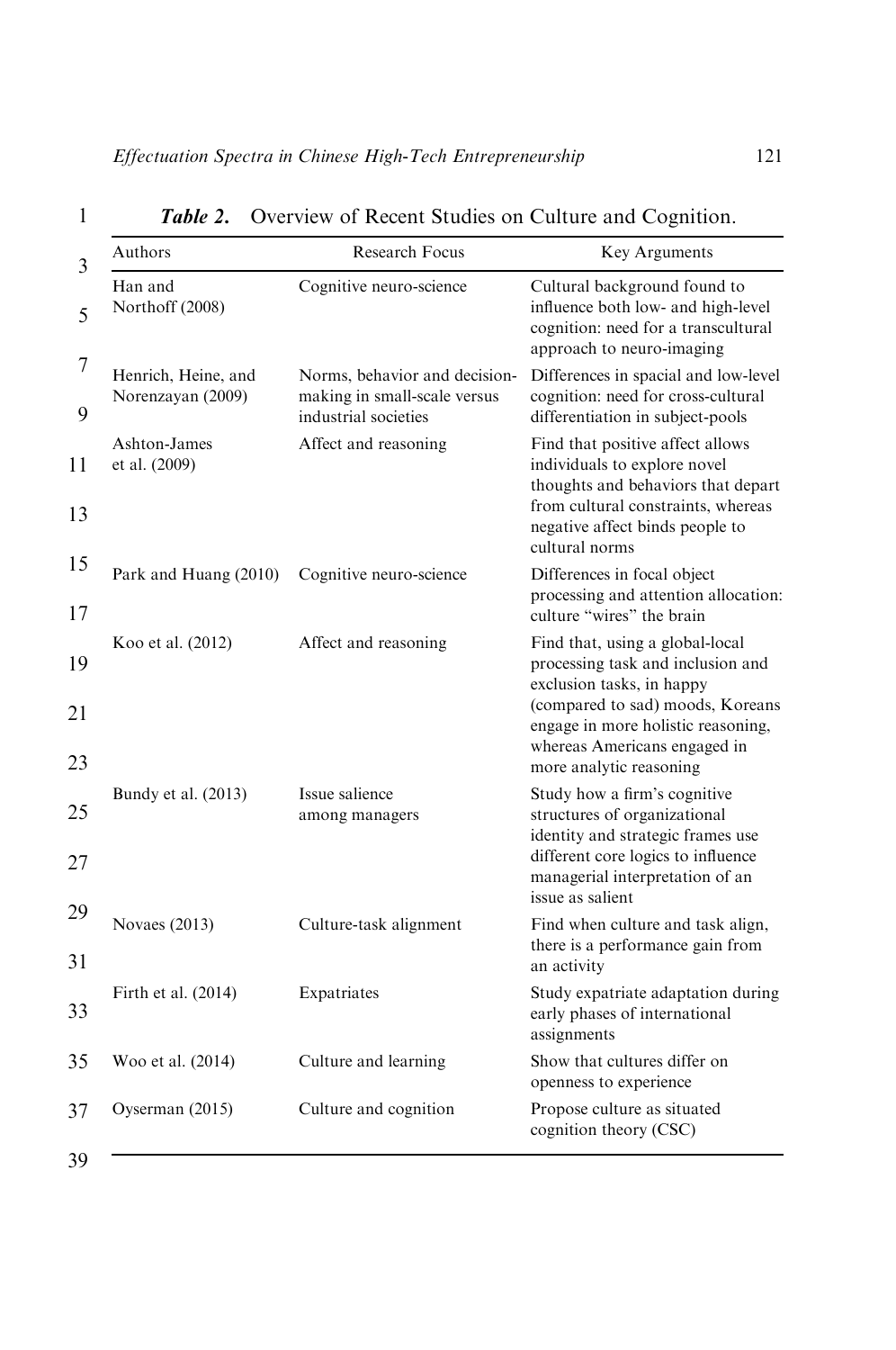certain task, situation, and environment. It also seems likely that individuals have tendencies toward (or preferences for) a certain mixed strategy 1

of reasoning styles available to them in their personal reasoning set at a given moment in time, due largely to their upbringing in a certain culture 3

- (i.e., beliefs and genetic markers of social sensitivity, see, e.g., Chiao & Blizinsky, 2010). In this section and the analysis that follows, the concept 5
- of mixed strategies from game theory is borrowed purely in a loose sense as a metaphor about how to think about the strategy selection process, that 7
- is, entrepreneurs are not necessarily trying to make their competitors indifferent about their pure strategies and may not even be consciously aware of 9
- which logical heuristics (or strategic orientations) they are utilizing in a given situation. In light of these findings, the authors differentiate in the 11
- sample between different types of Chinese entrepreneurs, based on their exposure to Western culture and decision-making practices and then 13
- further develop the link to the level of institutional development and the entrepreneur's resulting logic orientation. 15
- 17

#### Chinese Argonauts versus Domestic Chinese Entrepreneurs 19

- Recent studies emphasize the danger of oversimplification and the importance of examining the degree of entrepreneurial heterogeneity (Honig  $\&$ 21
- Samuelsson, 2009). Weidenbaum and Hughes (1996) argue that expatriate entrepreneurs are creating a new superpower in Asia. In this study, these 23
- notions are used as an inspiration and differentiate between globalized entrepreneurs (i.e., *Chinese Argonauts*) with strong exposure to western 25
- logic and institutional environments and domestic Chinese entrepreneurs with more traditional orientations as significant differences in cognitive 27
- framing and perception are assessed regarding opportunity recognition and the pursuit of opportunities. Expatriates are people temporarily or perma-29
- nently residing in a country and culture other than that of the person's upbringing. The term *Argonauts* (the Argonauts were sailing heroes in 31
- Greek mythology) here refers to a subgroup of these  $-$  the expert entrepreneurs among the expatriates. 33
- 35

### Institutional Context 37

Institutional environments in emerging economies differ greatly from those of established economies with various implications for entrepreneurship 39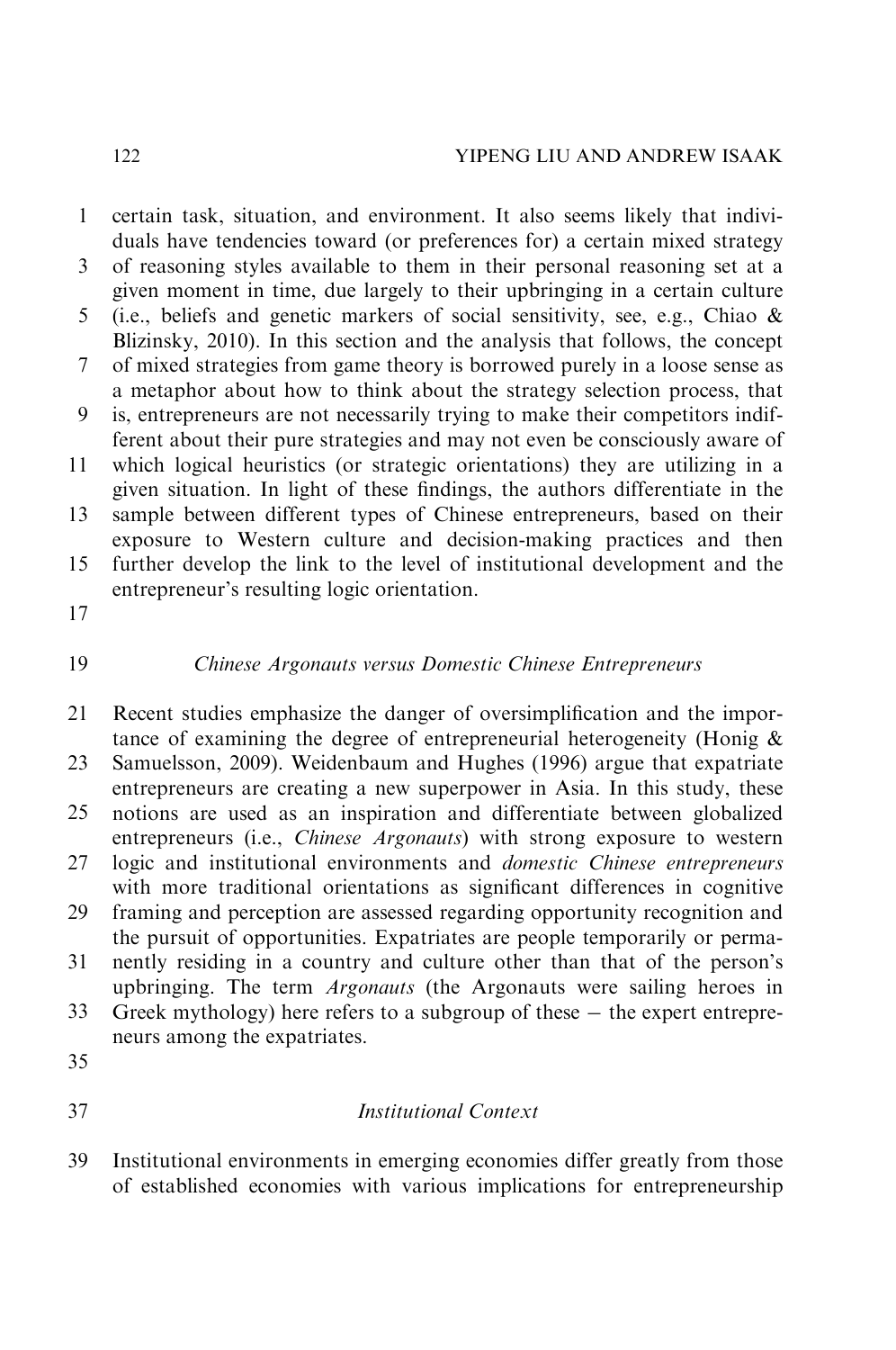- (Ahlstrom & Bruton, 2010; Bruton, Ahlstrom, & Li, 2010). Here, it is important to distinguish between formal and informal institutions as there 1
- is a major difference between what some large groups in a particular society understand as *legalized* (and legitimized) by laws and regulations and what 3
- they consider to be legitimized (but not legalized) by norms, values, and beliefs  $-$  the informal institutional boundaries (Dowling & Pfeffer, 1975). 5
- Entrepreneurs "… rely on cooperative groups to recognize and exploit opportunities in the informal economy" (Webb, Tihanyi, Ireland, & 7
- Sirmon, 2009). Webb and colleagues argue that collective identity plays a major role in how entrepreneurs pursue opportunities through formal ver-9
- sus informal institutions. Further, they argue that different types of entrepreneurs are attracted to the resulting informal versus formal economies.<sup>7</sup> 11
- Puffer and his colleagues argue that informal institutions, such as Blat, Guanxi, and trust, play critical roles in filling institutional voids, such as 13
- missing property rights protection and enforcement (Puffer, McCarthy, & Boisot, 2010). This parallels the idea of structural holes in network theory 15
- (Burt, 1995). Puffer et al. (2010) emphasize that in the foreseeable future the institutional environment in China will differ from the form preeminent 17
- in today's western world, due to deep Chinese social and cultural roots. Institutions in the BRICs are facing fast-paced changes in transitional 19
- environments that involve high degrees of uncertainty and change, while entrepreneurs in established economies can rely on a relatively certain 21
- environmental and market stability (i.e., the political, legal, and financial environments are established and largely stable and norms and routines are 23
- often deeply rooted). Recent field-based survey research suggests that a dominant logic characterized by (1) external orientation, (2) proactiveness, 25
- and (3) simplicity of routines significantly influence the performance of entrepreneurial firms in emerging economies (Obloj, Obloj, & Pratt, 2010). 27
- Within one emerging economy, the regional differences can manifest the variations of institutional contexts. The development phases of marketiza-29
- tion and industrialization differ greatly across regions (Redfern & Crawford, 2010). A recent study profiles this variation in comparing two 31
- Chinese high-tech parks (Liu, 2011). The National Economic Research Institute (NERI) Index of Marketization for China's Provinces has 33
- been developed to track marketization development over time (Ganga, Xiaolua, & Guangrongb, 2011). Marketization has made progress with 35
- remarkable achievement in the non-state enterprise sector (Wang, Fan, & Zhu, 2007). A survey study of 2,854 respondents from 20 Chinese cities 37
- demonstrates the strong role of the institutional environment as a key determinant of entrepreneurial decision-making in China (Lu & Tao, 39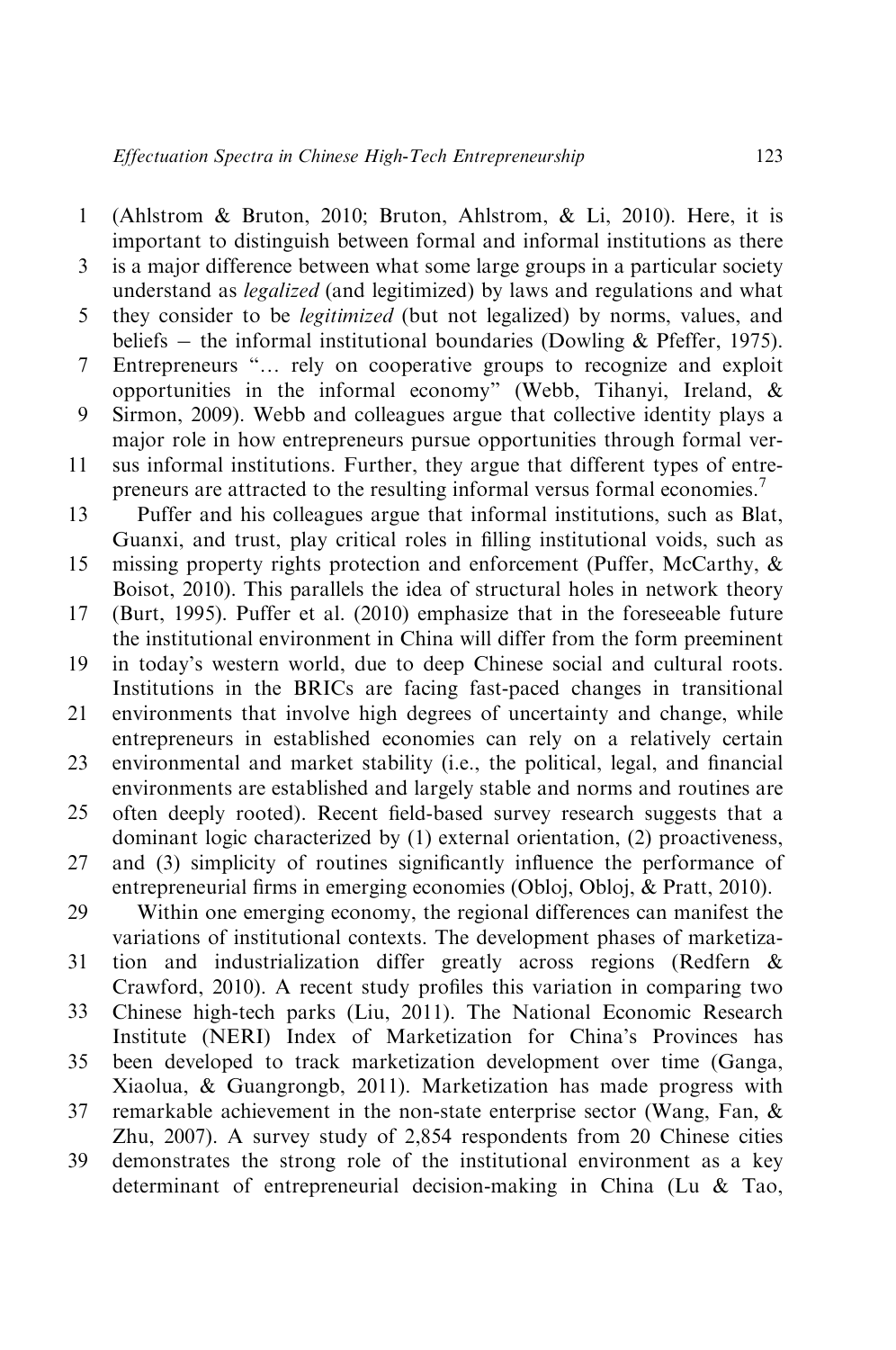- 2010). Most recently, effectuation scholars highlight that the realm of international entrepreneurship might offer the opportunity to move inquiry on 1
- effectuation forward (Sarasvathy et al., 2014). 3

Further, a comparative study of business systems investigates the relationship between institutional elements and entrepreneurial cognition (Lim,

- Morse, Mitchell, & Seawright, 2010). It is argued that founder perceptions of an ambiguous institutional environment determine the variance in choice 7
	- of organizational form for social entrepreneurial ventures (Townsend & Hart, 2008). In line with this argument, the framework presented in this
- chapter generalizes this notion: it argues that individuals and institutional 9
- contexts each can be seen as pursuing a (domain-specific) mixed logic orientation moderated by the degree of perceived ambiguity involved in the 11
- decision-making process. 13
- 15

5

## Biculturalism and Bicultural Identity Integration

17

Bicultural individuals are individuals who identify with two or more distinct cultures because of having internalized more than one set of cultural schemas (Brannen & Thomas, 2010). A cultural schema is a socially constructed cognitive system that represents one's knowledge about values, 19 21

- attitudes, beliefs, and behavioral assumptions of a culture as well as the relations among these attributes (Fiske & Taylor, 1984). Bicultural employees and managers are a growing demographic due to globalization and play 23
- an important role in boundary spanning of organizations (Brannen & Thomas, 2010). An influential bidimensional model studying acculturation, 25
- Berry (1990) suggests distinct patterns of assimilation (identification with mainstream culture only), integration (identification with both cultures), 27
- separation (identification with culture of origin only), or marginalization (lack of identification with either culture). This framework has been utilized 29
- as a basis for studying biculturals equating integration with biculturalism (Nguyen & Benet Martínez, 2007). Further, scholars (Bochner, 1982) have 31
- argued that marginals have bicultural competence such that they alternate between two cultures that are perceived as having salient but mutually 33
- incompatible norms. Research on bicultural identity integration (hereafter, "BII") has 35
- extended the understanding of bicultural individuals to show how the degree of integration of bicultural identities relates to behavioral, cognitive, 37
- and other psychological variables. In Table 3, we provide an overview of literature streams on bicultural identity integration. In general, individuals 39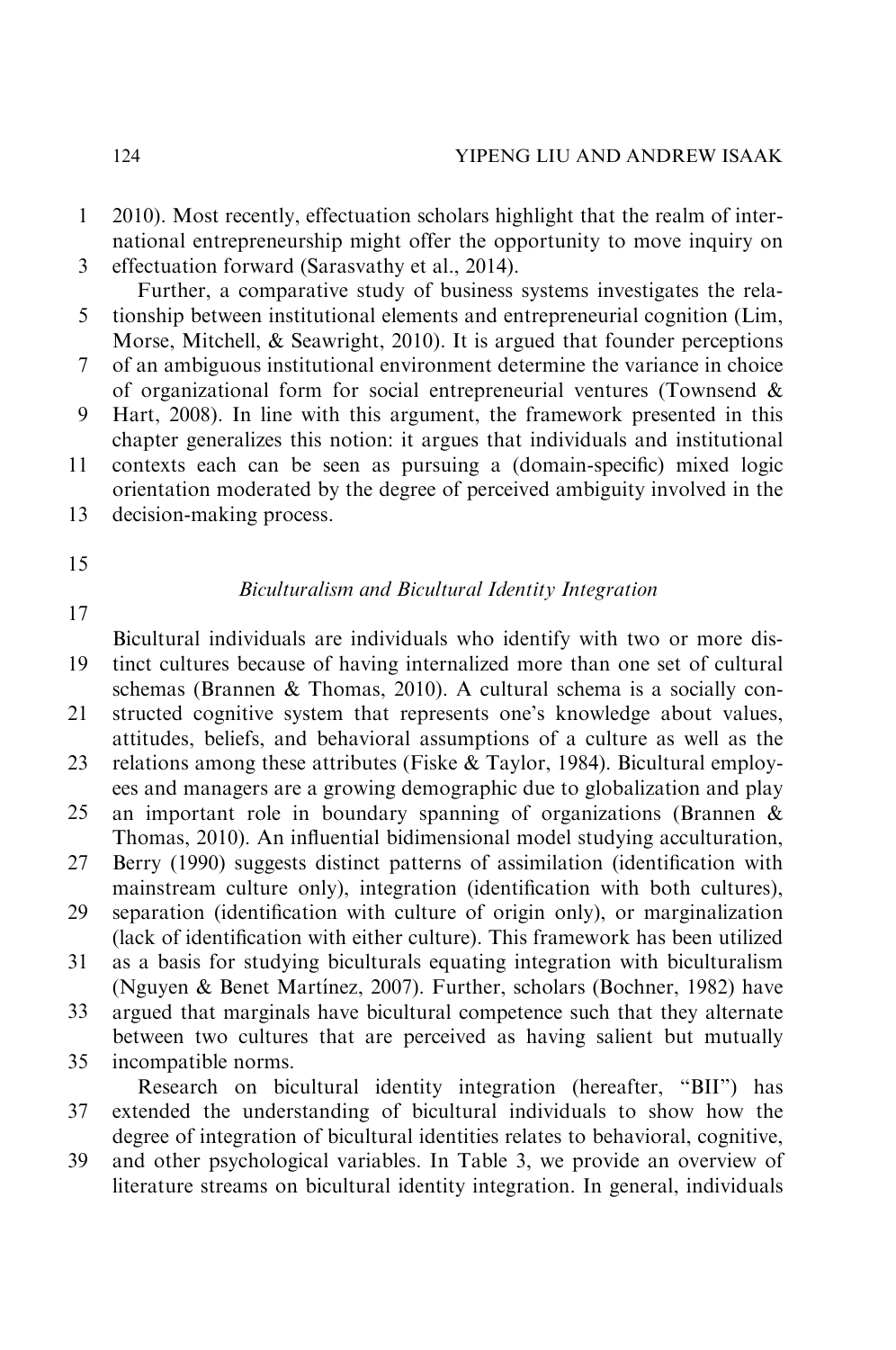| 3        | Authors                                          | <b>Research Focus</b>                         | Key Arguments                                                                                                                                                                                            |
|----------|--------------------------------------------------|-----------------------------------------------|----------------------------------------------------------------------------------------------------------------------------------------------------------------------------------------------------------|
| 5        | Bochner (1982)                                   | <b>Biculturals</b>                            | Marginals have bicultural competence,<br>alternate between two cultures that are<br>perceived as having salient but mutually<br>incompatible norms                                                       |
| 7<br>9   | Berry (1990)                                     | Bidimensional model<br>studying acculturation | Distinct acculturation patterns of assimilation<br>(identification with mainstream culture only),<br>integration (identification with both cultures),                                                    |
| 11       |                                                  |                                               | separation (identification with culture of origin<br>only), or marginalization (lack of identification<br>with either culture)                                                                           |
| 13       | Nguyen and<br>Benet<br>Martínez (2007)           | <b>Biculturals</b>                            | Following Berry's framework (1990), equate<br>integration with biculturalism                                                                                                                             |
| 15<br>17 | <b>Benet Martínez</b><br>and<br>Haritatos (2005) | Bicultural identity<br>integration (BII)      | High BII may allow individuals to be more<br>effective in appropriately employing their<br>cultural knowledge in specific contexts                                                                       |
| 19       | Cheng<br>et al. (2008)                           | <b>BII</b> among<br>Asian-Americans           | High BII Asian-Americans come up with more<br>innovative ideas (creative fluency and<br>originality)                                                                                                     |
| 21<br>23 | Brannen, Garcia,<br>and<br>Thomas (2009)         | Identity conflicts                            | Degree of conflict between cultural identities is<br>positively correlated with a self-report of a<br>higher order cognitive skill called cultural<br>metacognition                                      |
| 25<br>27 | Hong, Wan, No,<br>and Chiu (2007)                | Identity negotiation                          | Integration, in which elements from multiple<br>cultures fuse into a <i>unitary</i> (multicultural)<br>identity, alternation, which involves switching<br>among cultural identities according to context |
| 29       |                                                  |                                               | and synergy, in which new identities emerge<br>which cannot be reduced to the sum of<br>their parts                                                                                                      |
| 31       | Tadmor and<br><b>Tetlock (2009)</b>              | Cognitive complexity                          | Biculturals not only develop more complex<br>cultural representations, but also they seem to<br>develop increased cognitively complexity                                                                 |
| 33       |                                                  |                                               | across domains                                                                                                                                                                                           |
| 35       | Brannen $(2010)$                                 | <b>Biculturals</b>                            | Bicultural employees and managers play a role<br>in boundary spanning; growing demographic<br>due to globalization                                                                                       |
| 37       | Mok and<br>Morris (2010)                         | Creativity                                    | High BII helps cross-cultural creativity<br>performance                                                                                                                                                  |
| 39       | Friedman<br>et al. $(2012)$                      | <b>Biculturals</b>                            | in Taiwan, cultural frame-switching occurs<br>only among managers with both foreign<br>experience and high BII                                                                                           |

# Table 3. Overview of Literature on Bicultural Identity Integration.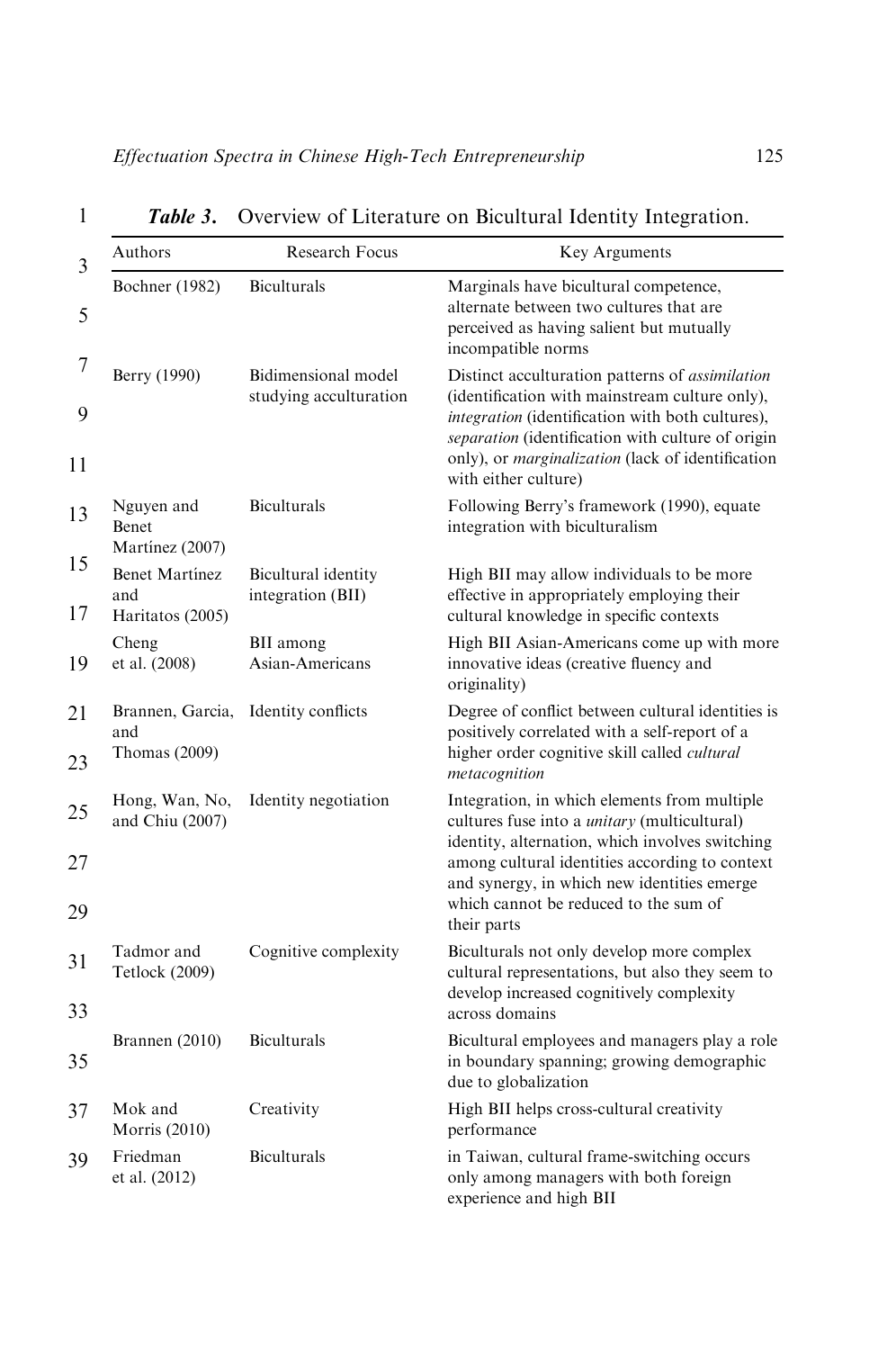| Authors                              | <b>Research Focus</b>                                 | Key Arguments                                                                                                                                                                                                                 |
|--------------------------------------|-------------------------------------------------------|-------------------------------------------------------------------------------------------------------------------------------------------------------------------------------------------------------------------------------|
| Mok and<br>Morris (2012)             | <b>BII</b> among<br>Asian-Americans                   | Examine Asian-Americans and view BII as a<br>global processing style, that can be enhanced<br>by situational/environmental cues                                                                                               |
| Fitzsimmons<br>(2013)                | Multicultural employees                               | Theorize about how multicultural employees<br>contribute to organizations                                                                                                                                                     |
|                                      | Lakshman (2013) Culture and attribution               | study the link between cross-cultural leadership<br>effectiveness and attributional complexity                                                                                                                                |
| Lücke, Kostova,<br>and Roth (2013)   | Management of<br>multinational<br>corporations (MNCs) | Use connectionism perspective to explain how<br>sociocultural experiences interact with existing<br>individual cognitions to form different patterns<br>of multiculturalism yielding differential<br>managerial effectiveness |
| Molinsky (2013)                      | Cultural frame-switching                              | Describe the underlying psychological<br>processes of cultural retooling as they relate to<br>management and the workplace                                                                                                    |
| Mok and<br>Morris (2013)             | Biculturals/<br>decision-making                       | Assimilation for high BII applies to consumer<br>information-seeking and decision-making                                                                                                                                      |
| Saad et al. (2013)                   | Creativity                                            | Greater bicultural identity blendedness predicts<br>domain-general creativity in bicultural but not<br>in monocultural contexts, mediated by<br>ideational fluency                                                            |
| Chand and<br>Tung (2014)             | Biculturals/<br>investment behavior                   | Cultural boundary spanners are more likely to<br>invest in their country of origin                                                                                                                                            |
| Burks, Karlesky,<br>and Lee $(2015)$ | Identity conflict                                     | Psychological bricolage, the process through<br>which an individual integrates previously<br>unrelated knowledge to create novel solutions                                                                                    |
| Aydinli and<br>Bender (2015)         | Biculturals/acculturation                             | Culture can be primed and therefore is more<br>than a categorical variable that is stable over<br>situations, but rather dynamic                                                                                              |
| Wry and<br>York (2015)               | Identity and<br>social enterprise                     | How different BIIs perceive the conflict<br>between social and commercial goals and<br>recognize and develop social enterprise<br>opportunities                                                                               |

| Table 3. | (Continued) |
|----------|-------------|
|----------|-------------|

- that score highly on the overall BII measure perceive their two identities as largely compatible and complimentary, while those who show lower values 37
- on BII feel caught between their two cultural identities and prefer to keep them separate. In later work, BII has been shown to be composed of two 39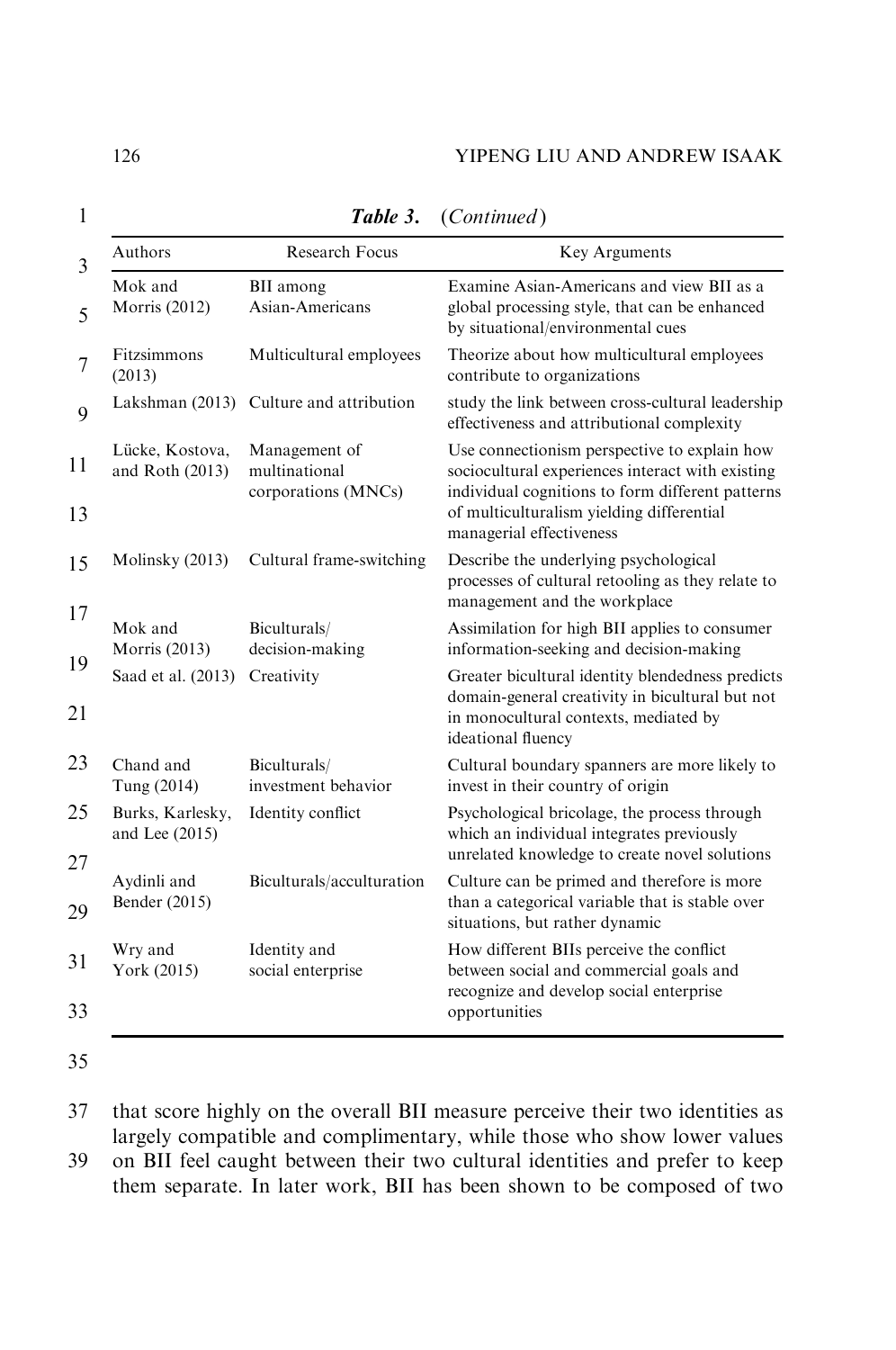- components: cultural blendedness and cultural harmony (Benet Martinez  $\&$ Haritatos, 2005). Research has shown that high BII can allow individuals 1
- to be more effective in appropriately utilizing their cultural knowledge in specific contexts. In one study, high BII Asian-Americans came up with more innovative (in terms of creative fluency and originality) fusion restau-3 5
- rant dishes than did low BII Asian-Americans (Cheng, Sanchez-Burks, &
- Lee, 2008; Sanchez-Burks, Karlesky, & Lee, 2015). The authors find that high bicultural identity integration (BII) moderates the effect of attribution 7
- (the process of how individuals explain the causes of behavior and events) such that attributions are congruent with cultural norms, while low BII 9
- participants exhibit a reverse effect. Burks, Karlesky, and Lee define psychological bricolage as the process through which an individual integrates 11
- previously unrelated knowledge to create novel solutions This bricolage is facilitated when individuals can integrate social identities that are often 13
- considered separate (Sanchez-Burks et al., 2015). A separate study investigates how BII effects creative performance and finds that high BII is help-15
- ful for cross-cultural creativity (Mok & Morris, 2010). In a follow-up experimental study with Asian-American subjects, the authors find that BII 17
- can be viewed as a global (cognitive) processing style that can be enhanced by situational or environmental cues (Mok & Morris, 2012), Friedman and 19
- colleagues study attribution patterns among Taiwanese managers who have both worked and studied abroad and specifically, in which situations over-21
- seas experience changes how managers with foreign experience think. They find that cultural frame-switching only occurs among managers with both 23
- foreign experience and high BII (Friedman, Liu, Chi, Hong, & Sung, 2012). In contrast to the cultural integration perspective, which finds positive 25
- affects of BII on frame-switching for some individuals and not for others, research on identity conflicts finds positive affects of multiculturalism on a 27
- more general level: Brannen et al. (2009), for example, find that the degree of conflict between cultural identities was positively correlated with self-29
- report of a higher order cognitive skill called cultural metacognition. Thus, those biculturals who confront the most difficult time dealing with or inte-31
- grating their cultural identities may develop higher levels of certain skills and are ultimately more effective in a variety of cross-cultural contexts. 33
- Hong and colleagues identify three modes of identity negotiation that individuals seem to use over the course of their lives (Hong et al., 2007). These 35
- are labeled integration, in which elements from multiple cultures fuse into a unitary (multicultural) identity, *alternation*, which involves switching 37
- among cultural identities according to context and synergy, in which new identities emerge which cannot be reduced to the sum of their parts. 39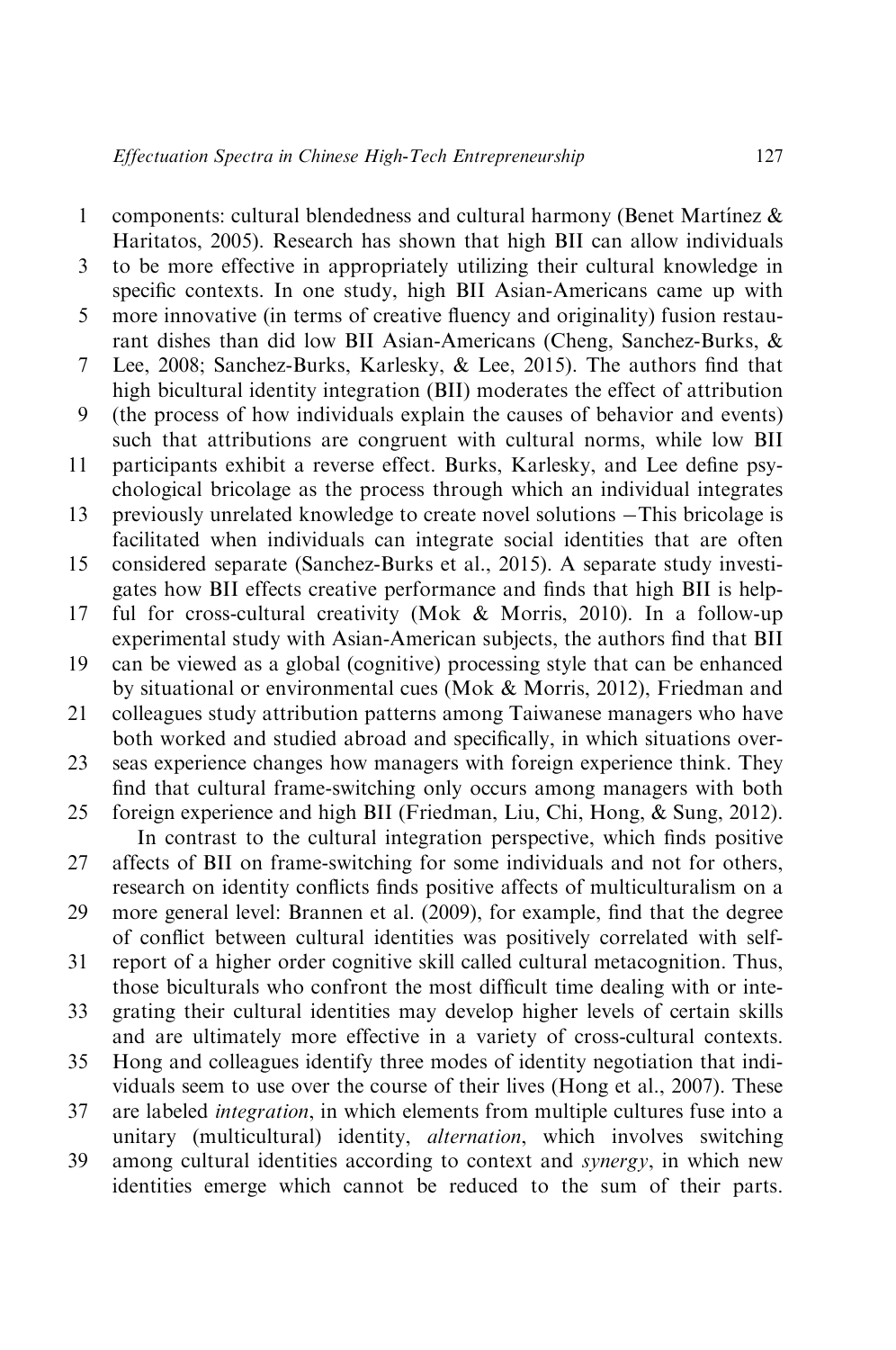- Biculturals not only develop more complex cultural representations, but they also seem to develop increased cognitive complexity across domains 1
- (Tadmor & Tetlock, 2009). Studies indicate that biculturals bear certain characteristics, such as greater empathy (Brannen et al., 2009), flexibility 3
- (Chiu & Hong, 2005), and the ability to integrate ideas in more novel and creative ways (Leung & Chiu, 2010). Wry and York extend the identity-5
- based approach to social enterprises and study how managers with different levels of BII perceive the goal conflict between welfare and commercial 7
- goals (Wry & York, 2015). Mok and Morris find that high BII may affect consumer information-seeking and decision-making (Mok & Morris, 2013). 9
- Chand and Tung study subjects from the Indian diaspora in Canada and the United States who have spent at least four years in their country of resi-11
- dence (rather than country of origin) and find that cultural distance and cultural conflict and their interaction have a significant impact on economic 13
- engagement behaviors such as trade and investment: cultural boundary spanners are more likely to invest in their country of origin (Chand & 15
- Tung, 2014). Lücke and colleagues employ a connectionism perspective to explain how specific sociocultural experiences interact with existing indivi-17
- dual cognitions to form different patterns of multiculturalism yielding differential managerial effectiveness depending on the task involved in 19
- managing MNCs: global integration of dispersed operations, cross-border transfer of management practices, and learning across different environ-21
- ments (Lücke et al., 2013). Finally, Aydinli and Bender note that culture can be primed and therefore it is necessary to perceive culture as more than 23
- a categorical variable that is stable over situations, but rather dynamic, that is, domain-specific, situated, and constructed over time (Aydinli  $\&$  **AU**:4 25
- Bender, 2015).<sup>8</sup> 27

## METHODS

31

29

Research Design

- are still in the emerging phase (Bansal & Corley, 2011; Edmondson  $\&$ McManus, 2007). This stage calls for methods that allow us to explore the 37
- phenomenon in depth and to capture a large degree of contextual information missing from most quantitative studies. Further, international business 39

To examine the interplay of effectuation and causation logics in the Chinese high-tech sector and the resulting strategies employed, we adopted 33

a qualitative research approach, as both the research stream on ambiguity in entrepreneurs' decision-making and on testing the theory of effectuation 35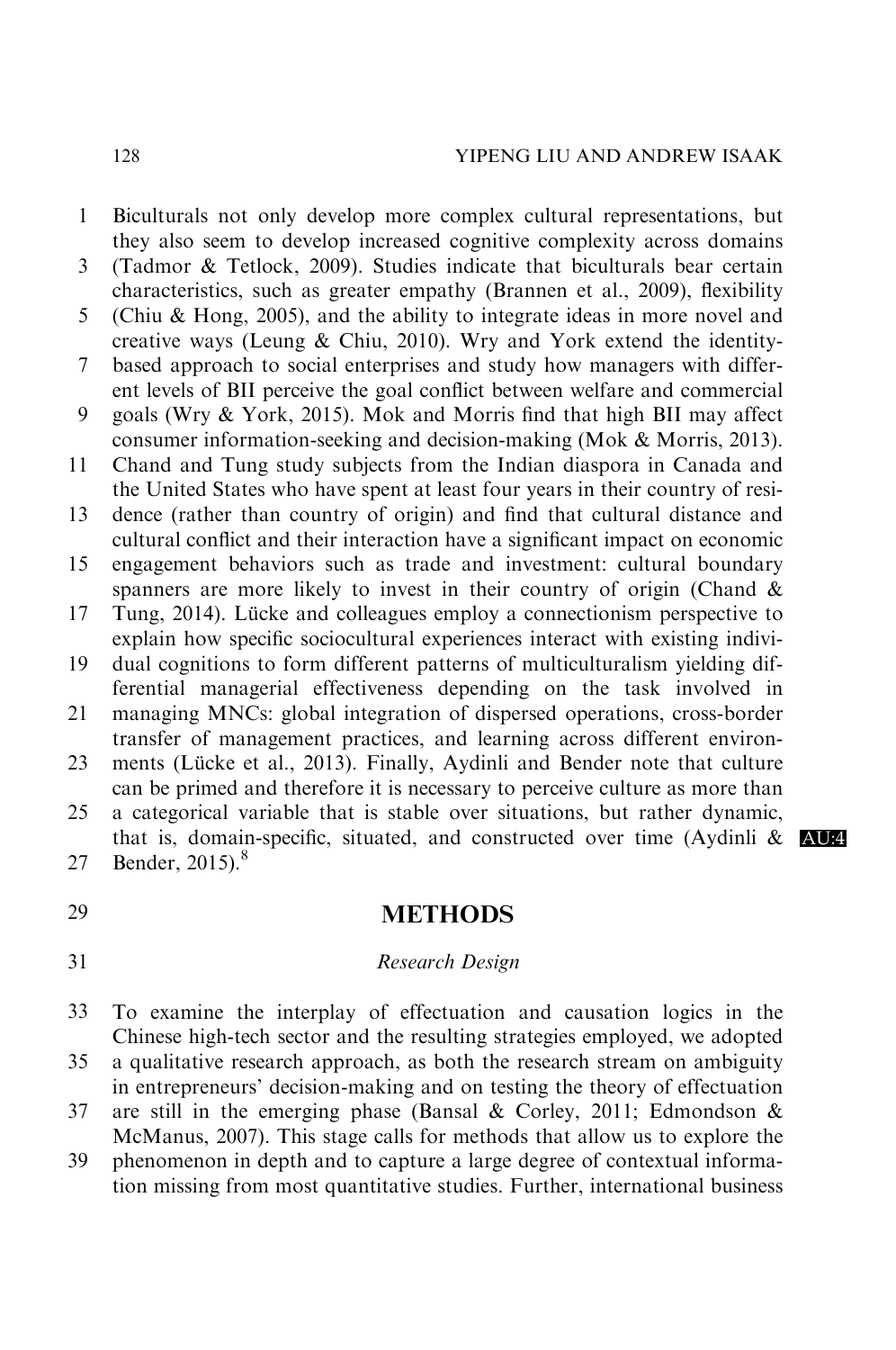- (IB) scholars urge researchers to (re)apply qualitative methods in international studies (Birkinshaw, Brannen, & Tung, 2011). The empirical sample 1
- studied in this chapter contains overseas high-tech entrepreneurs who can be characterized as biculturals (Brannen & Thomas, 2010). Semi-structured 3
- interviews were conducted using the case study method which is the suggested approach when building new theory (Eisenhardt & Graebner, 2007; 5
- Siggelkow, 2007). The case study approach can also be very helpful when studying complex phenomena (Vissak, 2010) and can help bridge the gap 7
- between academia and industry (Simon, Sohal, & Brown, 1996), a secondary goal of both entrepreneurship and M&A research. Further, narrative 9
- stories about decision-making were solicited (Gartner, 2007): At the end of the interview, participants were asked to fill out two scenarios ("Wearable 11
- Computing" and "Small Recording Label") of the entrepreneurial scenario survey (Wiltbank, Read, Dew, & Sarasvathy, 2009), a research instrument 13
- is used to measure the degree of effectuation among research subjects. The interviews were tape-recorded and transcribed, after which cross-case ana-15
- lysis was performed using the qualitative research software Atlas TI (Gibbert, Ruigrok, & Wicki, 2008). 17
- 19

## Data Collection and Sample

- Given the research design, the sample under investigation manifests the variation between two groups, namely domestic and overseas entrepre-23
- neurs, as well as a third group, government officials in the high-tech sector, which were examined to capture the institutional environment. One author 25
- visited China twice from July 2010 to Aug 2011; thus, the data collection phase contains two phases. During the first phase, a snowball approach 27
- was pursued, in which entrepreneurs were asked to recommend other entrepreneurs as potential informants; this was done to initially obtain a breadth 29
- of information on the phenomena under study. In phase two, data was collected by following a quasi-random approach; this allowed us to triangulate 31
- on our research setting in a more focused way, while assuring the novelty of the information and a balanced approach. For this step, the authors 33
- obtained access to an overseas entrepreneurs association, through which interviews were arranged by randomly calling individuals in the associa-35
- tion's membership database. In total, 10 interviews with entrepreneurs and 5 interviews with governmental officials were conducted over 12 months in 37
- China (Table 4). These lasted between 60 and 120 minutes each and presented us with a wealth of information on our research questions. 39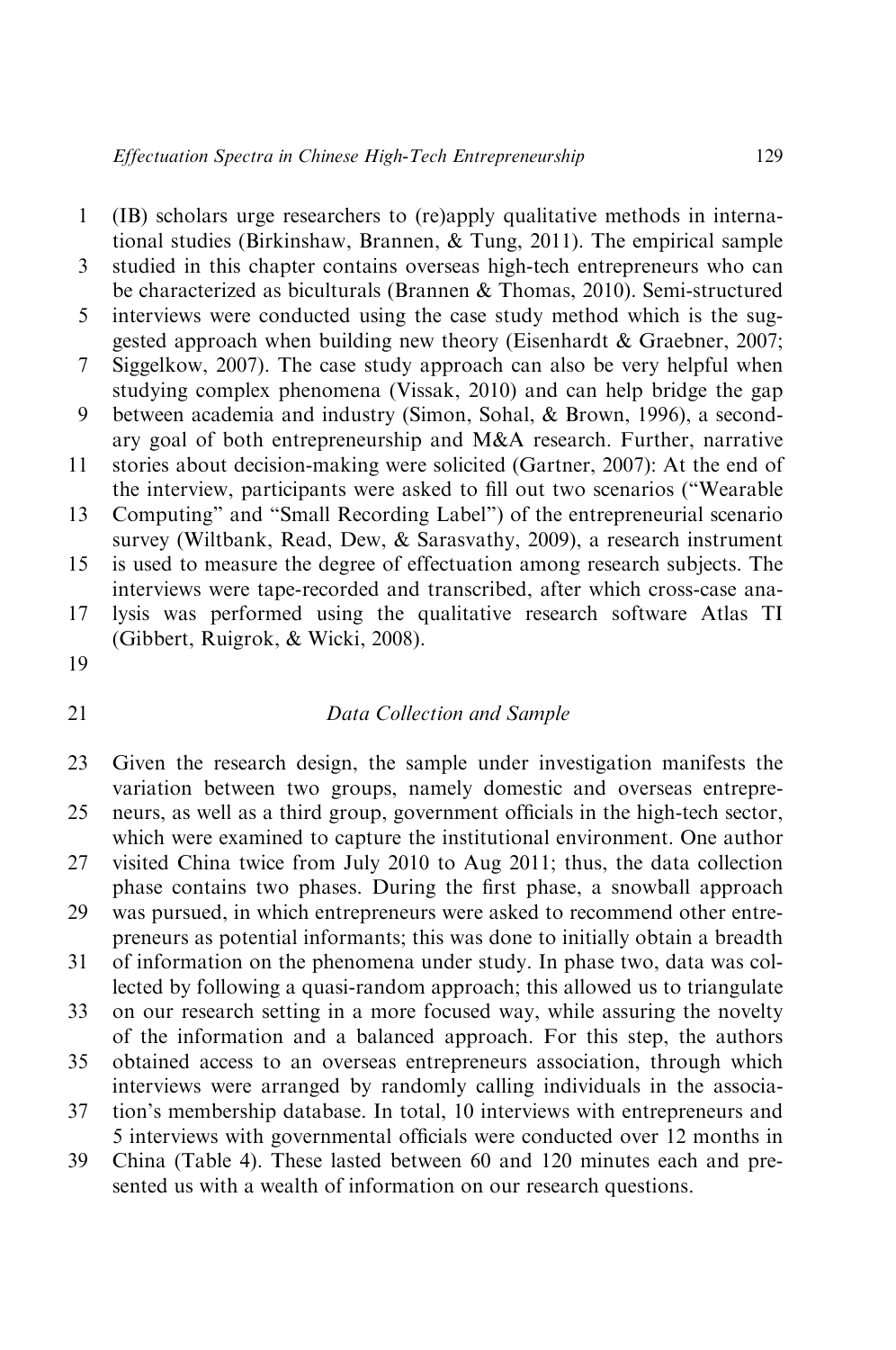| 39                            | 35<br>37                                                                                       | 33                                                   | 31       | <sup>29</sup> | <sup>27</sup> | <sup>25</sup>       | 23 | $\overline{21}$                                                 | 19                             | $\frac{17}{1}$ | 15    | 13 | 11 | 9 | $\overline{7}$ | 5                | $\overline{\mathbf{3}}$ | $\mathbf{1}$ |
|-------------------------------|------------------------------------------------------------------------------------------------|------------------------------------------------------|----------|---------------|---------------|---------------------|----|-----------------------------------------------------------------|--------------------------------|----------------|-------|----|----|---|----------------|------------------|-------------------------|--------------|
|                               | <b>Table 4.</b> Semi-Structured Interviews Conducted from August 2010 to July 2011 in the PRC. |                                                      |          |               |               |                     |    |                                                                 |                                |                |       |    |    |   |                |                  |                         |              |
| (with Degrees)<br>Interviewee |                                                                                                |                                                      | Industry |               |               | Date (dd/<br>mm/yy) |    |                                                                 |                                |                | Venue |    |    |   |                | Length<br>(Min.) | Type                    |              |
| CEO, Dr.-Ing                  |                                                                                                | ICT: wireless sensor<br>design house                 |          |               |               | 31/08/10            |    | CEO's office in Wuxi New District High-Tech Park                |                                |                |       |    |    |   |                | $\overline{6}$   | Overseas                |              |
| CEO, MBA                      |                                                                                                | ICT: mobile Internet<br>application provider         |          |               |               | 01/09/10            |    | CEO's office at Wuxi (National) Industrial Design<br>Park, Wuxi |                                |                |       |    |    |   |                | 120              | Domestic                |              |
| CEO, Ph.D.                    |                                                                                                | Biotech: biotech production<br>materials provider    |          |               |               | 03/09/10            |    | CEO's office at Wuxi Bio-pharmaceutical R&D                     | Outsourcing Service Park, Wuxi |                |       |    |    |   |                | $\overline{6}$   | Overseas                |              |
| MD, MBA<br>CEO,               |                                                                                                | Biotech: outside test<br>products provider           |          |               |               | 03/09/10            |    | CEO's office at Wuxi Bio-pharmaceutical R&D                     | Outsourcing Service Park, Wuxi |                |       |    |    |   |                | 120              | Overseas                |              |
| CEO, Dr.-Ing                  |                                                                                                | ICT: financial service software<br>developer in Wuxi |          |               |               | 05/09/10            |    | Coffee shop in Shanghai Pudong District                         |                                |                |       |    |    |   |                | $\degree$        | Overseas                |              |
| CEO, M.S.                     |                                                                                                | Energy: solar PV cell<br>and module                  |          |               |               | 18/07/11            |    | CEO's office in Jiangsu                                         |                                |                |       |    |    |   |                | $\degree$        | Domestic                |              |
| VP, COO, M.S.                 |                                                                                                | Energy: solar PV cell<br>and module                  |          |               |               | 20/07/11            |    | COO's office in Zhejiang                                        |                                |                |       |    |    |   |                | $\degree$        | Domestic                |              |
| Director, M.S.<br>Marketing   |                                                                                                | ICT: software outsourcing                            |          |               |               | 25/07/11            |    | Office in Wuxi T-Park                                           |                                |                |       |    |    |   |                | $\degree$        | Domestic                |              |
| CEO, M.S.                     |                                                                                                | Energy: bio-energy cell                              |          |               |               | 26/07/11            |    | Coffee shop near Wuxi T-Park                                    |                                |                |       |    |    |   |                | $\degree$        | Overseas                |              |
| founder, Dr.<br>СTО,          |                                                                                                | ICT: mobile Internet                                 |          |               |               | 26/07/11            |    | Office in Wuxi T-Park                                           |                                |                |       |    |    |   |                | $\degree$        | Overseas                |              |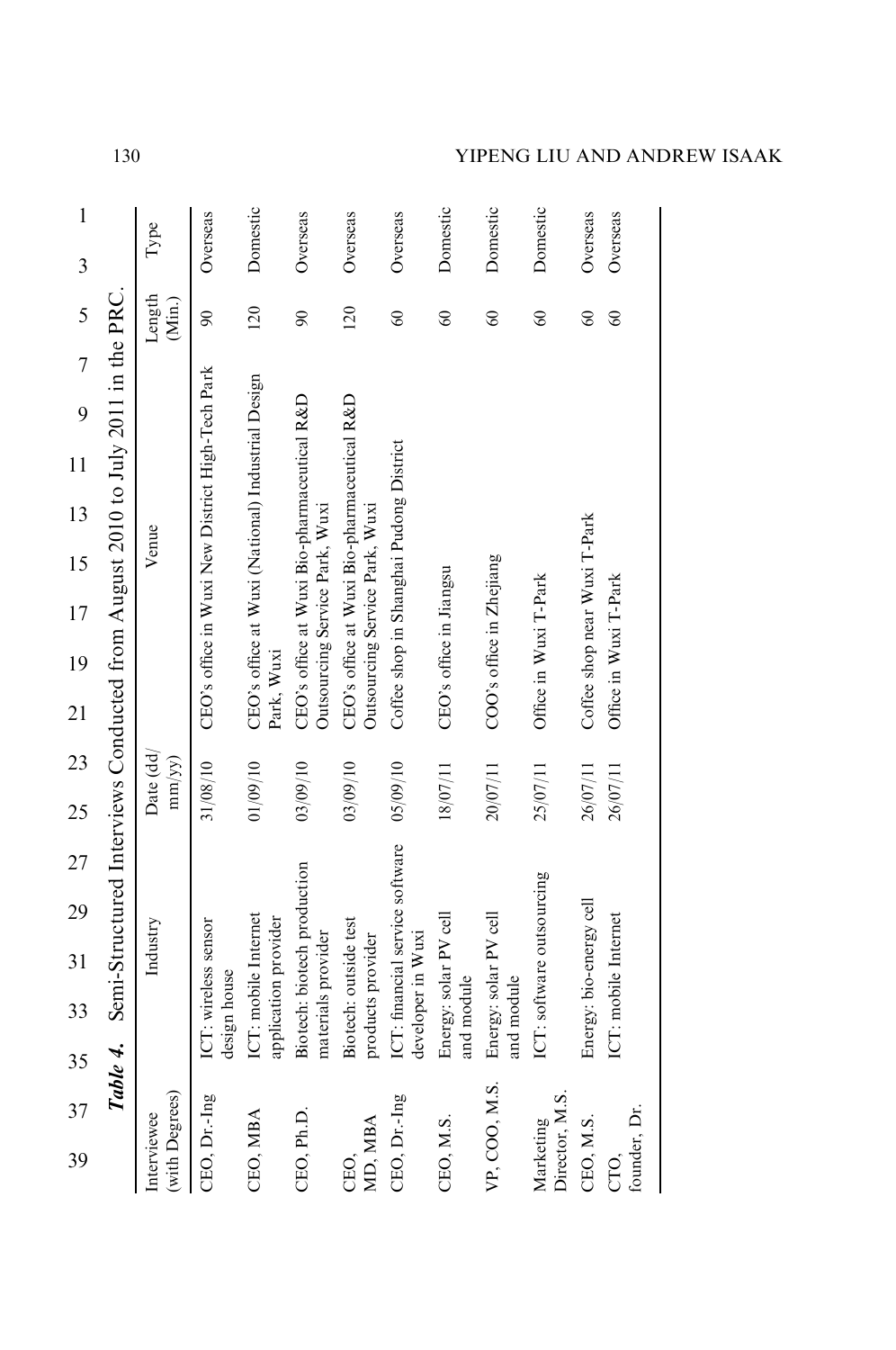## RESULTS

- The interview data suggests that individuals and institutions each have inclinations toward certain logic orientations, pursuing mixed strategies of 3
- effectuation and causation. National culture (and resulting cognitive heuristics or mental habits) can be seen as the driving force behind logic orien-5
- tations at the individual level. Globalized entrepreneurs (i.e., Chinese Argonauts) with significant exposure to Western logic and domestic 7
- Chinese entrepreneurs are differentiated here. At the institutional level, one can distinguish between domestic Chinese entrepreneurs (which are 9
- entrenched in a transitional economy) and Chinese Argonauts that have had significant exposure to Western logic (and to the corresponding estab-11
- lished economies). Both levels impact the resulting logic orientation (or logic orientation mix), which is mediated by the level of perceived ambigu-13
- ity (i.e., of the environment). In the framework presented below, the perceived level of ambiguity is multi-faceted, comprising both individual 15
- ambiguity and institutional ambiguity (Fig. 1). 17
- The logic orientation spectrum can be seen as the spread between "full effectuation (100% effectuating)," "balanced effectuation (50/50)," and "full causation (100%)." Effectuators tend to choose those strategy mixes 19
- that more frequently select the effectuation approach while causators tend 21



Fig. 1. A Model of Domain-Specific Logic Orientation Linking Effectuation to Causation. 39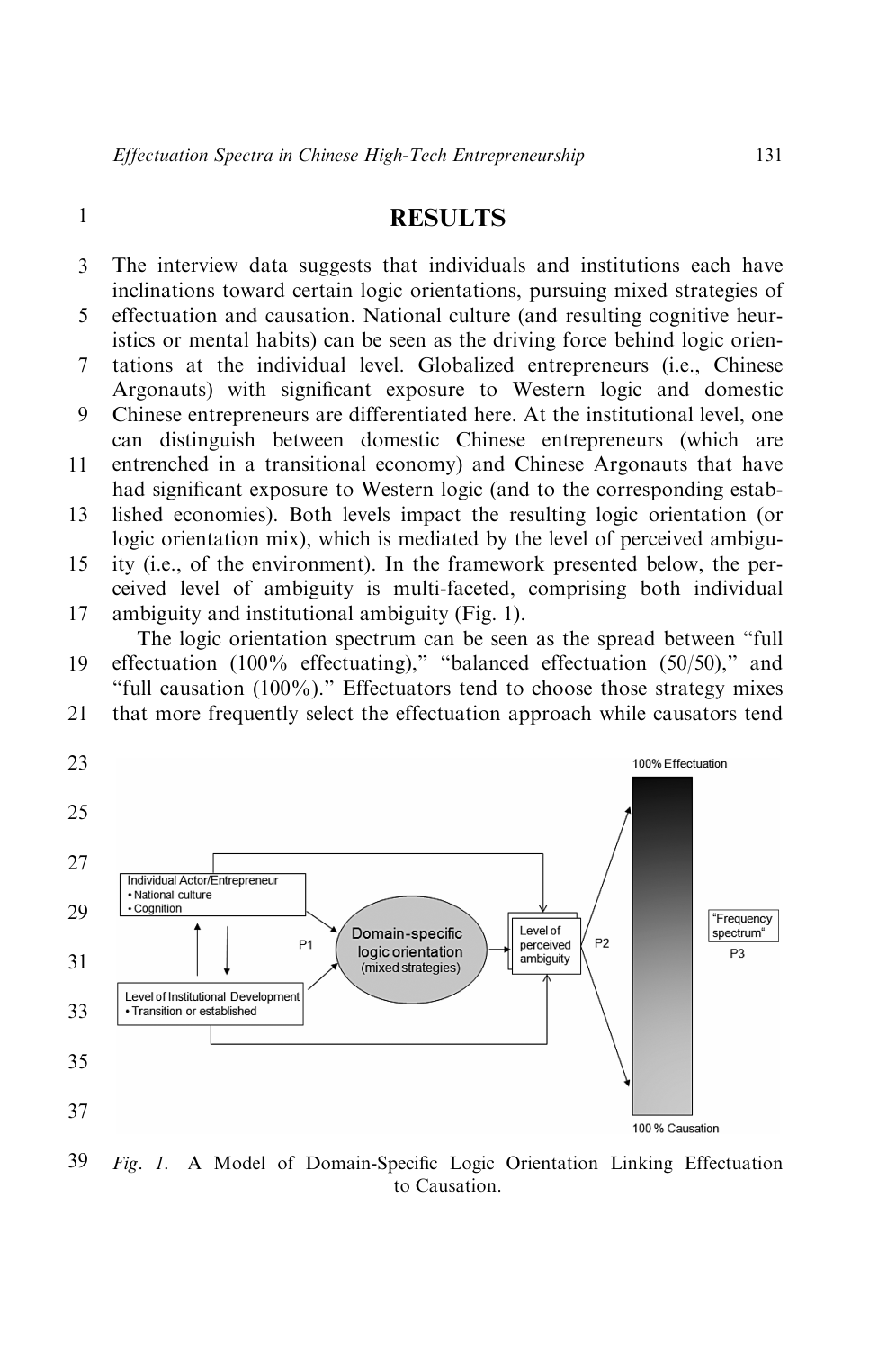- to choose strategy mixes that assign higher probabilities to causal approaches. The authors argue that as the level of perceived ambiguity (on 1
- behalf of the entrepreneur) rises, the chosen strategy is driven closer to the effectuation, and closer to causation as perceived ambiguity decreases. 3
- Further, it is maintained that the logic orientations utilized are likely to be domain-specific. Cognitive frame-switching (especially resulting from bicul-5
- tural identities) is identified as a potential mechanism underlying the domain-specific logic orientation. The findings here lend support to a recent 7
- study that identifies the complementary effects of effectuation and causation from a behavioral perspective (Fisher, 2012). Next, based on the dis-9
- cussion so far, propositions are set forth and preliminary conclusions are drawn. 11
- As acknowledged in the literature, bicultural individuals swiftly use frame-switching strategies in different contexts. Following this line of argu-13
- ment, the returnee entrepreneurs studied should bear the characteristics of flexibility. The empirical evidence here partly confirms this argument. 15
- Another approach, seemingly more effective, is a complementary composition of the venture team. One co-founder in the bio-pharmaceutical indus-17
- try explains, 19
- We have three founders, and we three have complementary skill sets: I am specialized in technology, but don't know much about marketing, especially marketing in China. 21
- [...] is more experienced for business operation in China, while I have been overseas for too long. He is more familiar with the domestic market situation. […] is specialized in economics, so he is an expert about international trade. 23
- 25

The authors argue that the founders internalize knowledge and use frameswitching on the team-level. Bicultural individuals can understand each other

- well due to their similar multicultural exposure and cognitive roots within the team. The individuals who are more familiar with the Chinese business 29
- environment channel knowledge to other founding team members who are more competent in other areas, that is, international trade. This synergy is achieved on the team-level rather than on the individual-level. Biculturalism 31
- can facilitate such synergy creation processes. Hence, the authors attempt to address the questions of biculturalism: 33
- 35

- 1. Do biculturals possess unique skills and abilities that allow them to function more effectively in global business environments?
- 2. Do the different ways in which bicultural individuals experience their
- multiple identities result in distinct skill sets for today's complex global organizations? 39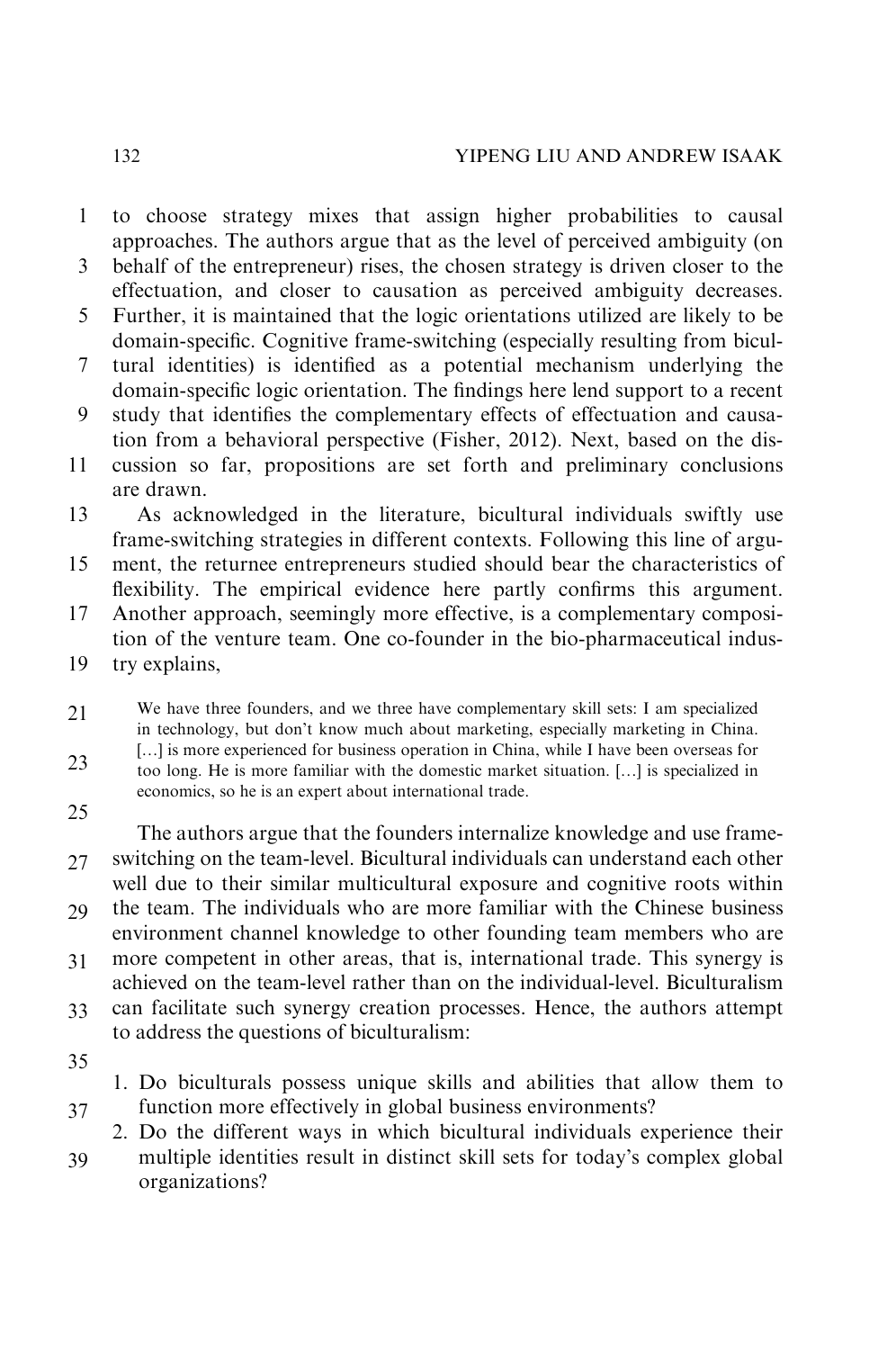- The study presented here covers both entrepreneurs from a variety of regions in China as well as government officials from a concentrated 1
- region, Wuxi. Wuxi is a city, where the local government proactively promotes technology entrepreneurship by attracting overseas technology 3
- entrepreneurs. The data analysis from the in-depth interviews with local governmental officials indicates that regional characteristics impact the 5
- entrepreneurial decision-making process. One co-founder, for instance, claims the following regarding the choice of location for their technology 7
- venture: 9
- Although Dalian is becoming the center of chromatographic research and development, the city has very little government support for venture creation. Additionally, we did not choose this metropolis as our corporate location because the starting cost would 11
- have been extremely high. Another advantage is that Wuxi is pretty close to Shanghai, where many biochemical companies are located. 13
- In addition, the local government of Wuxi seems to create a friendly environment for high-tech entrepreneurs and to strongly support them. One director of the Wuxi 530 Entrepreneur Service Center explains in an interview: 15 17 19
- We feel that the 530 Plan brings positive effects. Wuxi definitely bolsters a good reputation luring talented overseas entrepreneurs. We are the first and enjoy the first-mover advantage. 21
- The first-mover effect affects follow-up entrepreneurs when they decide where to start their venture and formulate strategies. Based on the data analysis conducted, the authors posit the following: 23 25
- Proposition 1. Individual actors and the level of institutional development jointly compose the logic orientation. 27
- The level of perceived ambiguity varies among returnee entrepreneurs and domestic entrepreneurs. The multi-dimensionality of the uncertainty 29
- construct is acknowledged. The a $\equiv$  rs therefore chose to resort to the definition suggested by Santos and Eisenhardt "ambiguity as lack of clarity 31
- about the meaning and implications of particular events or situations AU:5 (Santos & Eisenhardt, 2009, p. 644). Ambiguity leads to confusion and 33
- multiple potential interpretations (Santos & Eisenhardt, 2009) and differs from uncertainty, which refers to the inability to predict the probability of 35
- specific outcomes (Davis, Eisenhardt, & Bingham, 2009). In comparison to overseas entrepreneurs, domestic entrepreneurs in the 37
- sample studied here seem to follow more conservative strategic approaches in deciding which markets to enter. 39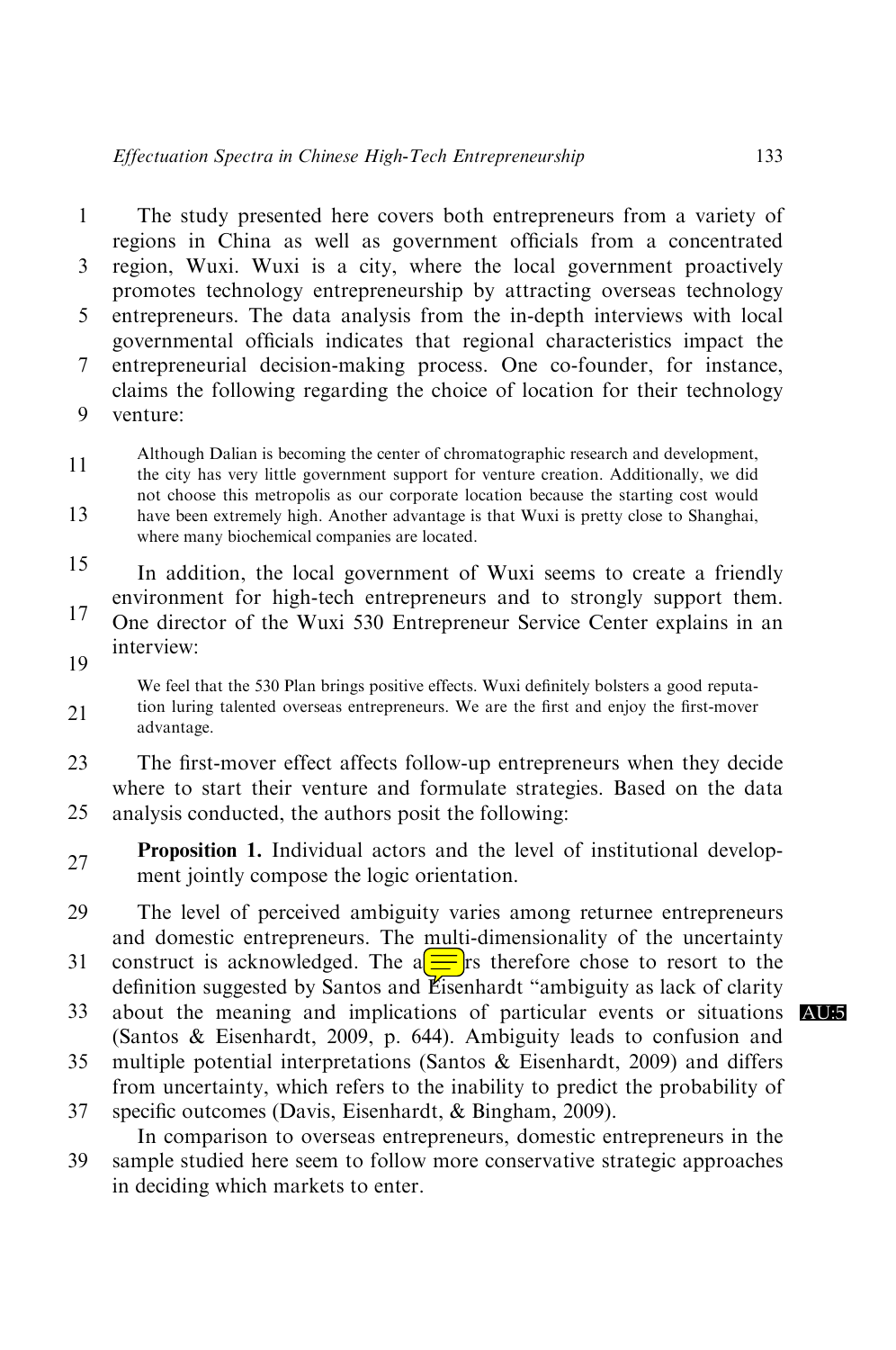#### One domestic CEO explains: 1

- I will not choose any industry; I refer to industry reports and believe that the mobile internet market is huge and uprising. 3
- In contrast, an overseas entrepreneur reveals his attitudes toward risk: 5
- I am not risk-averse. But I set an upper line. For instance, if I can afford a loss of 50 thousand, I will not hold back before I reach that amount. If I have not succeeded after spending 50 thousand, I will simply stop. 7
- 9

This statement reconciles directly to the "affordable loss" principle of effectuation theory. The evidence from this study suggests that overseas (Chinese) entrepreneurs decide and act in line with effectuation theory more frequently than do domestic (Chinese) entrepreneurs. 11 13

Proposition 2. The level of perceived ambiguity mediates the strategy adopted by high-tech entrepreneurs. 15

- An individual's causal reasoning is to a degree cognitively hardwired and possibly even genetically pre-disposed (de Geus, Wright, Martin, & 17
- Boomsma, 2001; Fugelsang & Dunbar, 2009). However, recent studies demonstrate the aptitude of biculturals of engaging in cultural frame-19
- switching; even individuals exposed only to one culture have tendencies to "switch cognitive gears," from habits of mind to active thinking (Louis & 21
- Sutton, 1991). This implies that entrepreneurs that engage in effectuation strategies in some circumstances or domains may still retain more causal 23
- logic orientations toward decision-making in other domains. Thus, serial entrepreneurs may engage in effectual reasoning when pursuing new busi-25
- ness ventures (Morrish, 2009), but may employ more predictive, causal reasoning in another context, that is, marriage or when buying a house. Thus, 27
- while many entrepreneurs are apt to be dominantly of one type  $-$  effectuators or causators (Chandler, DeTienne, McKelvie, & Mumford, 2011), the 29
- authors theorize that it should be possible for some individuals to access or select from multiple types of logic orientations, forming a type of spectrum 31
- or gray area of logic orientations. 33
- Proposition 3. A given logic orientation is a continual spectrum from effectuation to causation. 35
- Opportunity recognition is a creative process (Singh, Hills, & Lumpkin, 1999) that involves the detection of meaningful patterns and the exploita-37
- tion of accessible social networks (Singh, 2000). Baron and Ensley argue that the detection of meaningful patterns is facilitated by subject- or 39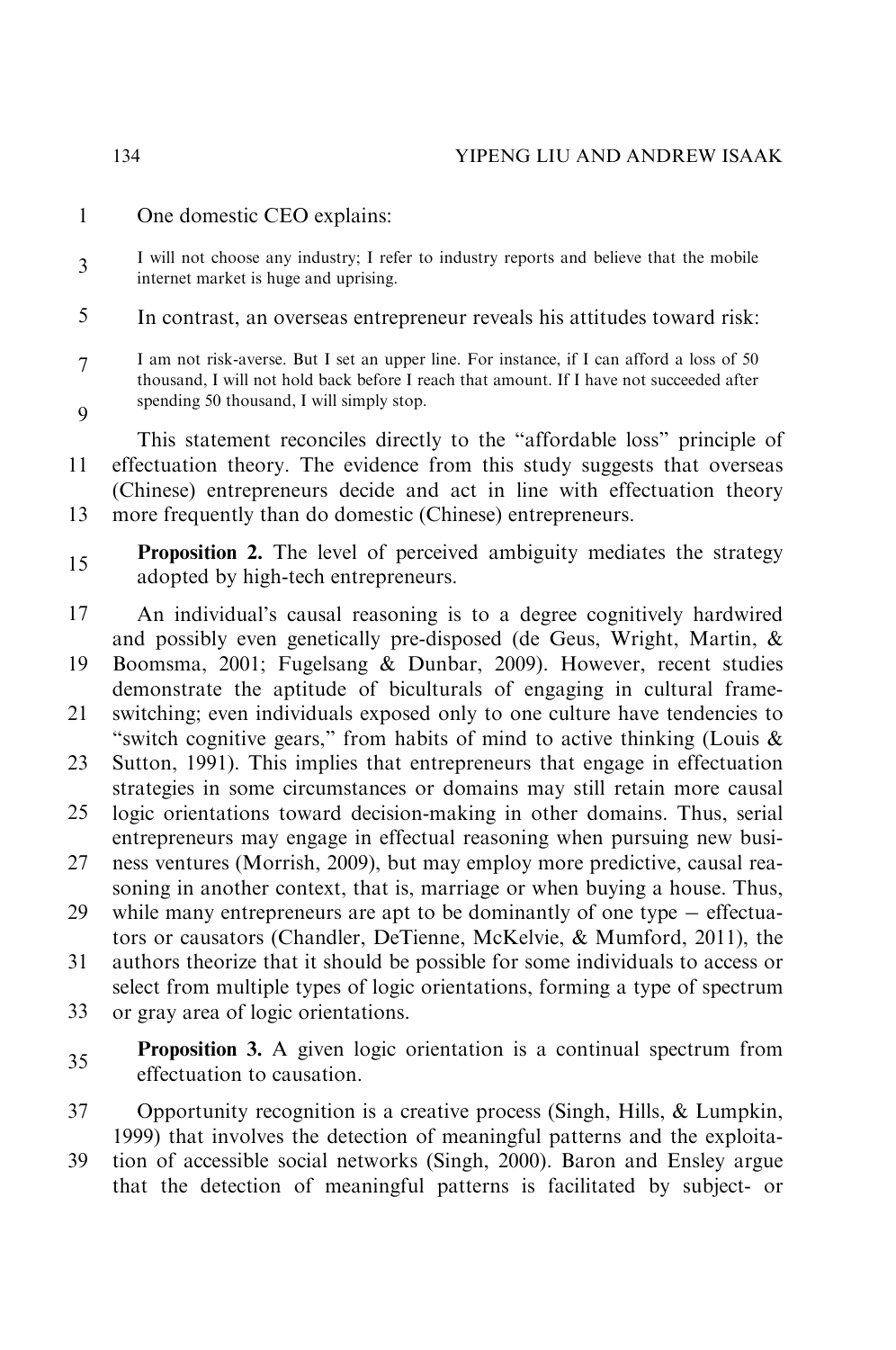- industry-specific expertise: "cognitive frameworks acquired through experience (e.g., prototypes) play a central role in this process" (Baron & Ensley, 1
- 2006). The authors of this chapter argue that overly causal logic orientation limits opportunity recognition via an inability to connect the dots between 3
- seemingly unrelated events or trends; innovative opportunities typically result from novel combinations of seemingly unrelated ideas or from apply-5
- ing existing processes from one field or technology to another field. As an extreme illustration, consider how some (often autistic) "savants" can inte-7
- grate incredibly large numbers in the blink of an eye without a calculator, but can show difficulties maintaining an everyday conversation. The 9
- savant's knowledge is extremely specialized and related business opportunities are apt to lie on a narrow path. For effectuators, goals emerge by 11
- imagining courses of action which start from available means: "who I am, what I know, and whom I know" (Sarasvathy et al., 2010). By pursuing an 13

effectuation strategy and by controlling rather than predicting the future, entrepreneurs may remain more open to opportunities in their immediate 15

- or extended environment as they emerge. 17
- Proposition 4. The more one uses effectuation strategy, the more opportunities emerge that are less densely connected; the more one uses causation, fewer opportunities emerge that are on clearly defined, narrow paths. 19
- 21
- 23
- 25

## **DISCUSSION**

These findings imply that effectuation leads to breadth of opportunities and to a higher volume of innovation. Conversely, causation should lead to less innovation but also to more iterative, incremental types of innovation that are narrowly focused by subject or industry (Abernathy & Utterback, 1978; Ettlie, Bridges, & O'keefe, 1984). A good example for iterative innovation resulting from causation logic is a new type of buffer on an Intel computer chip, while effectuation should lead to more radical, disruptive innovation (O'Connor & McDermott, 2004; Schumpeter, 1942) such as the usage of military networks to create new public goods like email and the Internet. (O'Connor & McDermott, 2004) in a 6-year longitudinal study of 27 29 31 33 35

12 radical innovation projects in 10 large established US-based firms, find that radical innovators are characterized by (1) multiplicity of roles (2) 37

diverse team composition during both initial and mature phases of a given project and (3) thriving informal networks both internal and external to the 39

organization. The researchers also find that members of radical innovation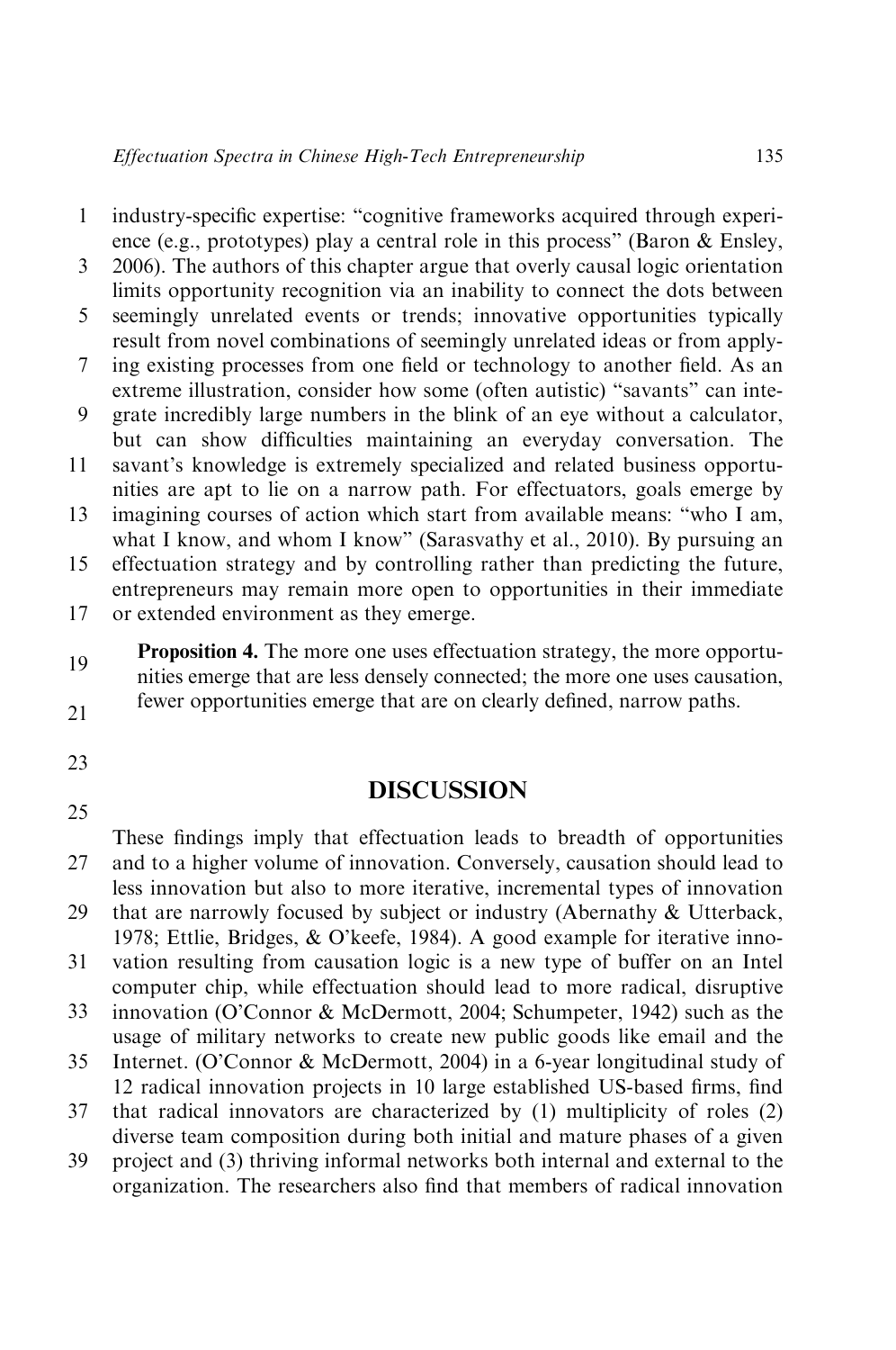projects face significantly higher risks and that there is a mismatch between these risks and current incentive structures, implying difficulties with employee retention and motivation. 1 3

Thus, managers interested in strengthening new business or new product development, as well as those involved in cross-border transactions (such as M&As) should pay special attention to differences in logic orientations 5

- during the recruitment process but also during employee retention. The proposed differences in logic orientations could help explain why good 7
- people (or matches for a certain position and firm) are hard to find. This seems especially relevant in the case of biculturals, many of whom can 9
- select from different cultural frames and related logic orientations in the face of uncertainty; the implication is that biculturals are more valuable to 11
- international firms not only because of their understanding of and experience with cultural differences (e.g., corporate cultures in the United States 13
- versus in China, see Tellis, Prabhu, & Chandy, 2009) but also that biculturals should have a larger set of response strategies to select from than mono-15
- culturals as a result of cultural frame-switching. The ability to cope with different types of uncertainty is especially important in dynamic emerging 17
- markets with rapid growth rates such as the BRICs. Devine, Gladino, and Lamont (Conditionally Accepted) based on a 19
- review of M&A literature, find evidence that managerial retention is more important in poorly developed institutional environments, where manage-21
- rial expertise helps the acquired firms navigate the institutional environments and overcome institutional voids, such as the lack of market 23
- intermediaries or contract enforcement and regulation (Khanna & Palepu, 1997). This lends weight to our finding that the context matters in entrepre-25
- neurial (and managerial) cognition, especially in international situations or transactions. 27
- An increasing number of overseas Chinese entrepreneurs flock back to China to utilize the growing number of entrepreneurial opportunities: local 29
- governments attempt to employ novel instruments to attract and retain these talents. This presents opportunities for both domestic Chinese enter-31
- prises and foreign SMEs, because these overseas Chinese entrepreneurs seek opportunities for cooperation to start or grow technology ventures. 33
- As for policy implications, it is argued that transitional institutional environments can offer the right momentum in favor of effectuation. Given 35
- the importance of property rights protection and enforcement (De Soto, 2000), local governments should improve the institutional environment 37
- which promotes and protects entrepreneurship and innovation in the longterm. In addition, the authors believe that effectuation strategies associated with less densely distributed opportunities may result in greater job 39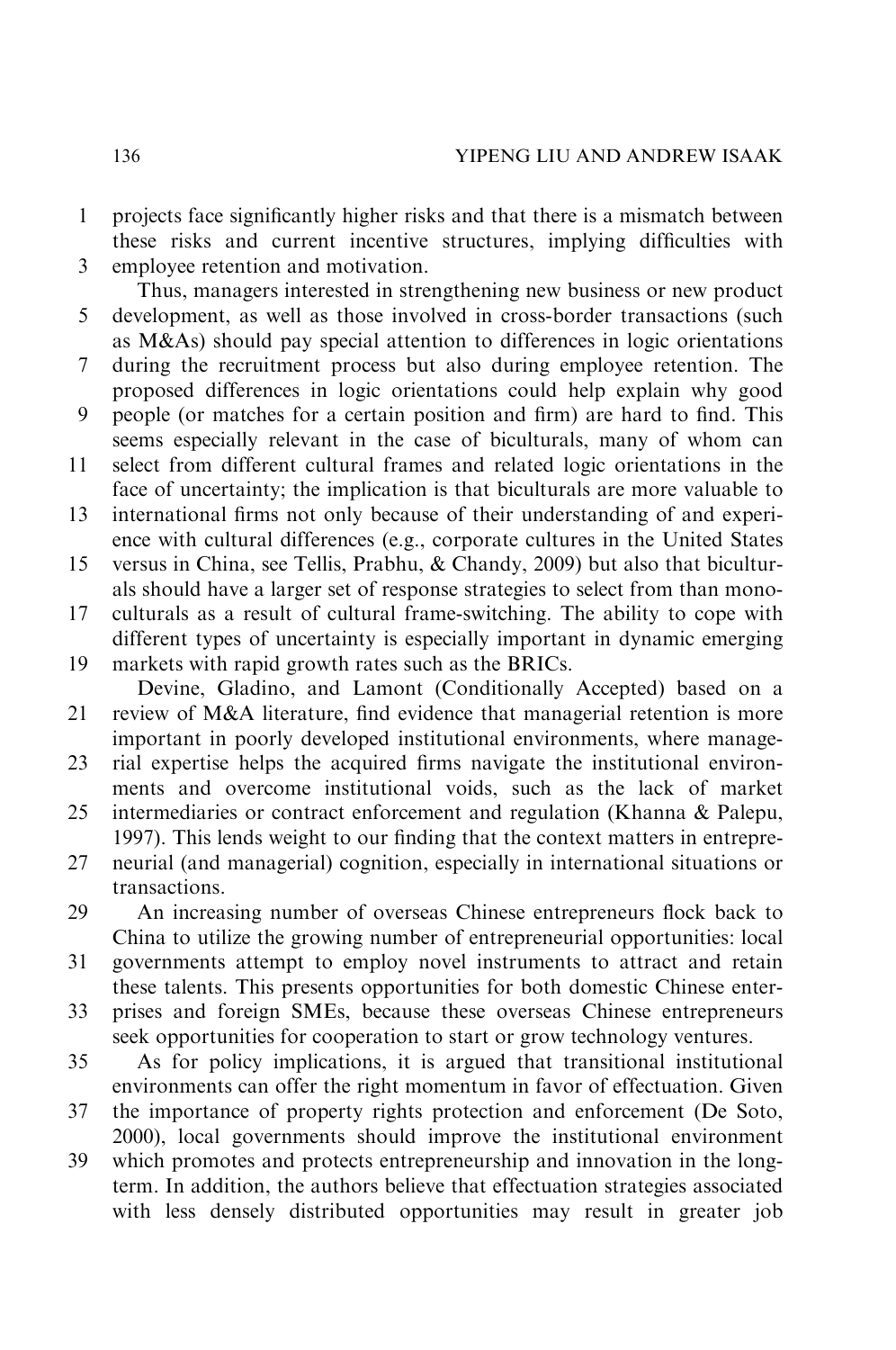- creation for local economies. Next, we discuss the impact of logic orientations and context on the process and performance of cross-border M&As. 1
- Taking a process perspective (Jemison & Sitkin, 1986), including pre-M&A (target search and planning), during M&A (deal closure), and post 3
- M&A (integration)-phases, it is suggested that different phases of M&A require different levels of cognitive complexity. As illustrated in Fig. 2, in 5
- Stage I the key strategic activities include searching for potential acquisition targets and performing valuations of the target. Extant literature 7
- regards acquisitions as a means to reach innovation, that is, to gain novel ideas or technology by acquiring innovative firms (Oberg, Conditionally 9
- Accepted). Hereby, the multi-faceted search process requires openness to opportunities which are facilitated by a mix of causation and effectuation. 11
- In Stage II, key tasks consist of due diligence, employee retention planning (e.g., compensation); this stage is largely associated with end-goal 13
- orientated activities; hence, causation constitutes the key mindset for this stage. Stage III, post-acquisition integration, primarily focuses on sociocul-15
- tural integration of the acquired firm, especially on integration of corporate cultures and on the streamlining and realignment of human resources. 17
- Planned and evolving HRM practices can emerge during the integration phase. Importantly, the quest for flexibility and agility can smooth the 19
- integration process, especially when the agreed upon plans encounter difficulties during their implementation. (Bauer, Uzelac, King, & Schriber, 21
- Conditionally Accepted) emphasize the inherent difficulty in fully predicting or controlling all relevant variables during the acquisition process 23 25



Fig. 2. Impact of Domain-Specific Logic Orientation on M&A Performance.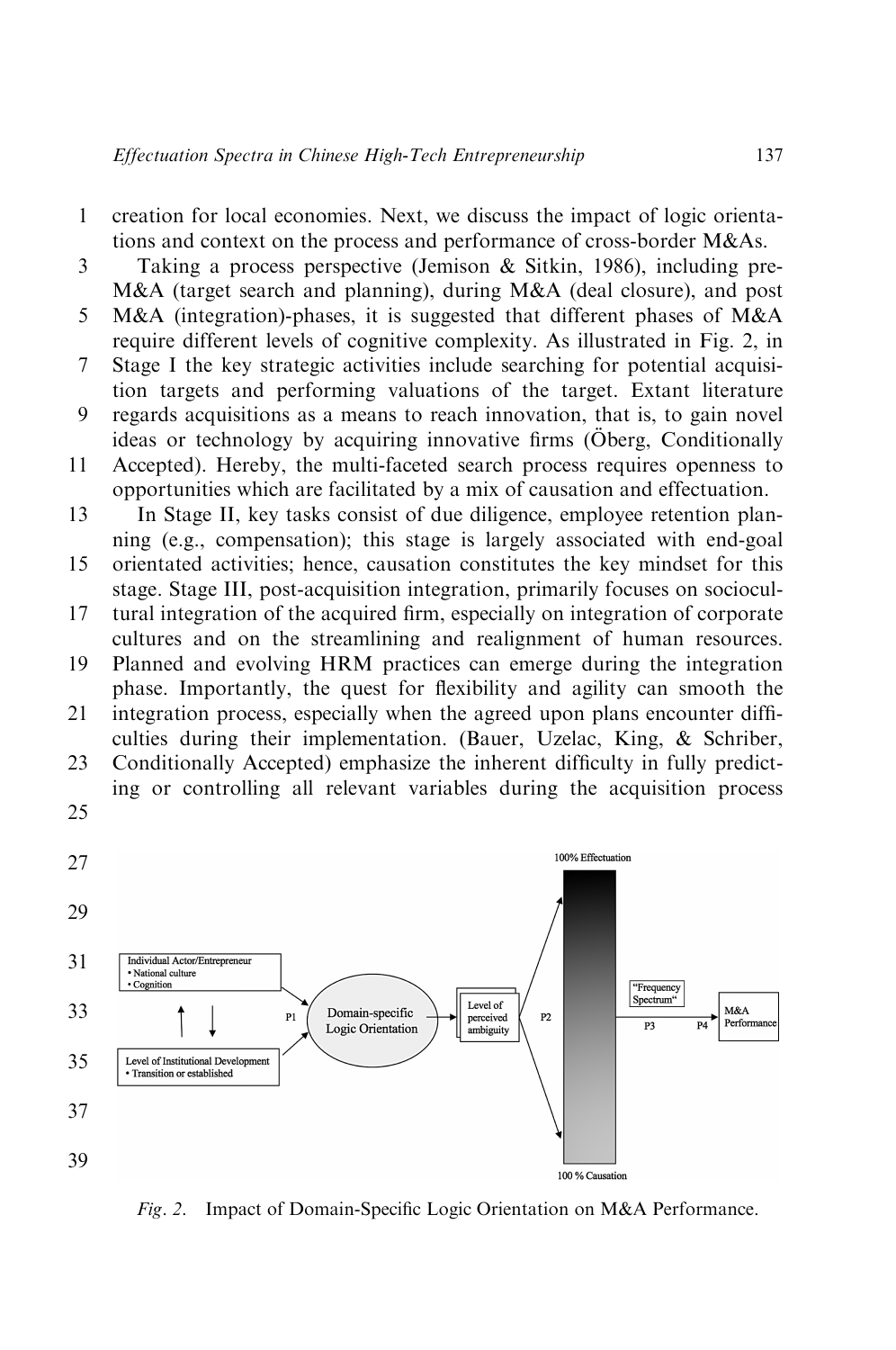- (Schweiger & Very, 2003), leading them to argue that entrepreneurial skills  $-$  the ability to make decisions under uncertain conditions  $-$  contri-1
- bute to M&A goal achievement of internal reorganization and market expansion and therefore contribute to creating value from acquisitions. In 3
- addition, the authors distinguish four integration strategies: autonomy, socialization, absorption, and formalization and suggest that acquirers 5
- that pursue social and structural integration of a target benefit from ambidexterity (Bauer et al., Conditionally Accepted; Lubatkin, Simsek, Ling, & 7
- Veiga, 2006; Mihalache, Jansen, Van den Bosch, & Volberda, 2014) (Fig. 3). 9
- Therefore, a mix of available logics (acquired by learning and adaptation mechanisms) may be helpful to navigate through the complexities 11
- involved during post-merger integration. In a longitudinal study of over 2,000 acquisitions by Dutch firms, Nadolska and Barkema (2014) find 13
- evidence that top-management learning affects both the success and frequency of acquisitions. In a nutshell, we suggest that both logic orienta-15
- tions (causation and effectuation) can facilitate the cross-border M&A process and that there is a need to align available logic orientations with 17
- M&A stages, so as to improve M&A outcomes (e.g., profitability and chances of survival of the resulting larger firm) by leveraging the advan-19
- tages of both causation and effectuation. In order to build and maintain both logic orientations, it is postulated that appropriate team 21
- 23

| 25 |                                                                          | <b>Stage I</b>                                                  | <b>Stage II</b>                                                    | <b>Stage III</b>                                                       |
|----|--------------------------------------------------------------------------|-----------------------------------------------------------------|--------------------------------------------------------------------|------------------------------------------------------------------------|
| 27 | (Cross-Border)<br>M&A Phases &                                           | Pre-Announcement:<br>Strategy,                                  | <b>Pre-Merger:</b><br>Settlement.                                  | <b>Post-Merger Integration:</b><br>Implementation,                     |
| 29 | <b>Strategic Activities</b>                                              | Target selection<br>Valuation,<br>negotiation                   | Compensation                                                       | Transition,<br>achieving synergies,<br>integration of corporate        |
| 31 |                                                                          |                                                                 |                                                                    | (and national) cultures                                                |
| 33 |                                                                          |                                                                 |                                                                    |                                                                        |
| 35 | <b>Application of</b><br>Logic orientations /<br><b>Implications</b> for | Openness to<br>Opportunities & multi-<br>faceted search process | End-goal oriented;<br>Bird in the hand:<br><b>Causation</b> is key | A mix of logics is<br>helpful for integration<br>of cross-cultural HR, |
| 37 | <b>Management</b><br><b>Team Composition</b>                             | require a mix of<br>causation and<br>effectuation:              | for this phase                                                     | expectations & management<br>practices                                 |
| 39 |                                                                          |                                                                 |                                                                    |                                                                        |

Fig. 3. Logic Orientation Fit with Stage of Cross-Border M&A.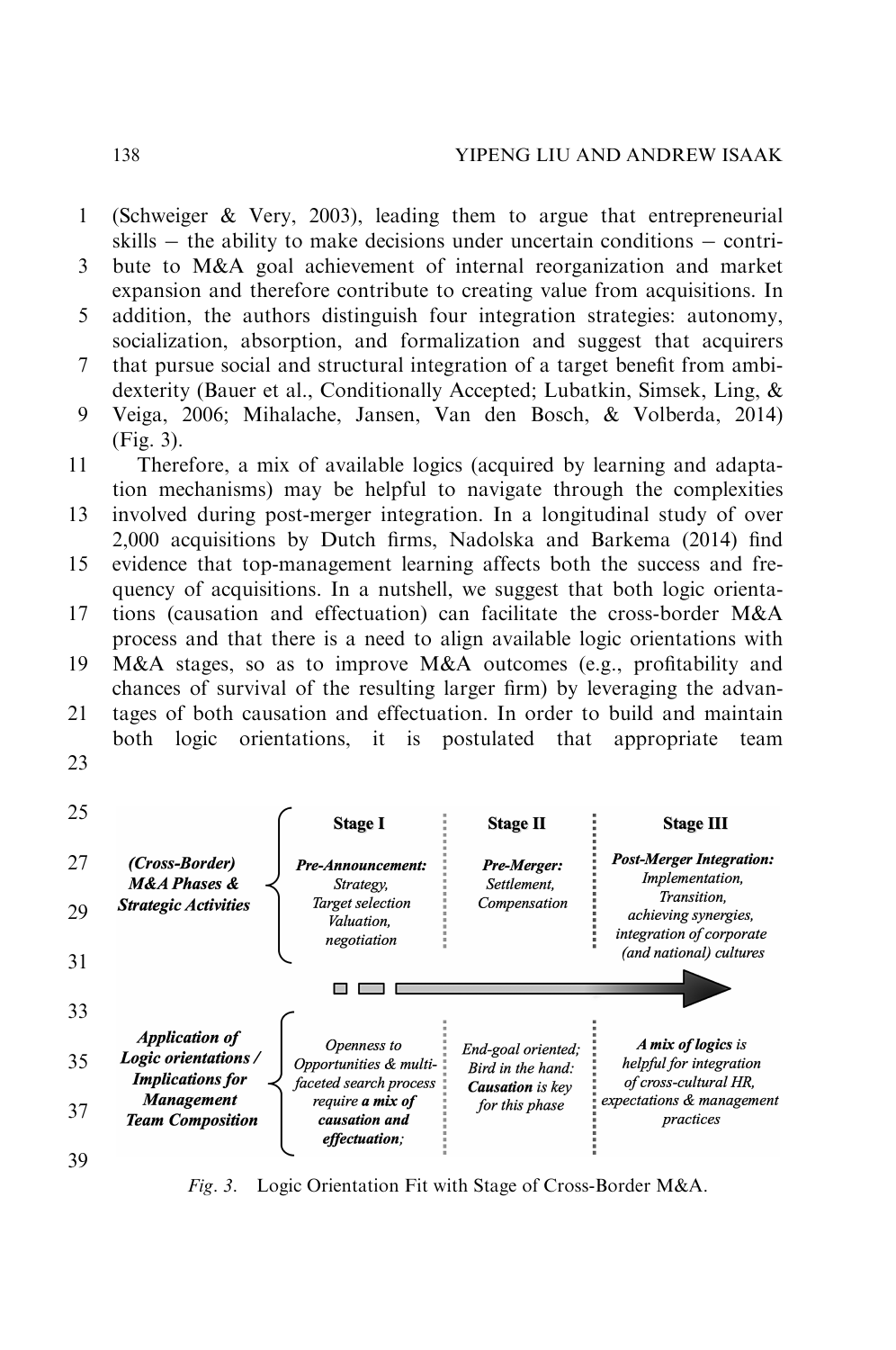- compositions (at both the management levels and below) can offer the potential intellectual pool to offer a mixture of effectuation and causa-1
- tion. For the hiring process, this implies that firms that are planning to merge or tend to grow via acquisition, should factor in or even screen 3
- candidates for the required logic orientations. This could be done via questionnaire or using tasks that test for causal versus effective logics, 5
- respectively (such as asking candidates to imagine a specific scenario and describe their approach). 7
- 9
- 11
- 13

# LIMITATIONS AND FUTURE RESEARCH

- In this chapter, due to resource constraints, the research design is limited to a qualitative analysis of a small group of high-tech entrepreneurs in main-15
- land China. The research aim was not to provide quantitative evidence from a large database of entrepreneurs to support or counter one individual theoretic argument in entrepreneurship or management theory, but 17
- rather to provocatively enliven debate on the causes and nature of the entrepreneur's chosen logic orientation. Nonetheless, the authors realize 19
- the need to both enlarge the size of the sample and the geographic regions employed in the analysis. 21 23
- Another limitation of this chapter is that a large number of variables were simply out of scope. One of the factors that were not yet sufficiently analyzed for this reason is the research stream on domain-specific expertise 25
- and how this may affect effectuation and entrepreneurial logic and domain-specific decision-making under uncertainty. 27
- The framework and arguments presented suggest the following questions for further research: 29
- 1. When may deep industry expertise hinder or facilitate the entrepreneur's tendency to effectuate and what is the effect on the ability to switch 31
- between cognitive frames? Is it possible that entrepreneurs that are active chiefly in a narrow industry can switch from initial effectuation to 33
- an increasingly causal logic orientation over time? 35
- 2. To what extent is cognitive frame-switching successful in the entrepreneurial setting and between cultures? 37
	- 3. Are there similar results between mono- and bicultural high-tech entre-
- preneurs in other parts of Asia? (i.e., in regions with different institutional environments: Russia, Japan, etc.) 39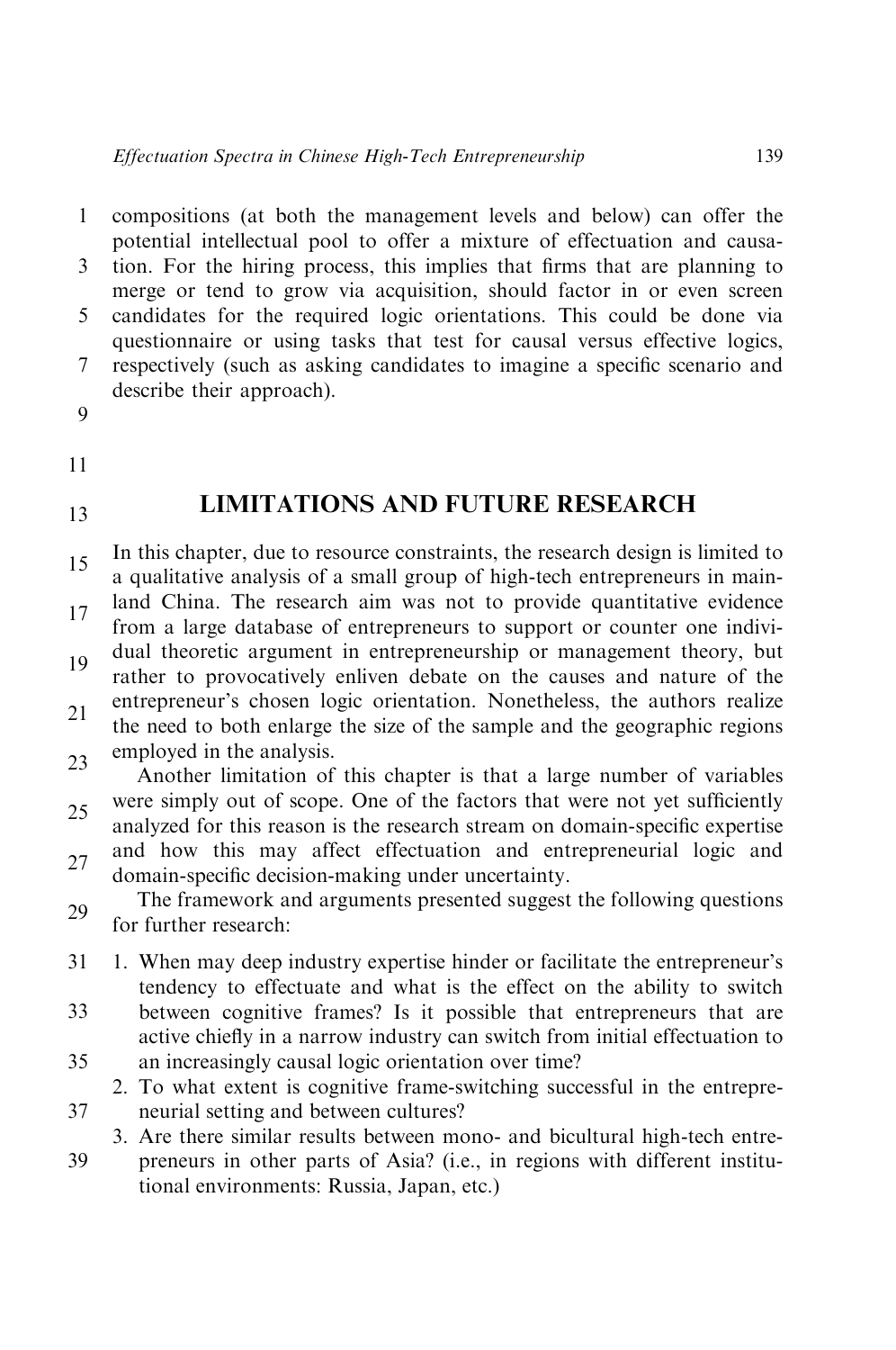## **CONCLUSION**

- This chapter contributes to the emergent study on entrepreneurial effectuation by juxtaposing cultural, cognitive, and institutional theoretical lenses 3
- (Sarasvathy et al., 2014). Based on a qualitative study in the context of Chinese high-tech entrepreneurship, an integrative conceptual framework is 5
- proposed, contrasting domestic entrepreneurs with overseas entrepreneurs. The study reveals interesting findings on context-specific entrepreneurial 7
- decision-making processes. It can be concluded among the subjects studied, that returnee entrepreneurs who are profiled as bicultural individuals are 9
- more likely to adopt effectual strategies because they can either swiftly switch frames to the corresponding contexts or are able to internalize 11
- frame-switching into their entrepreneurial teams. Institutional context, namely the development phases across regions, impact the formation 13
- of domain-specific logic orientations and perceived levels of ambiguity. The perceived level of ambiguity, as a proxy for uncertainty, is a multi-15
- dimensional construct and mediates the strategies that entrepreneurs draw from in the pool of domain-specific logic orientations. 17
- Our framework may help explain the results of two recent empirical studies that find that entrepreneurs seem to shift between the logics of effec-19
- tuation and causation (Ciszewska-Mlinaric et al., 2016; Reymen et al., 2015). The implications of context-specific logic orientations for the man-21
- agement of the cross-border M&A process are discussed and imply that heterogeneous and cognitively flexible top-management teams with interna-23
- tional experience are beneficial to the integration of the acquired firm, filling a gap in extant research on effectuation and M&A. We thus contribute 25
- to the process perspective of acquisitions (Jemison & Sitkin, 1986) but also to research on heterogeneity and cognition in top-management teams 27
- (Ensley & Pearce, 2001; Smith & Tushman, 2005). The authors hope that this study will inspire further scholarly inquiry into unpacking the cultural 29
- and cognitive processes surrounding context-specific decision-making in high-paced environments and that it may further contribute to the micro-31
- foundations of the theory of effectuation. 33
- 35

## **NOTES**

1. It is worth noting that the word "strategy" implies a conscious process; as in cognitive science, such processes are likely to be only partly conscious and partially ingrained from learning and adapatation. This difficulty applies similarly to the concept of choice underlying decision-making, especially given contextual ambiguity. 37 39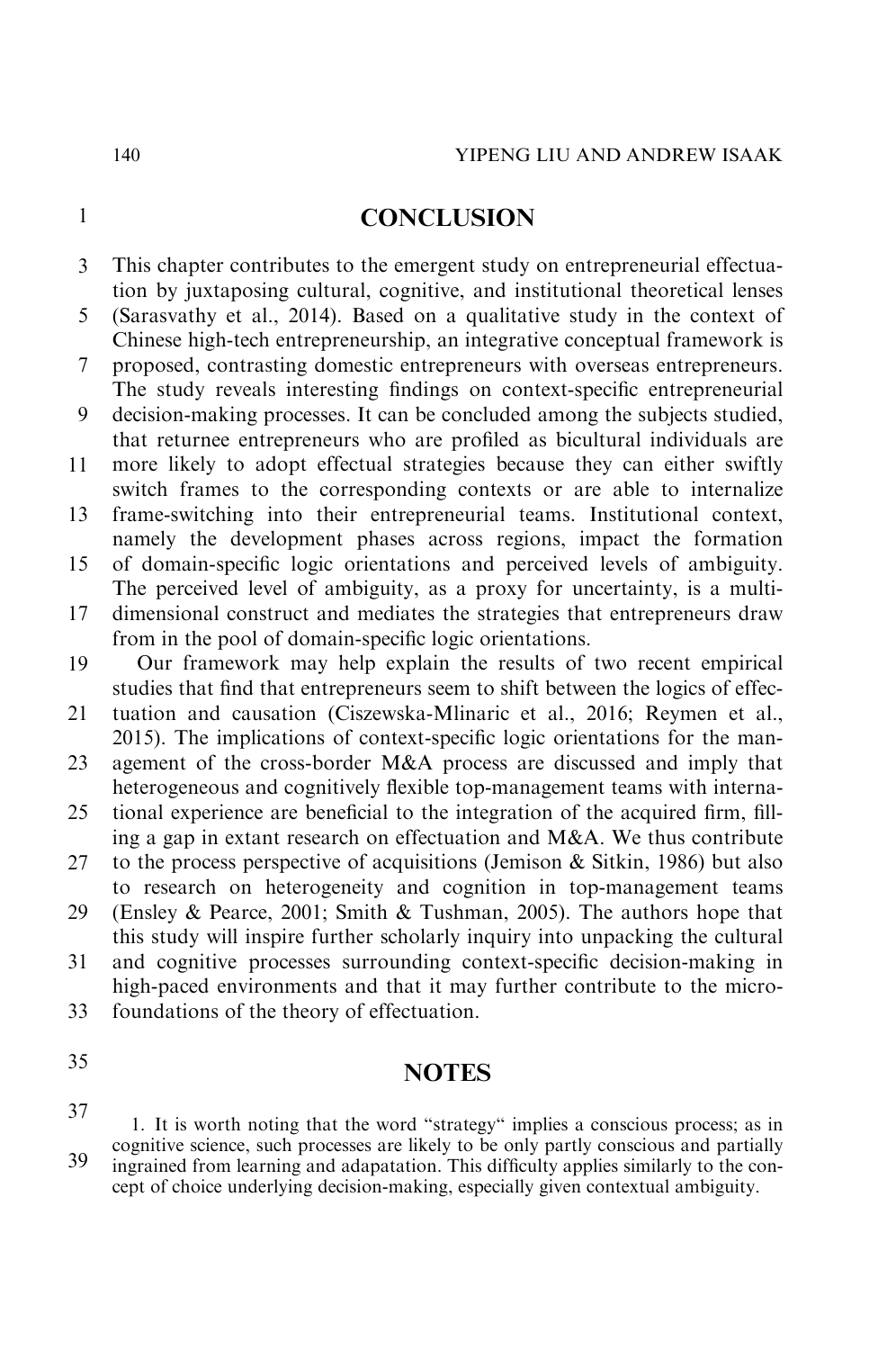- 2. The closest translation in English is "nerd" but it does not capture the full meaning in terms of the implied narrow-mindedness. 1
- 3. The authors report that in their study, 48% of subjects were ambiguity averse, 22% were ambiguity seeking, and 30% were close to ambiguity neutral. In addition, for a portion of subjects, ambiguity attitudes seem to be variable depending on the 3
- probability of receiving a good outcome, which may be explained by prospect theory. 5
- 4. Consider, for instance, a consumer choice situation between three mobile service providers  $-$  if the consumer is only aware of two of these, the choice set reduces to only two; clearly perception and awareness play a key role here. 7
- Decisions, much less strategies, however, are rarely as simple as this example. 5. fMRI is short for "functional magnetic resonance imaging." 9
	-
- 6. Geert Hofstede's cross-cultural studies of IBM employees have been highly influential on a macro-level but continue to be controversial in their details; Hofstede's framework continues to be widely used due to its intellectual prowess 11
- and for a general lack of alternatives; for notable exceptions see work by Edward T. Hall and Fons Trompenaars. 13
- 7. A discussion of the suggested types of entrepreneurs (i.e., growth-oriented entrepreneurs are argued to be attracted to informal economies; Ibid.) is outside of the scope of this chapter. 15 17
- 8. A summary of the literature on bicultural identity integration is included in Table 5 of the appendix. 19
- 21
- 23

## ACKNOWLEDGMENTS

- The authors sincerely thank Professor James G. March and other workshop participants for their insightful suggestions made during the Stanford 25
- workshop on "Ambiguity and Decision Making in Chinese Organizations." 27
- 29

31

## **REFERENCES**

- Abernathy, W. J., & Utterback, J. M. (1978). Patterns of industrial innovation. Technology Review, 64, 254-228. 33
- Adelson, B. (1984). When novices surpass experts: The difficulty of a task may increase with expertise. Journal of Experimental Psychology: Learning, Memory, and Cognition,  $10(3)$ , 483-495. 35

### Ahlstrom, D., & Bruton, G. D. (2010). Rapid institutional shifts and the co-evolution of entrepreneurial firms in transition economies. Entrepreneurial Theory and Practice, 34(3), 531-554. doi:10.1111/j.1540-6520.2010.00373.x 37

Ashton-James, C. E., Maddux, W. W., Galinsky, A. D., & Chartrand, T. L. (2009). Who I am depends on how I feel the role of affect in the expression of culture. Psychological Science, 20, 340-346. 39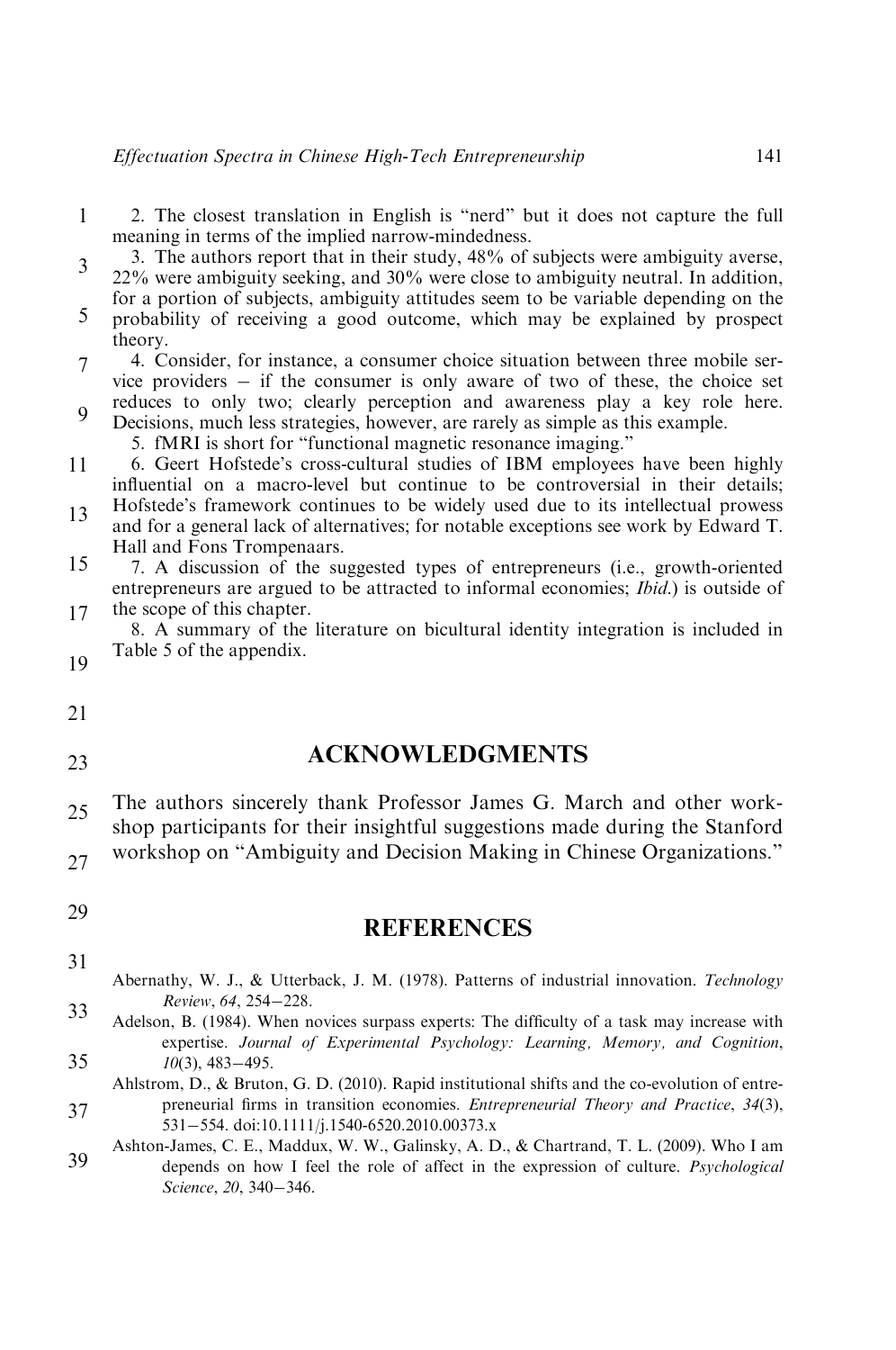| $\mathbf{1}$   | Aydinli, A., & Bender, M. (2015). Cultural priming as a tool to understand multiculturalism<br>and culture. Online Readings in Psychology and Culture, 2, 13.                                                                                                                    | AU:6  |
|----------------|----------------------------------------------------------------------------------------------------------------------------------------------------------------------------------------------------------------------------------------------------------------------------------|-------|
| $\overline{3}$ | Balcetis, E., Dunning, D., & Miller, R. L. (2008). Do collectivists know themselves better than<br>individualists? Cross-cultural studies of the holier than thou phenomenon. Journal of<br>Personality and Social Psychology, 95(6), 1252-1267.                                 |       |
| 5              | Bansal, P. T., & Corley, K. (2011). From the editors the coming of age for qualitative research:<br>Embracing the diversity of qualitative methods. The Academy of Management Journal,                                                                                           |       |
| 7              | $54(2)$ , $233 - 237$ .<br>Baron, R. A., & Ensley, M. D. (2006). Opportunity recognition as the detection of meaningful                                                                                                                                                          |       |
| 9              | patterns: Evidence from comparisons of novice and experienced entrepreneurs.<br>Management Science, 52(9), 1331-1344.                                                                                                                                                            |       |
| 11             | Bauer, F., Uzelac, B., King, D. R., & Schriber, S. (Conditionally Accepted). Entrepreneurial<br>integration skills: Knowing what you acquire to integrate it. In S. Tarba $\& Y$ . Weber<br>(Eds.), Emerald edited volume on M&A at technology, innovation, entrepreneurship and |       |
| 13             | competitive strategy. Bingley, UK: Emerald Group Publishing Limited.<br>Benet Martínez, V., & Haritatos, J. (2005). Bicultural Identity Integration (BII): Components<br>and psychosocial antecedents. Journal of Personality, 73(4), 1015-1050.                                 | AU:7  |
| 15             | Berry, J. (1990). Psychology of acculturation: Understanding individuals moving between cul-<br>tures. In Applied cross-cultural psychology (pp. 232-253).                                                                                                                       | AU:8  |
| 17             | Birkinshaw, J., Brannen, M. Y., & Tung, R. (2011). From a distance and generalizable to up<br>close and grounded: Reclaiming a place for qualitative methods in international busi-                                                                                              |       |
| 19             | ness research. Journal of International Business Studies, 42(5), 573-581.<br>Bochner, S. (1982). The social psychology of cross-cultural relations. In <i>Cultures in contact:</i><br>Studies in cross-cultural interaction (pp. 5–44).                                          | AU:9  |
| 21             | Boduroglu, A., Shah, P., & Nisbett, R. E. (2009). Cultural differences in allocation of attention<br>in visual information processing. Journal of Cross-Cultural Psychology, 40(3), 349–360.                                                                                     |       |
| 23             | Brannen, M. Y., Garcia, D., & Thomas, D. C. (2009). Biculturals as natural bridges for inter-<br>cultural communication and collaboration (pp. $207-210$ ). ACM.                                                                                                                 | AU:10 |
| 25             | Brannen, M. Y., & Thomas, D. C. (2010). Bicultural individuals in organizations implications<br>and opportunity. International Journal of Cross Cultural Management, 10, 5-16.<br>Bruton, G., Ahlstrom, D., & Li, H. L. (2010). Institutional theory and entrepreneurship:       |       |
| 27             | Where are we now and where do we need to move in the future? <i>Entrepreneurship</i><br>Theory and Practice, $34(3)$ , $421-440$ .                                                                                                                                               |       |
| 29             | Bruton, G. D., Ahlstrom, D., & Obloj, K. (2008). Entrepreneurship in emerging economies:<br>Where are we today and where should the research go in the future. <i>Entrepreneurship</i><br>Theory and Practice, $32(1)$ , $1-14$ .                                                |       |
| 31             | Bundy, J., Shropshire, C., & Buchholtz, A. K. (2013). Strategic cognition and issue salience:<br>Toward an explanation of firm responsiveness to stakeholder concerns. Academy of                                                                                                |       |
| 33             | Management Review, 38, 352-376.<br>Burghart, D., Epper, T., & Fehr, E. (2015). The ambiguity triangle: Uncovering fundamental<br>patterns of behavior under uncertainty.                                                                                                         |       |
| 35             | Burt, R. S. (1995). Social capital, structural holes and the entrepreneur. Revue Française de<br>Sociologie, 36(4), 599.                                                                                                                                                         | AU:11 |
| 37             | Chand, M., & Tung, R. L. (2014). Bicultural identity and economic engagement: An explora-<br>tory study of the Indian diaspora in North America. Asia Pacific Journal of                                                                                                         |       |
| 39             | Management, 31, 763-788.                                                                                                                                                                                                                                                         |       |
|                |                                                                                                                                                                                                                                                                                  |       |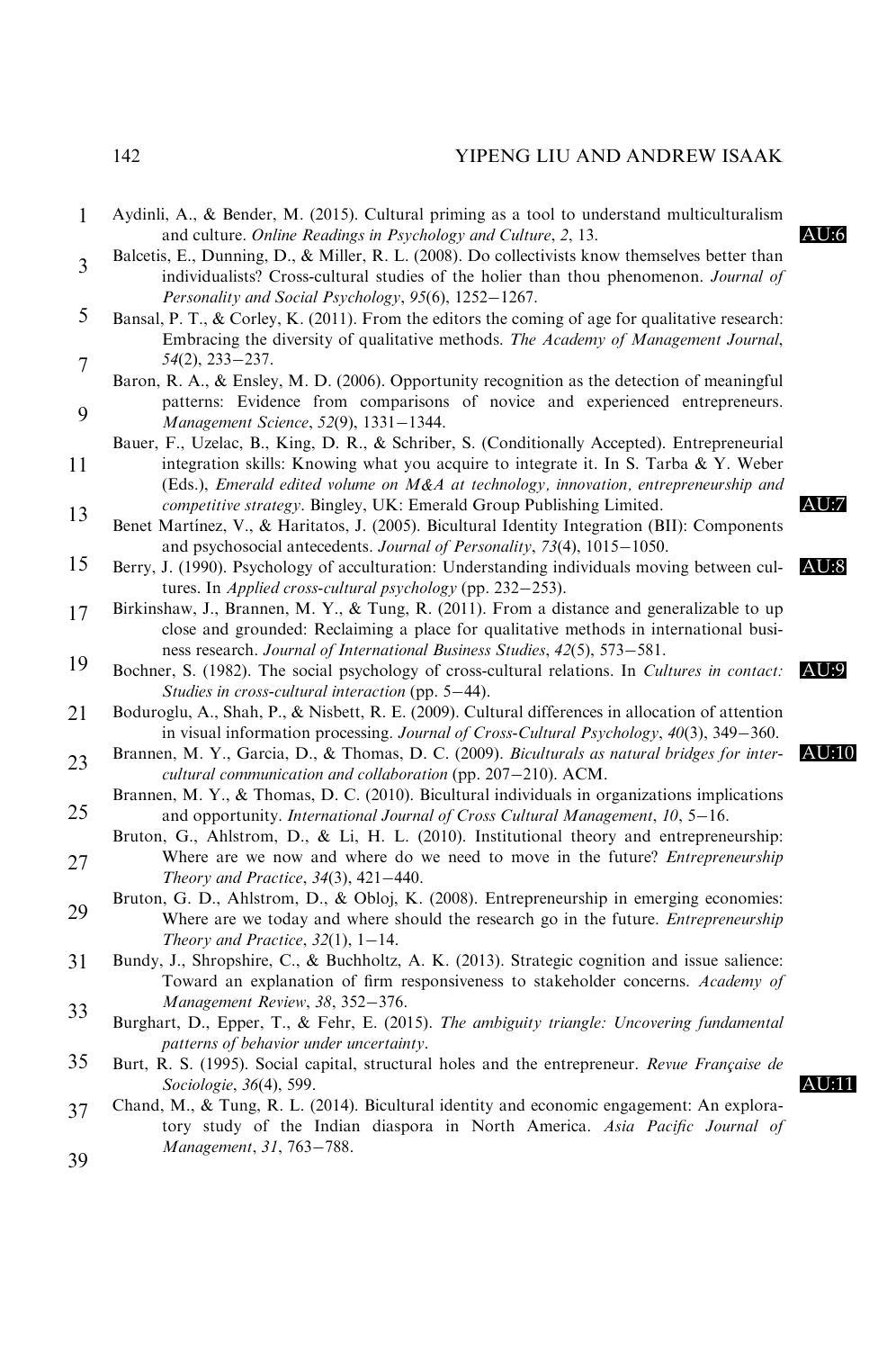- Chandler, G. N., DeTienne, D. R., McKelvie, A., & Mumford, T. V. (2011). Causation and effectuation processes: A validation study. Journal of Business Venturing, 26(3),  $375 - 390.$ 1 3
- Charness, N. (1991). Expertise in chess: The balance between knowledge and search. In AU:12 Toward a general theory of expertise: Prospects and limits (pp. 39–63).
- Chen, X.-P., & Li, S. (2005). Cross-national differences in cooperative decision-making in mixed-motive business contexts: The mediating effect of vertical and horizontal individualism. Journal of International Business Studies, 36(6), 622–636. 5 7
- Cheng, C. Y., Sanchez-Burks, J., & Lee, F. (2008). Connecting the dots within. Psychological Science, 19(11), 1178-1184.
- Chetty, S., Ojala, A., & Leppäaho, T. (2015). Effectuation and foreign market entry of entrepreneurial firms. European Journal of Marketing, 49(9/10), 1436-1459. 9
- Chiao, J. Y., & Blizinsky, K. D. (2010). Culture–gene coevolution of individualism–collectivism and the serotonin transporter gene. Proceedings of the Royal Society of London B: Biological Sciences, 277(1681), 529-537. 11 13
- Chiu, C., & Hong, Y. (2005). Cultural competence: Dynamic processes. In *Handbook of moti* **AU:13** vation and competence (pp. 489-505).
- Ciszewska-Mlinaric, M., Obloj, K., & Wasowska, A. (2016). Effectuation and causation: Two decision-making logics of INVs at the early stage of growth and internationalisation. Journal for East European Management Studies, 21(4), 1-23. 15 17
- Davis, J. P., Eisenhardt, K. M., & Bingham, C. B. (2009). Optimal structure, market dynamism, and the strategy of simple rules. Administrative Science Quarterly, 54(3), 413-452. 19
- de Geus, E. J., Wright, M. J., Martin, N. G., & Boomsma, D. I. (2001). Editorial: Genetics of brain function and cognition. *Behavior Genetics*, 31(6), 489–495. 21
- De Martino, B., Kumaran, D., Seymour, B., & Dolan, R. J. (2006). Frames, biases, and rational decision-making in the human brain. Science,  $313(5787)$ ,  $684-687$ . 23
- De Soto, H. (2000). The mystery of capital: Why capitalism triumphs in the west and fails every-<br> $\Delta U.14$ where else. Basic Books.
- Deming, W. E. (1975). On probability as a basis for action. The American Statistician,  $29(4)$ ,  $146-152$ . 25
- Devine, R., Gladino, K., & Lamont, B. T. (Conditionally Accepted). Managerial retention in M&A: The role of the institutional environment. In S. Tarba & Y. Weber (Eds.), Emerald edited volume on  $M\&A$  at technology, innovation, entrepreneurship and competi-27 29

tive strategy. Bingley, UK: Emerald Group Publishing Limited. AU:15

- Dew, N., Read, S., Sarasvathy, S. D., & Wiltbank, R. (2009). Effectual versus predictive logics in entrepreneurial decision-making: Differences between experts and novices. Journal of Business Venturing,  $24(4)$ ,  $287-309$ . 31
- Dew, N., Sarasathy, S., Read, S., & Wiltbank, R. (2009). Affordable loss: Behavioral economic aspects of the plunge decision. Strategic Entrepreneurship Journal, 3(2), 105-126. doi:10.1002/Sej.66 33
- Dowling, J., & Pfeffer, J. (1975). Organizational legitimacy: Social values and organizational behavior. The Pacific Sociological Review, 18, 122-136. 35
- Drori, I., Honig, B., & Wright, M. (2009). Transnational entrepreneurship: An emergent field of study. Entrepreneurship Theory and Practice, 33(5), 1001-1022. 37
- Edmondson, A. C., & McManus, S. E. (2007). Methodological fit in management field research. The Academy of Management Review, 32(4), 1155-1179. 39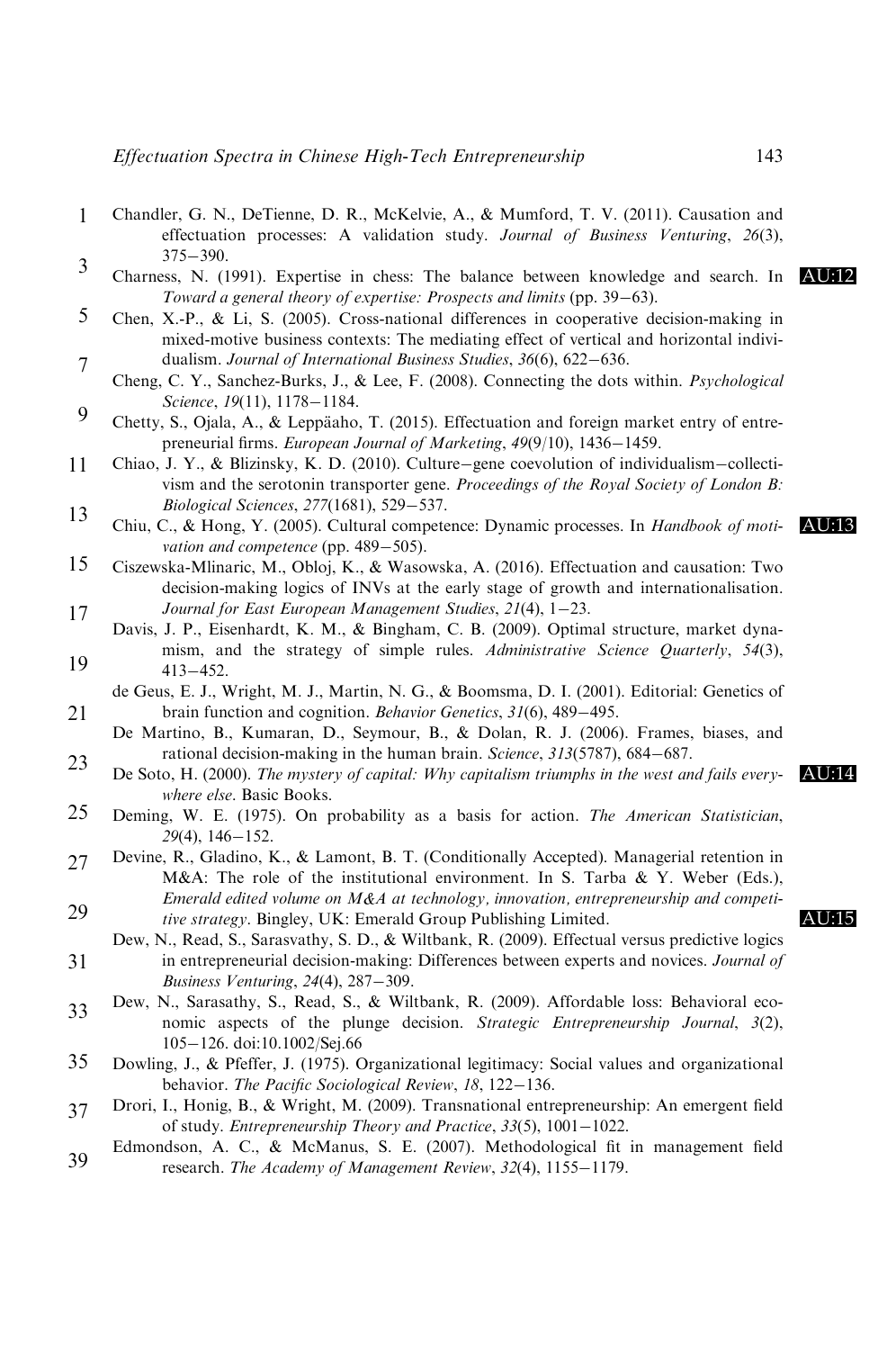- Eisenhardt, K. M., & Graebner, M. E. (2007). Theory building from cases: Opportunities and challenges. The Academy of Management Journal,  $50(1)$ ,  $25-32$ . 1
- Ellsberg, D. (1961). Risk, ambiguity, and the savage axioms. The Quarterly Journal of Economics, 75(4), 643-669. 3
- Ensley, M. D., & Pearce, C. L. (2001). Shared cognition in top management teams: Implications for new venture performance. Journal of Organizational Behavior, 22(2),  $145 - 160.$ 5
- Ettlie, J. E., Bridges, W. P., & O'keefe, R. D. (1984). Organization strategy and structural differences for radical versus incremental innovation. Management Science,  $30(6)$ , 682-695. 7
- Fiet, J. O. (2002). The systematic search for entrepreneurial discoveries. ABC-CLIO. **AU:16** Firth, B. M., Chen, G., Kirkman, B. L., & Kim, K. (2014). Newcomers abroad: Expatriate 9
- adaptation during early phases of international assignments. Academy of Management Journal, 57, 280-300. 11
- Fisher, G. (2012). Effectuation, causation, and bricolage: A behavioral comparison of emerging theories in entrepreneurship research. Entrepreneurship Theory and Practice,  $36(5)$ , 1019-1051. 13
- Fiske, S. T., & Taylor, S. E. (1984). Social cognition. Reading, MA: Addison-Wesley. Foley, M., & Hart, A. (1992). Expert-novice differences and knowledge elicitation. In The psy-15
- chology of expertise (pp. 233-244). New York, NY: Springer. Friedman, R., Liu, W., Chi, S.-C. S., Hong, Y.-Y., & Sung, L.-K. (2012). Cross-cultural management and bicultural identity integration: When does experience abroad lead to appropriate cultural switching? International Journal of Intercultural Relations, 36,  $130 - 139.$ 17 19
- Fugelsang, J., & Dunbar, K. N. (2009). Brain-based mechanisms underlying causal reasoning. **AU:17** In Neural correlates of thinking (pp. 269–279). Springer. 21
- Ganga, F., Xiaolua, W., & Guangrongb, M. (2011). Contribution of marketization to china's economic growth. *Economic Research Journal*, 9, 002. AU:18 23
- Gartner, W. B. (2007). Entrepreneurial narrative and a science of the imagination. Journal of Business Venturing,  $22(5)$ ,  $613-627$ . 25
- Gibbert, M., Ruigrok, W., & Wicki, B. (2008). What passes as a rigorous case study? Strategic Management Journal, 29(13), 1465-1474. 27
- Grégoire, D. A., Corbett, A. C., & McMullen, J. S. (2011). The cognitive perspective in entrepreneurship: An agenda for future research. Journal of Management Studies,  $48(6)$ , 1443-1477. 29
- Gustafsson, V. (2006). *Entrepreneurial decision-making: Individuals, tasks and cognitions.* AU:19 Edward Elgar Publishing. 31
- Hall, E. T. (1966). The hidden dimension. Garden City, NY: Doubleday.
- Hall, E. T., & Hall, M. R. (1990). Understanding cultural differences: Germans, French and Americans. Yarmouth, ME: Intercultural Press. 33
- Han, S., & Northoff, G. (2008). Culture-sensitive neural substrates of human cognition: A transcultural neuroimaging approach. Nature Reviews Neuroscience, 9(8), 646–654. 35
- Henrich, J., Heine, S. J., & Norenzayan, A. (2010). Most people are not weird. Nature, 466(7302), 29–29.<br>Hofstede, G., & Bond, M. H. (1984). Hofstede's culture dimensions an independent validation 37
- using Rokeach's value survey. Journal of Cross-Cultural Psychology,  $15(4)$ ,  $417-433$ . 39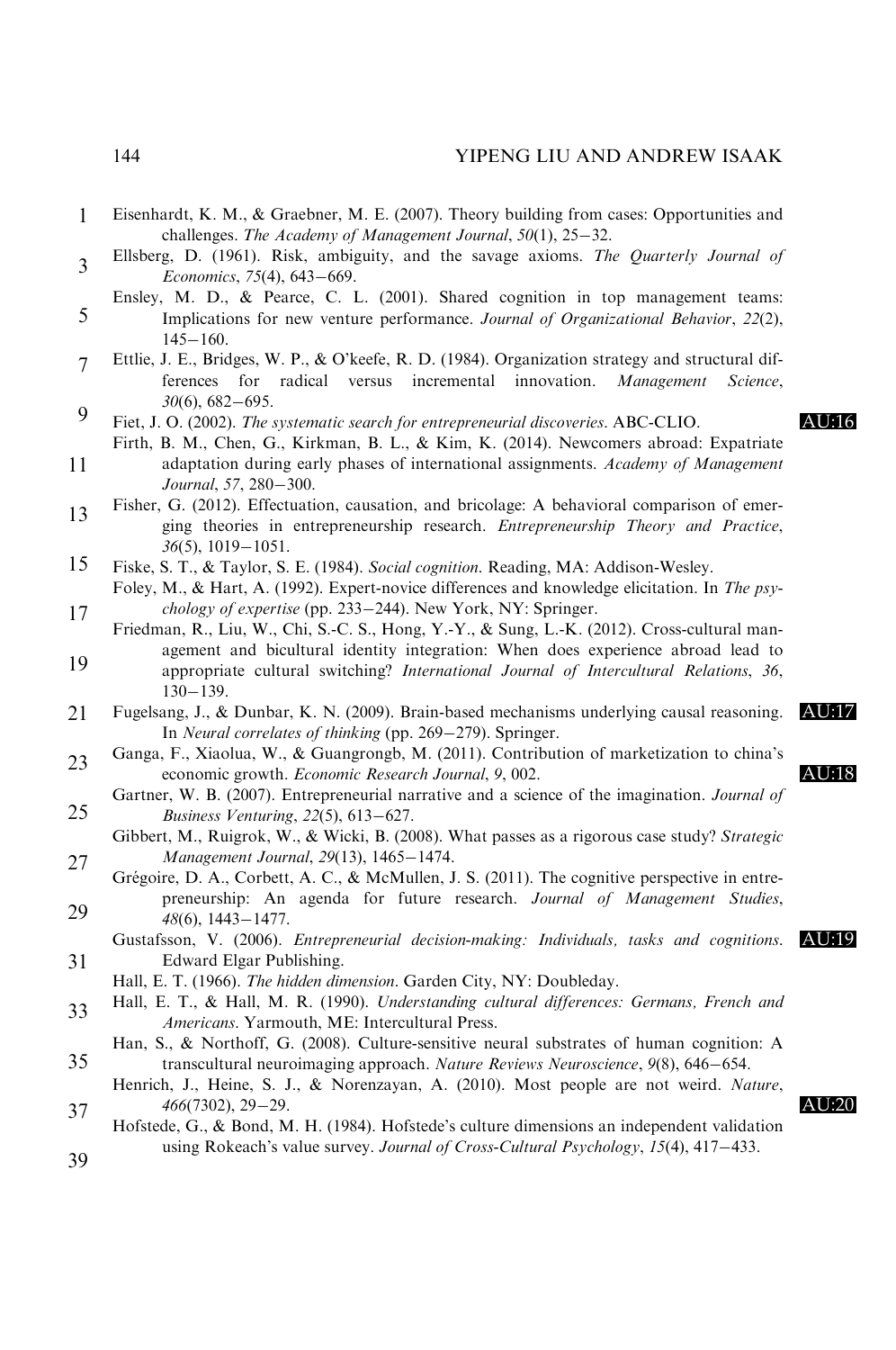- Hong, Y., Wan, C., No, S., & Chiu, C. (2007). Multicultural identities. Handbook of cultural 1
- psychology (pp. 323–345).<br>Honig, B., & Samuelsson, M. (2009). Effecutation or causation? A longitudinal examination of nascent entrepreneurs in Sweden. ASAC. 3
- Jemison, D. B., & Sitkin, S. B. (1986). Corporate acquisitions: A process perspective. Academy of Management Review,  $11(1)$ ,  $145-163$ . 5
- Kahneman, D., & Tversky, A. (1979). Prospect theory: An analysis of decision under risk. Econometrica: Journal of the Econometric Society,  $47(2)$ ,  $263-291$ . 7
- Kaustia, M., Alho, E., & Puttonen, V. (2008). How much does expertise reduce behavioral biases? The case of anchoring effects in stock return estimates. Financial Management,  $37(3)$ ,  $391-412$ . 9
- Ketay, S., Aron, A., & Hedden, T. (2009). Culture and attention: Evidence from brain and behavior. Progress in Brain Research, 178, 79-92. 11

- Keynes, J. M. (1921). 1971. Treatise on probability.<br>Khanna. T., & Palenu. K. G. (1997). Why focused strategies may be wrong for emerging mar-**AU:23** Khanna, T., & Palepu, K. G. (1997). Why focused strategies may be wrong for emerging markets. Harvard Business Review, 75(4). 13
- Knight, F. H. (1921). Risk, uncertainty and profit. New York, NY: Hart, Schaffner and Marx.
- Koo, M., Clore, G. L., Kim, J., & Choi, I. (2012). Affective facilitation and inhibition of cultural influences on reasoning. Cognition & Emotion, 26,  $680-689$ . 15
- Leibniz, G. (1703). Letter to Bernoulli on December 3rd, 1703. Gerhardt. AU:24 17
- Leung, A. K., & Chiu, C. (2010). Multicultural experience, idea receptiveness, and creativity. Journal of Cross-Cultural Psychology,  $41(5-6)$ , 723. **AU:25** 19
- Lim, D. S. K., Morse, E. A., Mitchell, R. K., & Seawright, K. K. (2010). Institutional environment and entrepreneurial cognitions: A comparative business systems perspective. Entrepreneurship Theory and Practice,  $34(3)$ ,  $491-516$ . doi:10.1111/j.1540-6520.2010. 00384.x 21
- Liu, Y. (2011). High-tech ventures' innovation and influences of institutional voids: A comparative study of two high-tech parks in china. Journal of Chinese Entrepreneurship,  $3(2)$ ,  $112-133$ . 23
- Liu, Y., & Almor, T. (2016). How culture influences the way entrepreneurs deal with uncertainty in inter-organizational relationships: The case of returnee versus local entrepreneurs in china. *International Business Review*, 25(1), 4-14. 25 27
- Louis, M. R., & Sutton, R. I. (1991). Switching cognitive gears: From habits of mind to active thinking. Human Relations,  $44(1)$ ,  $55-76$ .
- Lu, J., & Tao, Z. (2010). Determinants of entrepreneurial activities in china. Journal of Business Venturing,  $25(3)$ ,  $261-273$ . 29
- Lubatkin, M. H., Simsek, Z., Ling, Y., & Veiga, J. F. (2006). Ambidexterity and performance in small-to medium-sized firms: The pivotal role of top management team behavioral integration. Journal of Management, 32(5), 646-672. 31 33
- Lücke, G., Kostova, T., & Roth, K. (2013). Multiculturalism from a cognitive perspective: Patterns and implications. Journal of International Business Studies, 45, 169–190.
- Macdonald, C., Hannah, D., & Ounis, I. (2008). High quality expertise evidence for expert **AU:26** search. In Advances in information retrieval (pp. 283-295). Springer. 35
- Madhok, A., & Keyhani, M. (2012). Acquisitions as entrepreneurship: Asymmetries, opportunities, and the internationalization of multinationals from emerging economies. Global Strategy Journal, 2(1), 26-40. doi:10.1002/gsj.1023 37 39

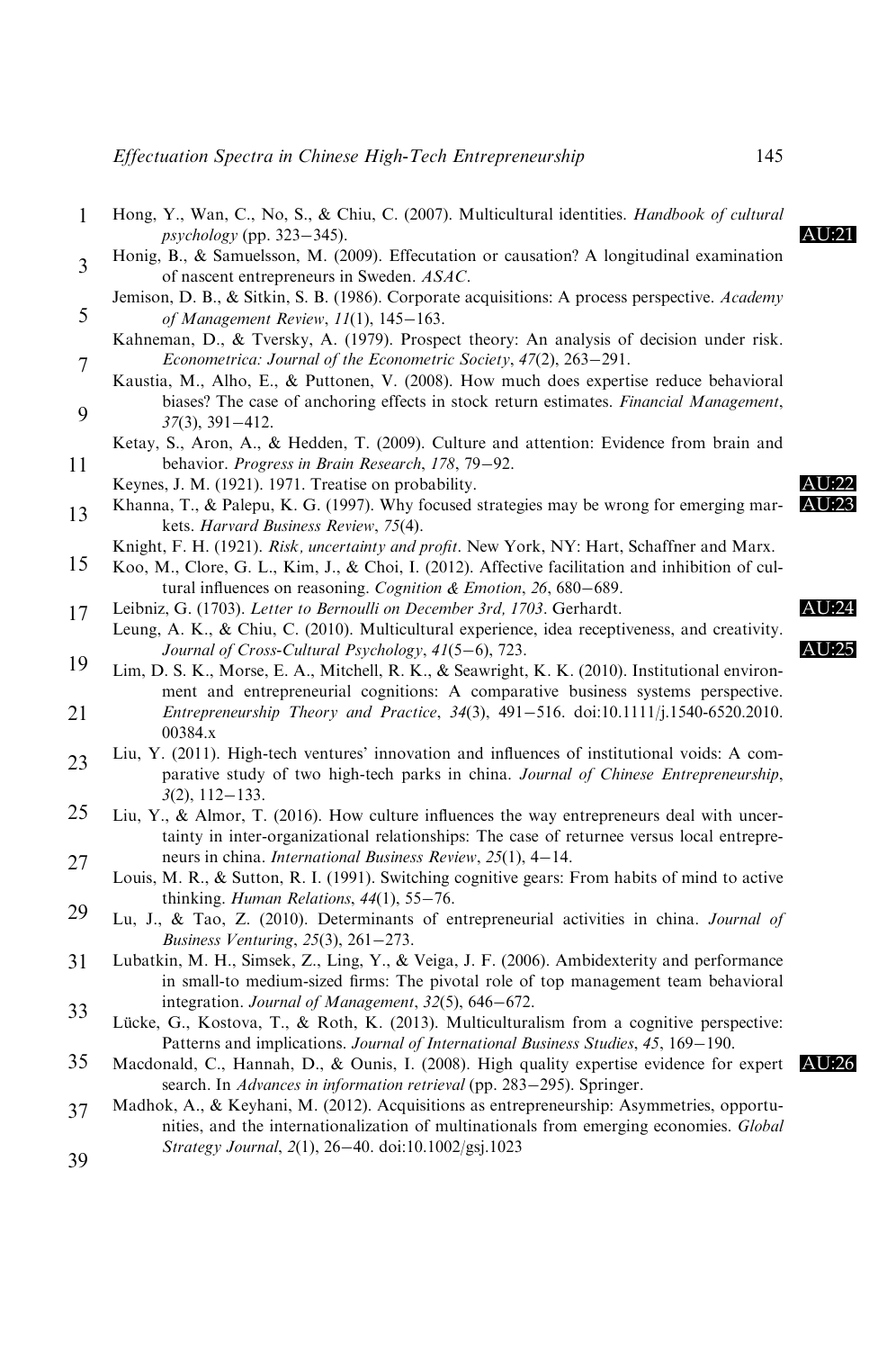- McKelvie, A., Haynie, J. M., & Gustavsson, V. (2011). Unpacking the uncertainty construct: Implications for entrepreneurial action. Journal of Business Venturing,  $26(3)$ ,  $273-292$ . 1
- Mihalache, O. R., Jansen, J. J., Van den Bosch, F. A., & Volberda, H. W. (2014). Top management team shared leadership and organizational ambidexterity: A moderated mediation framework. Strategic Entrepreneurship Journal, 8(2), 128-148. 3
- Milliken, F. J. (1987). Three types of perceived uncertainty about the environment: State, effect, and response uncertainty. Academy of Management Review,  $12(1)$ ,  $133-143$ . 5
- Mitchell, R. K., Busenitz, L., Lant, T., McDougall, P. P., Morse, E. A., & Smith, J. B. (2002). Toward a theory of entrepreneurial cognition: Rethinking the people side of entrepreneurship research. *Entrepreneurship Theory and Practice*, 27(2), 93-104. 7
- Mok, A., & Morris, M. W. (2010). Asian-Americans' creative styles in Asian and American situations: Assimilative and contrastive responses as a function of bicultural identity integration. Management and Organization Review,  $6, 371-390$ . 9 11
- Mok, A., & Morris, M. W. (2012). Managing two cultural identities the malleability of bicultural identity integration as a function of induced global or local processing. Personality and Social Psychology Bulletin, 38, 233-246. 13
- Mok, A., & Morris, M. W. (2013). Bicultural self-defense in consumer contexts: Self-protection motives are the basis for contrast versus assimilation to cultural cues. Journal of Consumer Psychology, 23, 175-188. 15
- Morrish, S. (2009). Portfolio entrepreneurs: An effectuation approach to multiple venture development. Journal of Research in Marketing and Entrepreneurship, 11(1), 32–48. 17
- Nadolska, A., & Barkema, H. G. (2014). Good learners: How top management teams affect the success and frequency of acquisitions. Strategic Management Journal, 35(10), 1483-1507. doi:10.1002/smj.2172 19
- Nguyen, A. M. T. D., & Benet Martínez, V. (2007). Biculturalism unpacked: Components, measurement, individual differences, and outcomes. Social and Personality. *Psychology* Compass,  $1(1)$ ,  $101-114$ . 21 23
- Norenzayan, A., Smith, E. E., Kim, B. J., & Nisbett, R. E. (2002). Cultural preferences for formal versus intuitive reasoning. Cognitive Science, 26(5), 653-684.
- Novaes, C. D. (2013). A dialogical account of deductive reasoning as a case study for how culture shapes cognition. Journal of Cognition and Culture, 13, 459–482. 25
- Oberg, C. (Conditionally Accepted). Acquisitions and open innovation  $-$  A literature review and extension. In Y. Weber & S. Tarba (Eds.), *Emerald edited volume on M&A at tech*nology, innovation, entrepreneurship and competitive strategy. Bingley, UK: Emerald Group Publishing Limited. AU:27 27 29
- Obloj, T., Obloj, K., & Pratt, M. G. (2010). Dominant logic and entrepreneurial firms' performance in a transition economy. Entrepreneurship Theory and Practice,  $34(1)$ ,  $151-170$ . 31
- O'Connor, G. C., & McDermott, C. M. (2004). The human side of radical innovation. Journal of Engineering and Technology Management,  $2I(1)$ ,  $11-30$ . 33
- Oyserman, D. (2015). Culture as situated cognition. Emerging trends in the social and beha-  $\triangle$  0.28 vioral sciences: An interdisciplinary, searchable, and linkable resource.
- Park, D. C., & Huang, C.-M. (2010). Culture wires the brain a cognitive neuroscience perspective. Perspectives on Psychological Science,  $5(4)$ ,  $391-400$ . 35
- Perry, J. T., Chandler, G. N., & Markova, G. (2012). Entrepreneurial effectuation: A review and suggestions for future research. Entrepreneurship Theory and Practice, 36(4), 837-861. 37 39

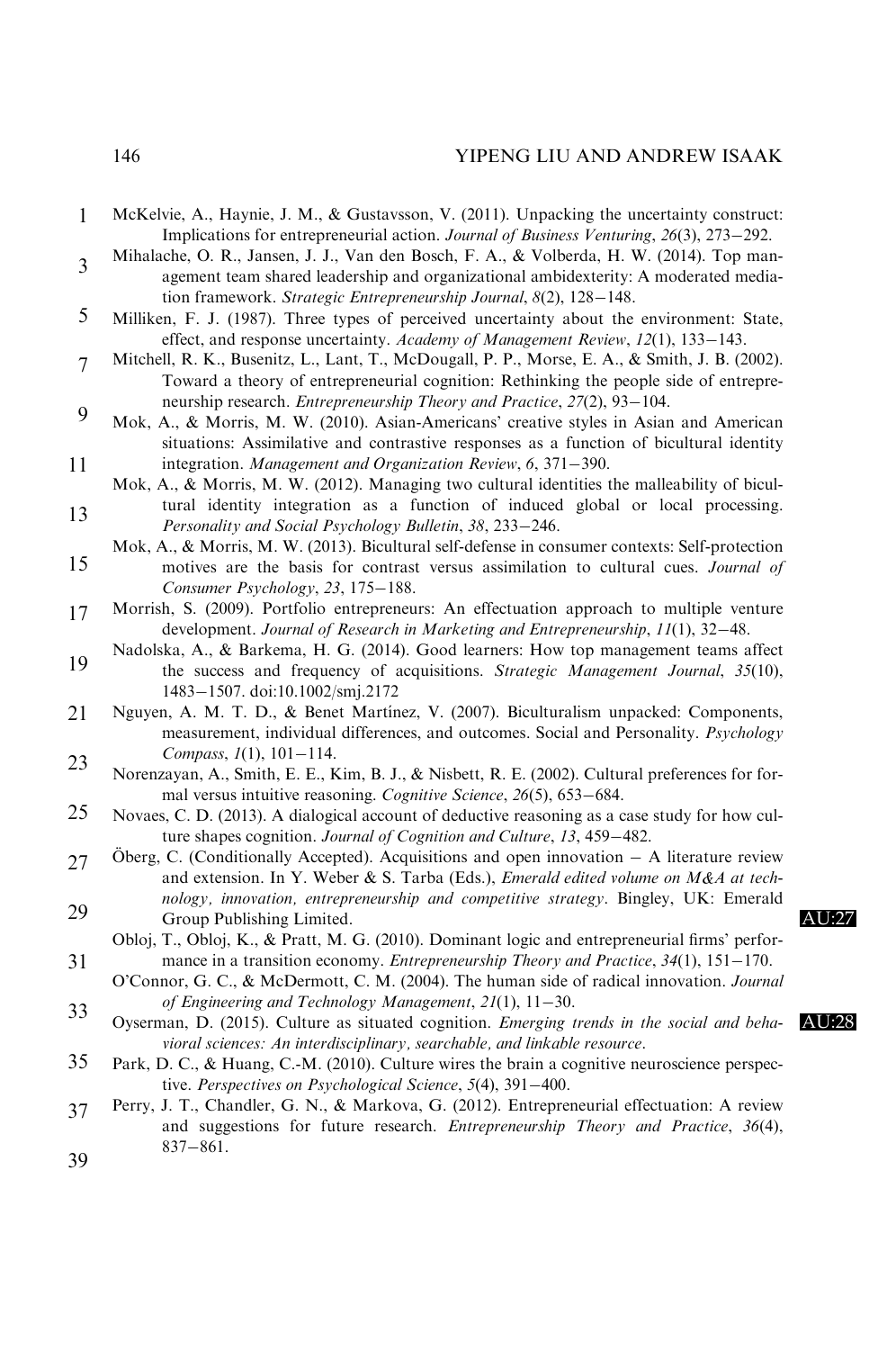- Puffer, S. M., McCarthy, D. J., & Boisot, M. (2010). Entrepreneurship in Russia and China: The impact of formal institutional voids. Entrepreneurship Theory and Practice,  $34(3)$ ,  $441-467$ . 1 3
- Read, S., Song, M., & Smit, W. (2009). A meta-analytic review of effectuation and venture performance. Journal of Business Venturing,  $24(6)$ ,  $573-587$ . doi:10.1016/j. jbusvent.2008.02.005 5
- Redfern, K., & Crawford, J. (2010). Regional differences in business ethics in the People's Republic of China: A multi-dimensional approach to the effects of modernisation. Asia Pacific Journal of Management, 27(2), 215-235. 7
- Reymen, I. M., Andries, P., Berends, H., Mauer, R., Stephan, U., & Burg, E. (2015). Understanding dynamics of strategic decision making in venture creation: A process study of effectuation and causation. Strategic Entrepreneurship Journal, 9(4), 351–379. 9
- Roach, D., Ryman, J. A., Makani, J., Kalantaridis, C., & Kalantaridis, C. (2016). Effectuation, innovation and performance in SMEs: An empirical study. European AU:29 Journal of Innovation Management, 19(2). 11 13
- Sanchez-Burks, J., Karlesky, M. J., & Lee, F. (2015). Psychological bricolage: Integrating AU:30 social identities to produce creative solutions. In *The Oxford handbook of creativity*, innovation, and entrepreneurship (p. 93). 15
- Santos, F. M., & Eisenhardt, K. M. (2009). Constructing markets and shaping boundaries: Entrepreneurial power in nascent fields. The Academy of Management Journal,  $52(4)$ ,  $643-671$ . 17
- Sarasvathy, S., Kumar, K., York, J. G., & Bhagavatula, S. (2014). An effectual approach to international entrepreneurship: Overlaps, challenges, and provocative possibilities. Entrepreneurship Theory and Practice,  $38(1)$ ,  $71-93$ . 19
- Sarasvathy, S. D. (2001). Effectual reasoning in entrepreneurial decision making: Existence and bounds. Academy of management proceedings, Academy of Management  $(pp. D1-D6).$ 21 23
- Sarasvathy, S. D., & Dew, N. (2005a). Entrepreneurial logics for a technology of foolishness. Scandinavian Journal of Management, 21(4), 385-406.
- Sarasvathy, S. D., & Dew, N. (2005b). New market creation through transformation. Journal of Evolutionary Economics,  $15(5)$ ,  $533-565$ . 25
- Sarasvathy, S. D., & Dew, N. (2007). The affordable loss principle. VA: Darden Business **AU:31** Publishing, University of Virginia. 27
- Sarasvathy, S. D., Dew, N., Velamuri, S. R., & Venkataraman, S. (2010). Three views of entre- AU:32 preneurial opportunity. In Handbook of entrepreneurship research (pp. 77–96). Springer. 29
- Schumpeter, J. (1942). Creative destruction. In Capitalism, socialism and democracy **AU:33**  $(pp. 82-85).$ 31
- Schweiger, D. M., & Very, P. (2003). Creating value through merger and acquisition integration. Advances in Mergers and Acquisitions,  $2(1)$ ,  $1-26$ . 33
- Shane, S. A. (2003). A general theory of entrepreneurship: The individual-opportunity nexus. **AU:34** Edward Elgar Publishing. 35
- Siggelkow, N. (2007). Persuasion with case studies. The Academy of Management Journal,  $50(1)$ ,  $20-24$ . 37
- Simon, A., Sohal, A., & Brown, A. (1996). Generative and case study research in quality management: Part I: Theoretical considerations. International Journal of Quality & Reliability Management,  $13(1)$ ,  $32-42$ . 39